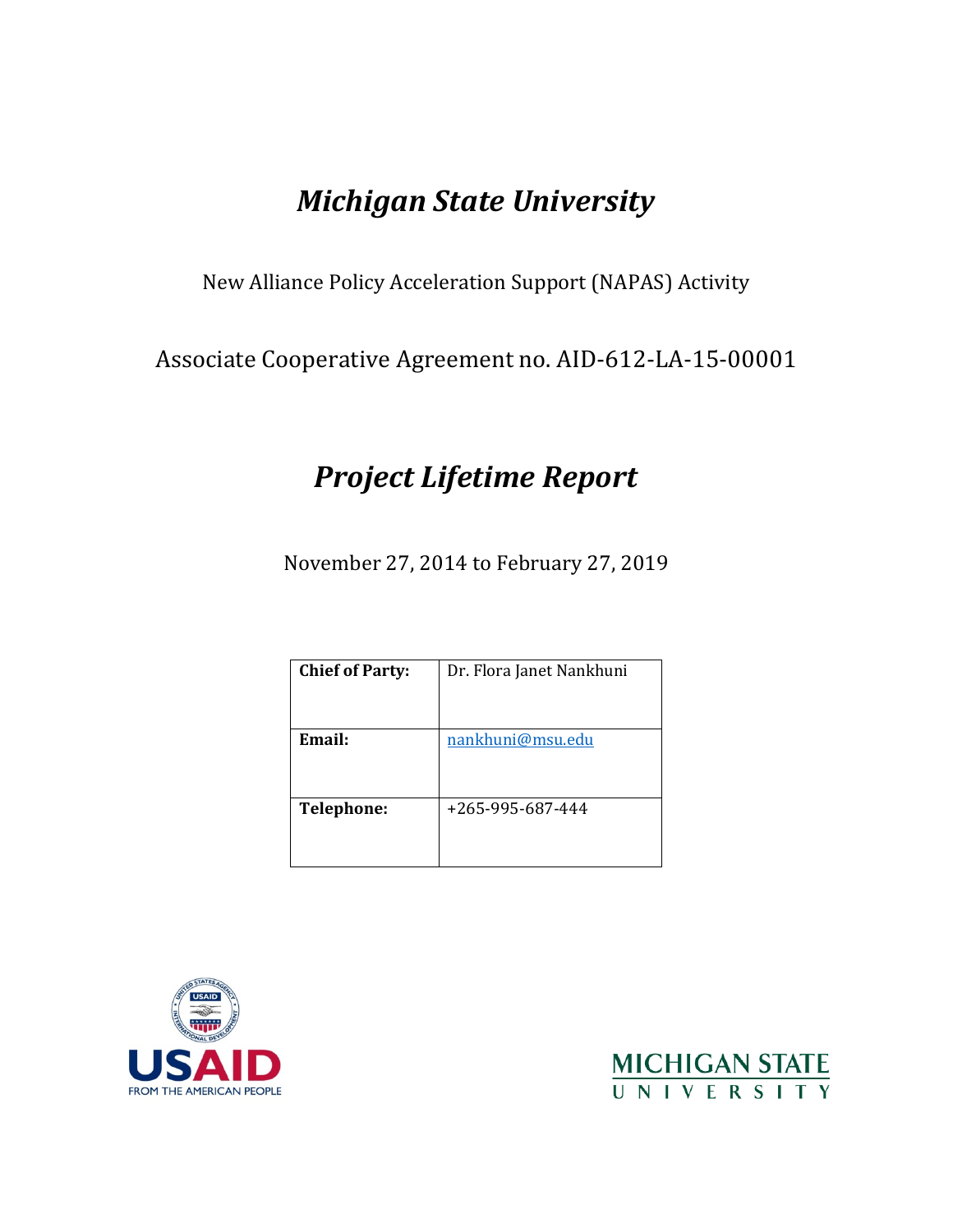# **Table of Contents**

| Value Chain Analyses to inform implementation of the National Agriculture Policy (NAP) and the     |  |
|----------------------------------------------------------------------------------------------------|--|
|                                                                                                    |  |
|                                                                                                    |  |
|                                                                                                    |  |
|                                                                                                    |  |
| Review of the 2000 Agricultural Extension Policy and Development of the Agricultural Extension and |  |
|                                                                                                    |  |
|                                                                                                    |  |
|                                                                                                    |  |
|                                                                                                    |  |
|                                                                                                    |  |
| Review of the Special Crops Act (SPA), Agriculture General Purposes Act (AGPA) and Development of  |  |
|                                                                                                    |  |
|                                                                                                    |  |
|                                                                                                    |  |
|                                                                                                    |  |
| National Agriculture Policy (NAP) consultations, validation, launch and dissemination  14          |  |
|                                                                                                    |  |
|                                                                                                    |  |
|                                                                                                    |  |
|                                                                                                    |  |
|                                                                                                    |  |
|                                                                                                    |  |
|                                                                                                    |  |
|                                                                                                    |  |
| Improving Food Security, Diets and Nutrition through Multisectoral Actions Workshop - May 30 2017  |  |
|                                                                                                    |  |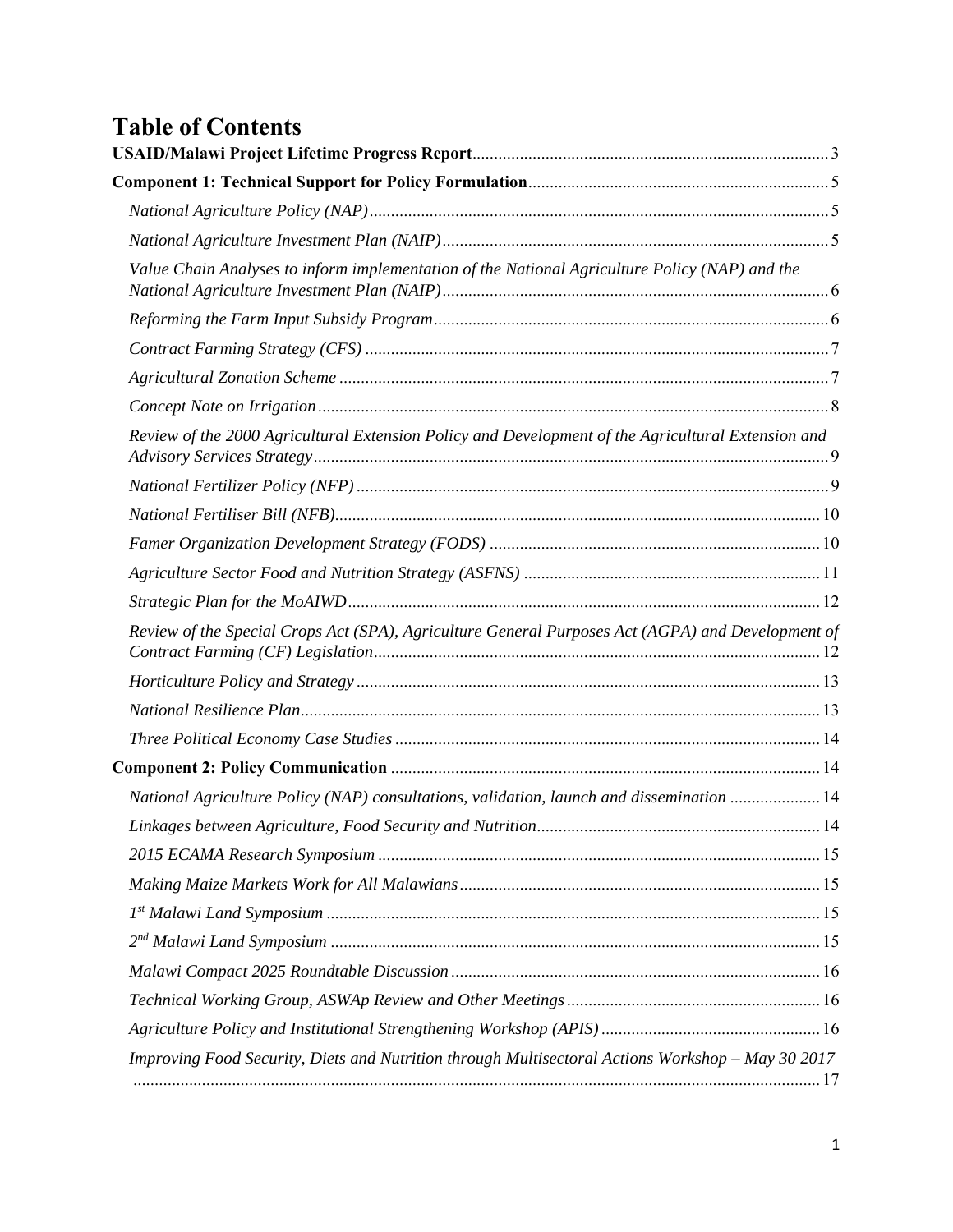| Presentation at the Southern Africa Trade and Investment Hub meeting on Malawi's Agricultural  |  |
|------------------------------------------------------------------------------------------------|--|
|                                                                                                |  |
|                                                                                                |  |
| Presentations of the Agricultural, Food Security and Nutrition Policy Processes in Malawi  18  |  |
|                                                                                                |  |
| Mainstreaming Land in the National Agricultural Investment Plan (NAIP) validation workshop  19 |  |
|                                                                                                |  |
|                                                                                                |  |
|                                                                                                |  |
|                                                                                                |  |
|                                                                                                |  |
|                                                                                                |  |
| Agricultural Commercialization Project's Value Chain Prioritization Workshop22                 |  |
| African Growth and Opportunity Act (AGOA) Malawi Strategy Regional Dissemination Workshops22   |  |
|                                                                                                |  |
|                                                                                                |  |
|                                                                                                |  |
|                                                                                                |  |
|                                                                                                |  |
|                                                                                                |  |
|                                                                                                |  |
|                                                                                                |  |
|                                                                                                |  |
|                                                                                                |  |
|                                                                                                |  |
|                                                                                                |  |
|                                                                                                |  |
|                                                                                                |  |
|                                                                                                |  |
|                                                                                                |  |
|                                                                                                |  |
|                                                                                                |  |
|                                                                                                |  |
|                                                                                                |  |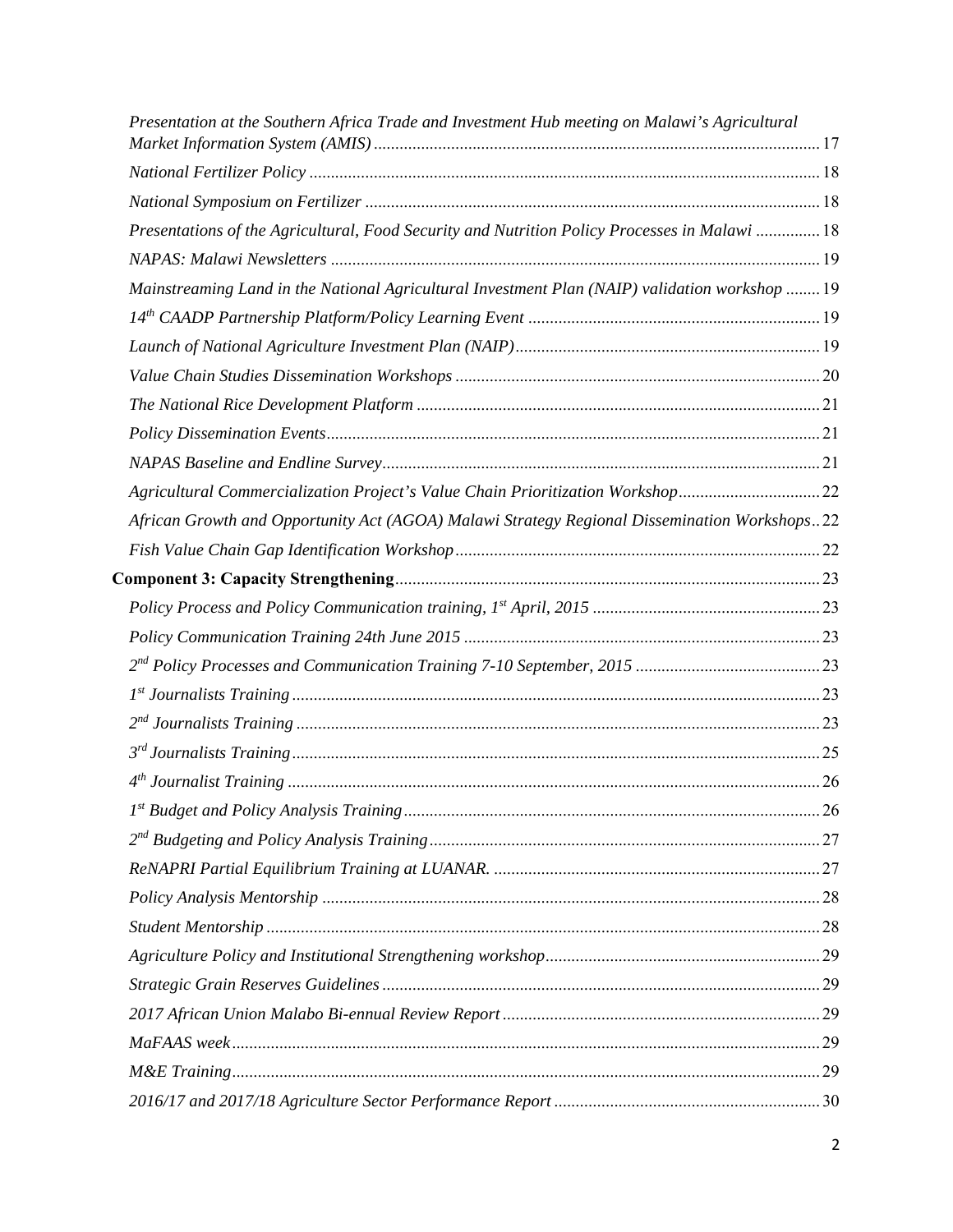# **USAID/Malawi Project Lifetime Progress Report**

Project Name: New Alliance Policy Acceleration Support: Malawi (NAPAS: Malawi) Activity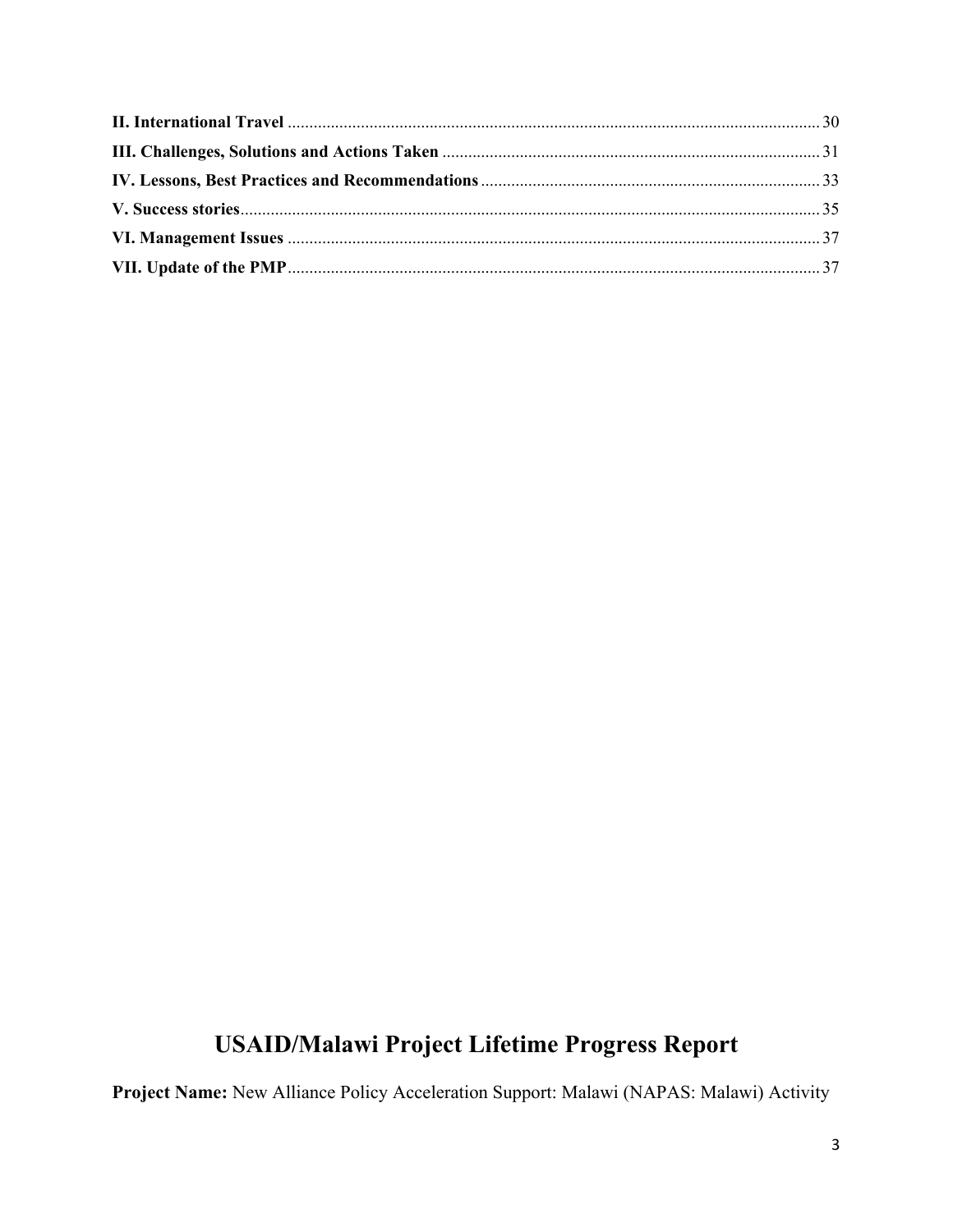**Reporting Period:** November 28, 2014 to February 27, 2019

## **Obligation Funding Amount:** US\$4,002,467

**Project Duration:** November 28, 2014 to February 27, 2019

**Evaluation Dates:** November 28, 2014 to February 27, 2019.

**Person Responsible for Drafting this Report:** Dr. Flora Janet Nankhuni and Mr. Zephania Nyirenda

**Project Objectives:** The New Alliance Policy Acceleration Support: Malawi (NAPAS:Malawi) is an activity under the Sustainable Economic Growth (SEG) project of USAID/Malawi. The activity is being implemented by Michigan State University (MSU) in collaboration with the International Food Policy Research Institute (IFPRI) and the University of Pretoria (UP). NAPAS aims to enable the Government of Malawi to implement the policy reforms agenda it committed to under the New Alliance Country Cooperation Framework for Malawi. NAPAS has the goal of *providing effective technical support to the Government of Malawi so that it sustainably achieves the high-level commitments to policy reform made under the New Alliance Country Cooperation Framework for Malawi*. These policy reforms have the broader aim of improving the agriculture investment climate in Malawi through commercializing agriculture and increasing the role of the private sector in Malawi's agricultural sector. NAPAS has three components:

- 1. Policy Formulation
- 2. Policy Communication
- 3. Capacity Strengthening

This is a project lifetime report covering November 28, 2014 to February 27, 2019.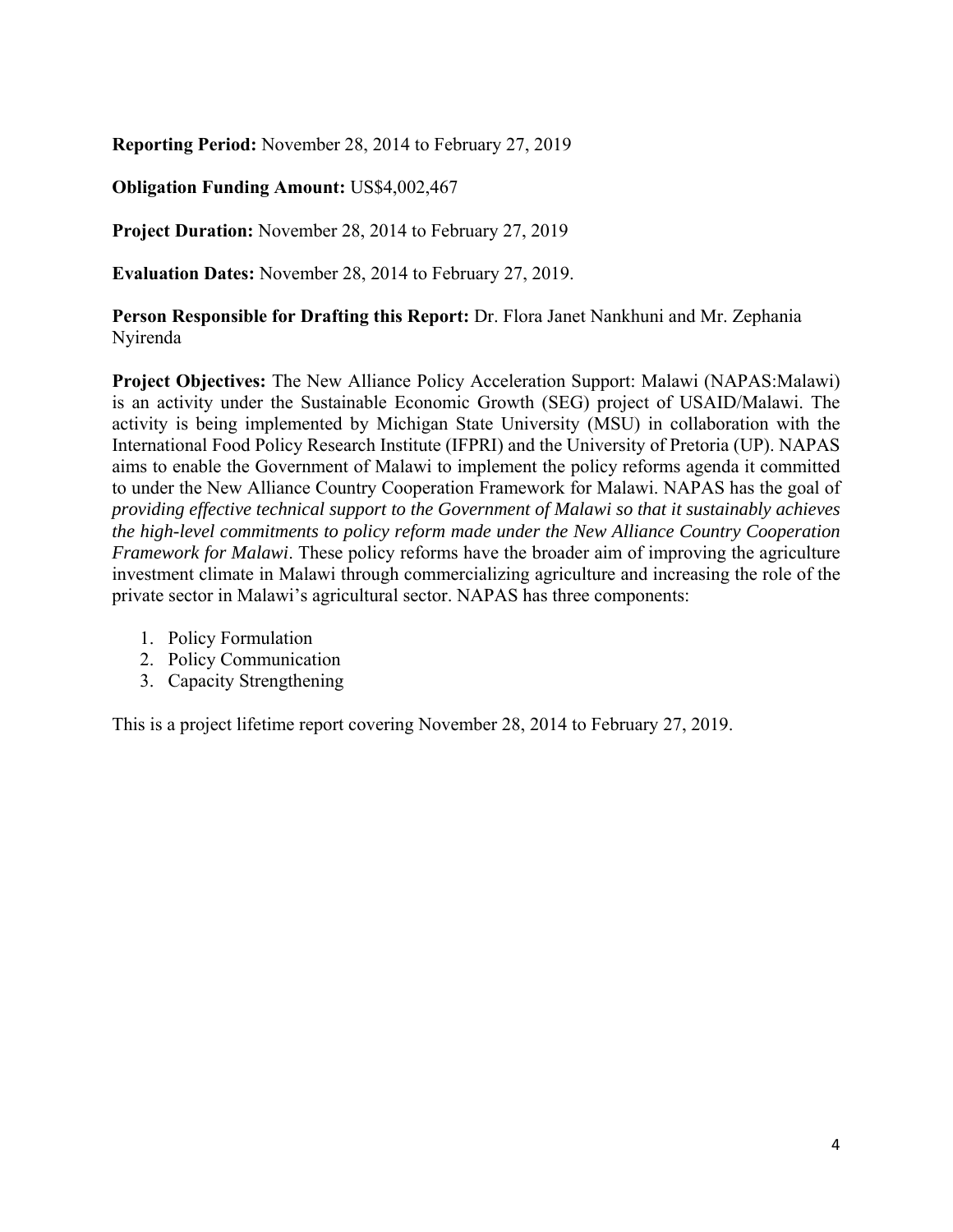# **Component 1: Technical Support for Policy Formulation**

## *National Agriculture Policy (NAP)*

The National Agriculture Policy is the main deliverable that the NAPAS activity helped the MoAIWD to produce. It is the first overarching national agriculture policy for Malawi. It was produced in an evidence-based manner through production of the "Refocusing of Agriculture in Malawi" document that provided background information. It also involved extensive stakeholder consultations involving a total of 842 participants (22% female). The Policy was adopted in September 2016. It attracted the highest level of political commitment with the President putting his signature in the front pages of the document and presiding over its launch in November 2016. Information on the launch and the document itself can be found on:

https://www.canr.msu.edu/resources/malawi-national-agriculture-policy.

## *National Agriculture Investment Plan (NAIP)*

The NAPAS team provided critical technical support for development of the NAIP, through a task force that the Ministry formed to oversee the process. The NAP formed the basis for development of the NAIP, which is a successor to the Agriculture Sector Wide Approach I (ASWAp I) that run from 2011 to 2016. It is the implementation plan of the NAP.

In support of the NAIP development and implementation process the NAPAS activity conducted 12 value chain studies (see section below). NAPAS also invited and supported Dr. James Thurlow, a General Equilibrium (GE) modeller at IFPRI Washington DC, to present results of a GE model, "*Identifying Priority Value Chains in Malawi*" to the NAIP development team and to the Ministry of Agriculture staff. The model was further presented by the CoP of NAPAS to stakeholders that the FAO/NAIP team convened at the Golden Peacock Hotel on February 15, 2017. The CoP also presented on "*Food and Nutrition Security, Food Safety, Social Protection, & Empowerment of Women and Youth in the National Agriculture Policy*" to the stakeholders at the NAIP meeting on February 15, 2017.

Furthermore, the NAPAS team facilitated involvement of Ministry of Lands, Housing and Urban Development (MoLHUD) in the NAIP process and key stakeholders in the Nutrition sector. As a result, the NAIP includes an intervention area on "Empowerment and Tenure Security", whose interventions will be implemented by the MoLHUD. The NAIP also includes intervention areas on Nutrition and Food Safety and Quality Standards that the nutrition stakeholders suggested to be included.

NAPAS also supported a workshop on "Agricultural Policy and Institutional Strengthening" that contributed to development of a pillar on "Policies, Institutions and Coordination for Results" in the NAIP. NAPAS also supported a Budget and Policy Analysis Training to help the Ministry design a budget and work plan that would enable them to implement the NAP and NAIP. The NAPAS activity also supported finalization of the National Agriculture Investment Plan that took place at La-Riviera Hotel in Mangochi from  $3<sup>rd</sup>$  to  $6<sup>th</sup>$  April, 2018. This writeshop was organized for MoAIWD senior staff members to take a final look at the investment plan before it could be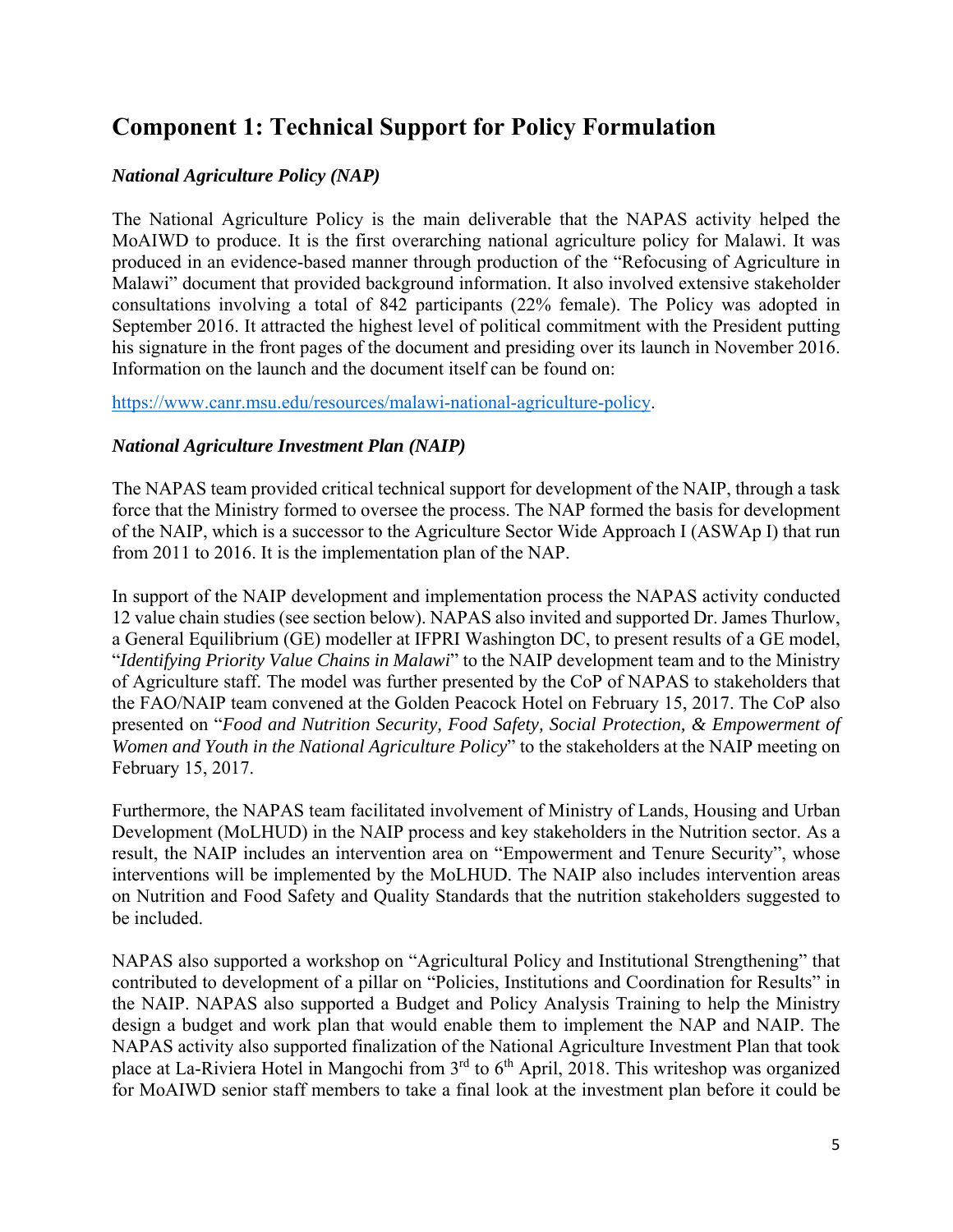approved and launched. The writeshop involved 7 officers from MoAIWD. The investment plan was launched on 13<sup>th</sup> June, 2018 by the Minister of Agriculture, Irrigation and Water Development at the Bingu International Convention Center in Lilongwe. A blog and a video on the launch were produced by the Communications Specialist of the NAPAS Activity.

## *Value Chain Analyses to inform implementation of the National Agriculture Policy (NAP) and the National Agriculture Investment Plan (NAIP)*

NAPAS conducted 12 value chain studies: groundnuts, pigeon peas, roots and tubers (cassava, Irish potatoes, sweet potatoes and yams), tea, coffee, macadamia nuts, bananas, tomatoes, and mangoes to support development and implementation of the NAIP. A total of 257 (135 female) stakeholders participated in value chain surveys in FY18. Reports and policy briefs on the value chains can be accessed on the MSU Food Security Policy website (https://www.canr.msu.edu/fsp/countries/malawi/). Some of the studies attracted international attention when they were presented at a 2018 International Consortium on Applied Bioeconomy Research Conference on *"Disruptive Innovations, Value Chains and Rural Development"* that was held at the World Bank in Washington DC, from June 12-15, 2018. See blog on it on https://www.canr.msu.edu/resources/napas‐malawi‐value‐chain‐studies‐at‐the‐world‐banks‐icabr‐ conference‐in‐dc

## *Reforming the Farm Input Subsidy Program*

The NAPAS activity produced a brief on reform of the Farm Input Subsidy Program (FISP) for use by senior management of the Ministry to lobby for FISP restructuring. See

https://www.canr.msu.edu/resources/redesigning‐the‐farm‐input‐subsidy‐programme‐fisp‐for‐malawi

The brief resulted in the Ministry increasing the contribution of farmers to the cost of purchasing the inputs from MK500 per bag of fertilizer to MK3, 500 per bag, in the 2015/16 season. The farmers' contribution to purchase of seeds was also raised. In total, the farmers' contribution to purchase of two bags of fertilizer and a package of maize seed and legume seed of their choice that the FISP programme provides was raised from MK1000 or MK1150 (about US\$ 2) to MK9000 (about US\$ 16). This was a decrease in the subsidy from about 97% to about 80%, thereby relieving the government of the fiscal burden that the 97% subsidy entailed. In addition, the government allowed the private sector to import and distribute 40 metric tonnes of fertilizer to 12 of the 28 districts in Malawi as a pilot towards increasing private sector participation in the FISP program. This was about 27% of the total fertilizer distributed under the FISP program. For the 2016/17 season these reforms were further enhanced to the extent that the private sector was sourcing and distributing about 60% of the fertilizer, with increased efficiency compared to the previous government-dominated system (http://www.ifpri.org/publication/impacts-agriculturalinput-subsidies-malawi). These are positive steps towards improved financial sustainability and efficiency of the FISP program, which the NAPAS:Malawi contributed to through production of the FISP brief.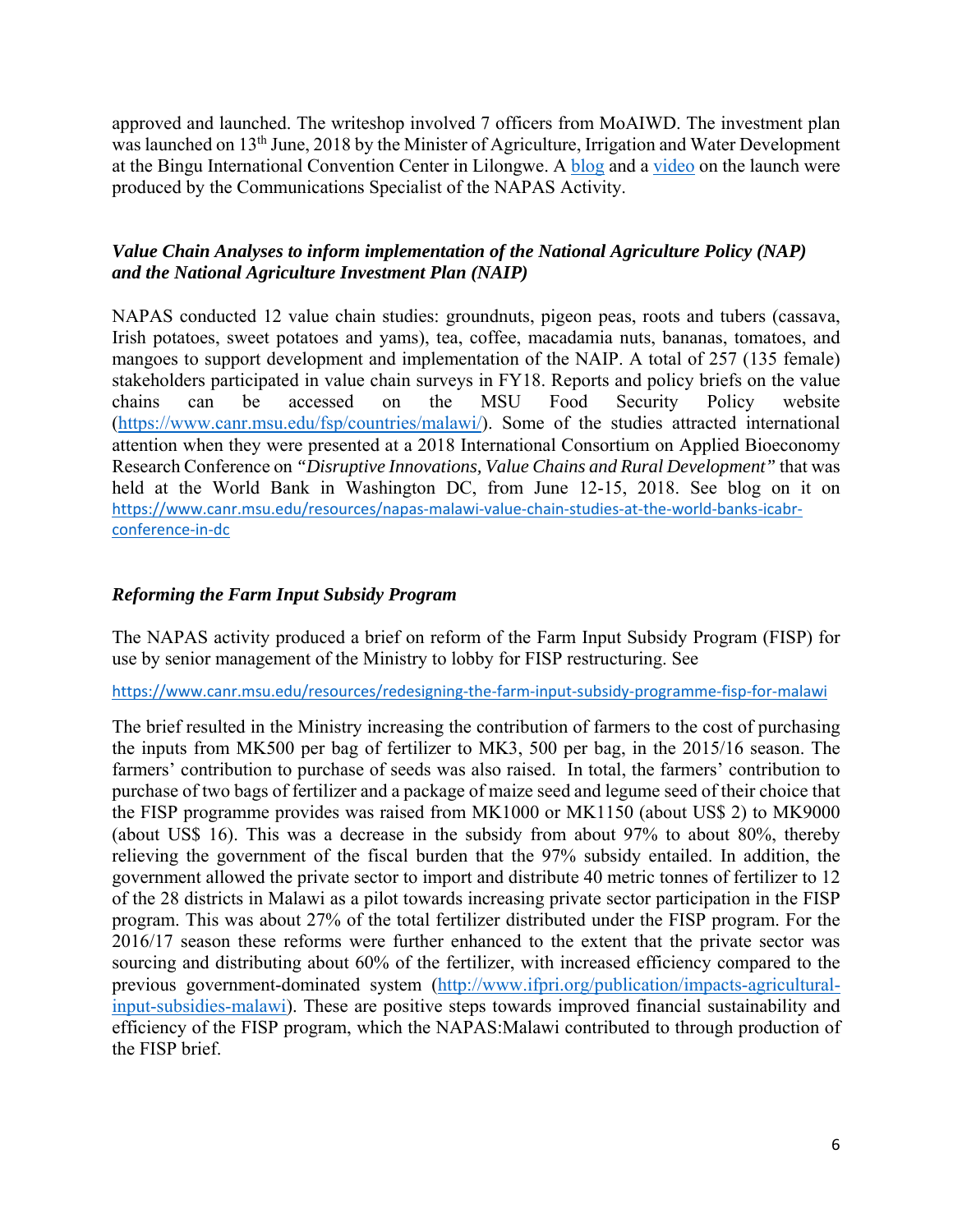## *Contract Farming Strategy (CFS)*

The Contract Farming Strategy (CFS) was initially developed by a Consultant who did not deliver what the Ministry had hoped for. The NAPAS team was therefore requested by the Ministry to help revise the document to the required standard. The CFS was adopted by the Ministry in August, 2016. In FY17, the NAPAS team worked closely with the Department of Agricultural Planning Services (DAPS) and Competition and Fair Trade Commission (CFTC) in disseminating the CFS. NAPAS co-organized 3 dissemination workshops in the Northern, Central and Southern regions of Malawi.

## *Agricultural Zonation Scheme*

Production of an agricultural zonation scheme to use as a spatial tool to guide agricultural development planning across the country began in FY15. Dr Todd Benson of IFPRI led the effort of developing the Malawi agriculture zoning (crop suitability) atlas throughout fiscal year 2015/16. Two presentations of the maps generated from the agricultural zoning work were made, one at Michigan State University in East Lansing, MI and the other in Lilongwe, Malawi at the Economics Association of Malawi (ECAMA) research conference in June 2015. This output was shared with the Ministry of Agriculture Irrigation and Water Development, specifically with the Department of Land Resources Conservation, the Department of Crop Development and the Department of Planning. Electronic versions of the crop suitability atlas were shared with the Director of Crop Development in the MoAIWD who distributed them to agricultural officers in the Ministry at the district and EPA levels. The Director of Crop Development expressed his gratitude to the NAPAS team and indicated that the atlas would be used for planning purposes by officers in the Ministry at the ADD, district and EPA levels. Other stakeholders, including the SANE activity staff, the Oilseeds project (Malawi Oilseeds Transformation) in the Ministry of Industry, Trade and Tourism and DCAFS have also received the crop suitability atlas and several received hard copies as well. This particular deliverable is now being used by the respective organizations (including the Agricultural Transformation Initiative) for planning purposes and additional analytical work. The agricultural zoning atlas can be accessed online at: https://www.canr.msu.edu/resources/detailed-crop-suitability-maps-and-an-agriculturalzonation-scheme-for-malawi

and http://www.ifpri.org/publication/detailed-crop-suitability-maps-and-agricultural-zonationscheme-malawi-spatial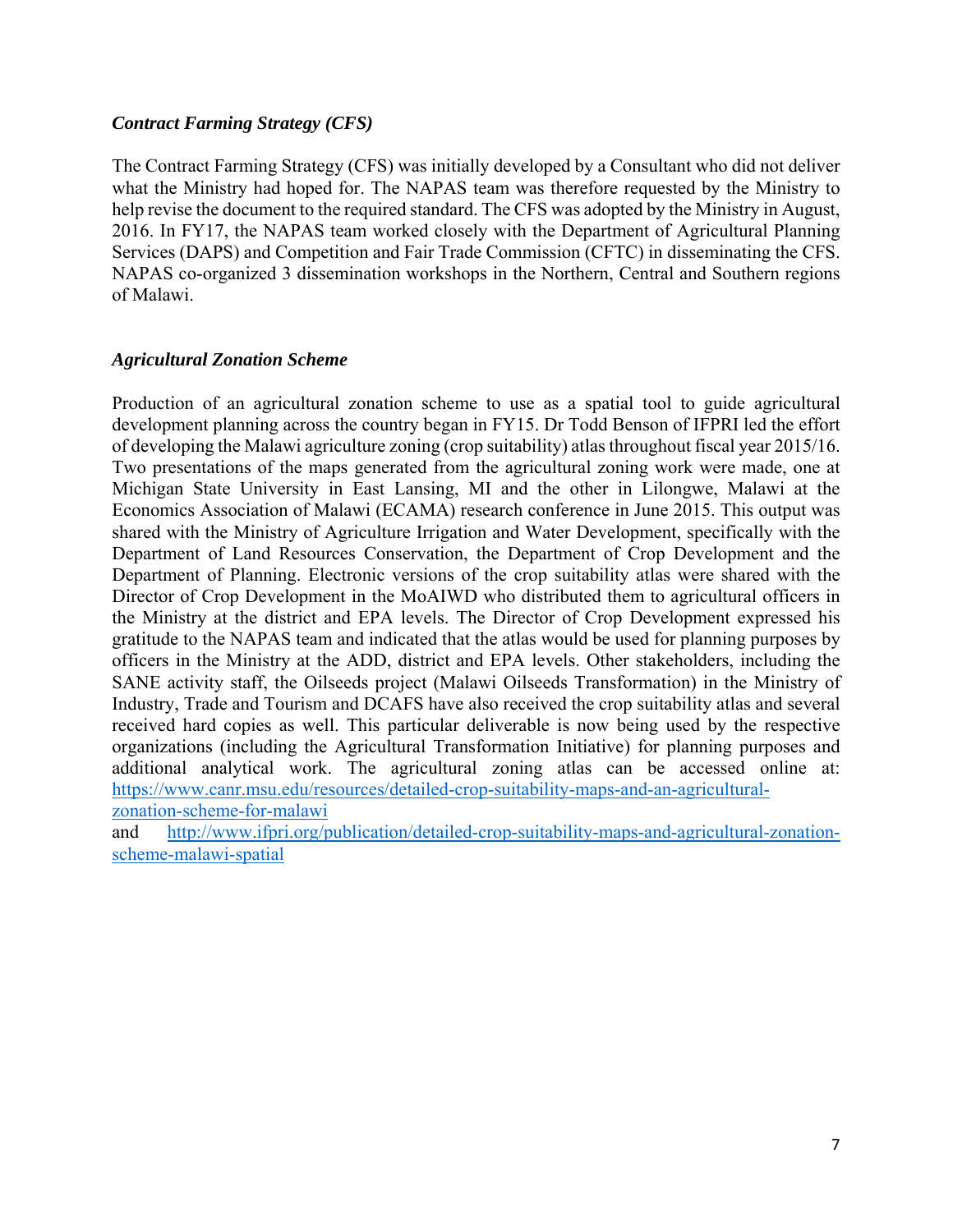#### *Concept Note on Irrigation*

In the period January  $1^{st}$  2016 to March 31 $^{st}$  2016 the NAPAS: Malawi team focused on supporting the Department of Agricultural Planning Services in the MoAIWD with developing a concept note on irrigation for intensified food production, aimed at addressing food insecurity crisis and enhancing resilience of the food production system in Malawi. This work, which was urgently demanded by the Ministry, had not been planned for but was seen as an important request from the Minister of Agriculture. Hence, the NAPAS team ably and positively responded to this urgent request and spent most of the months of January and February 2016, working on background analyses and literature reviews as well as developing and revising different versions of the concept note. Following the development of the concept note, the NAPAS team was then asked by the Director of Planning, Mr Alex Namaona, to help the Ministry present the concept note to various stakeholders; first internally to the Minister and the PS of Agriculture Irrigation and Water Development, as well as the Chief Director of Irrigation and his technical planners in the Ministry; then to several external stakeholders, including development partners, and farmers convened by the Farmers Union of Malawi. In this regard, the NAPAS team prepared and delivered three presentations to stakeholders and assisted the Ministry in drafting an Expression of Interest call, which was advertised in the newspapers seeking to engage private sector in irrigated maize production for supply to the National Food Reserve Agency.

In a related effort, the NAPAS team engaged with several private companies that were being surveyed as part of a related study on constraints to commercial investments in maize production. This study was part of research collaboration with the IFPRI SEBAP activity. The study led to the NAPAS team being asked by one of the private sector companies, Mtalimanja Holdings, to engage the Minister and PS in a visit to one of the company's sites (namely the School of Agriculture for Family Independence (SAFI)) in Dowa district, where the company is irrigating food crops. The Minister, PS, Director of Planning along with the NAPAS team and other Ministry officials visited SAFI in February, 2016.

The NAPAS team continued supporting the Ministry in efforts to increase irrigation investments in line with the New Alliance commitment. As part of this effort the NAPAS team continued its engagement with the private sector on irrigation investments. In particular, the NAPAS team paid a visit to Malawi Mangoes (Private Limited Company) in Salima on August 19, 2016, where the team learned about the policy-related challenges the company is facing, despite having invested heavily in irrigation and processing infrastructure. While irrigation equipment and processing facilities had been installed for some time then, the firm was still unable to utilize it to its maximum potential primarily due to land dispute issues on 1,700ha of land that the company had acquired in Salima. This left the company tending mango plants in greenhouses well after the due date for transplanting them into the field. The NAPAS team produced a report of the visit to the Director of Planning and the Principal Secretary of Agriculture, seeking their attention to the issue. The CoP also visited the Principal Secretary of Lands to discuss potential solutions to the issue. A visit by the NAPAS team to Malawi Mangoes in November 2018 confirmed that the land issue has been resolved.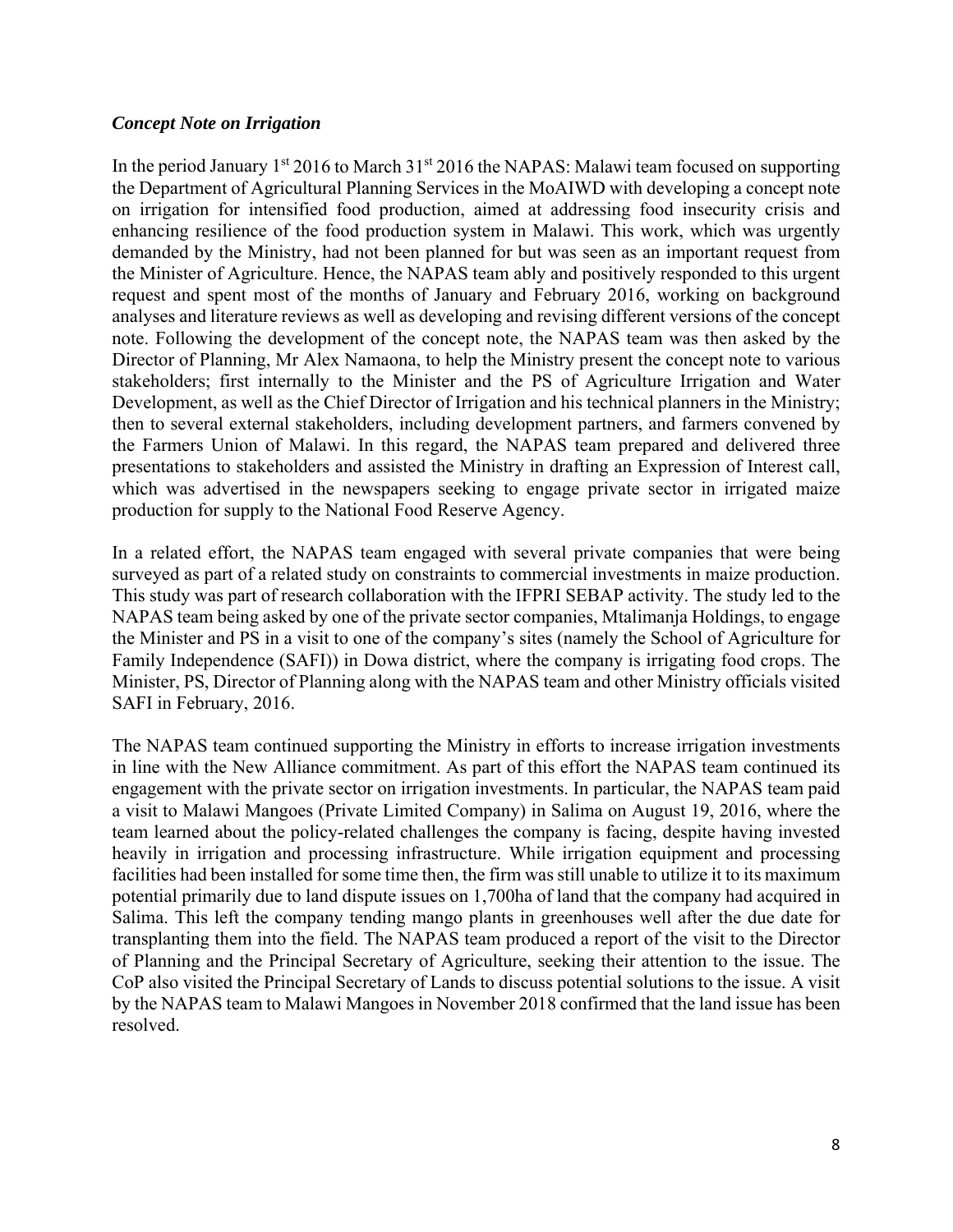## *Review of the 2000 Agricultural Extension Policy and Development of the Agricultural Extension and Advisory Services Strategy*

Work on the review of the 2000 Agricultural Extension Policy and development of the Agricultural Extension and Advisory Services Strategy started in 2015. The NAPAS activity worked closely with DAES and the USAID-supported SANE activity to move the process of reviewing the Agricultural Extension Policy forward. The NAPAS COP produced a background paper to inform the process of review of the extension policy. The background document can be accessed here.

Department of Agricultural Extension Services (DAES) hired a consultant to work on the review and develop the Agricultural and Advisory Services Strategy. The NAPAS activity provided technical input in both processes. The Extension Policy Review was validated with stakeholders in March 2017, while the Agricultural Extension and Advisory Services Strategy was validated in November 2018. Progress on the Strategy was delayed due to failure by MoAIWD to pay the Consultants that were hired, following closure of the ASWAp-SP project. Comments from the validation workshop were incorporated in the draft Strategy and a revised draft has been submitted to DAES and would be reviewed by a technical team before the document is submitted to MoAIWD for adoption in 2019 (after closure of the NAPAS project).

## *National Fertilizer Policy (NFP)*

The NAPAS team has been supporting the Department of Agriculture Research Services (DARS) to draft the National Fertilizer Policy (NFP) since 2015. Consultations on the Fertilizer Policy started in November 2015. CISANET joined the Ministry and NAPAS team to conduct further consultations on the Fertilizer Policy between April and July, 2016. A large share of the respondents came from the private sector, including fertilizer companies, the fertilizer association of Malawi, agro-dealers and transporters operating in the fertilizer industry in Malawi. The NAPSAS team produced a background paper to inform development of the NFP that can be accessed here (https://www.canr.msu.edu/resources/making-fertilizer-use-more-effective-andprofitable-the-role-of-complementary-interventions).

A zero-draft of the NFP was produced in July 2017. Input on the draft was sought through three regional consultations that took place in August 2017 in Mzuzu, Blantyre, and Lilongwe. The Senior Management of the MoAIWD also reviewed the draft Policy in August, 2017. In FY18 the NAPAS activity held a number of writeshops to draft the National Fertiliser Policy. Two drafting sessions were convened during the first quarter; one session held at Bayview Lodge in Salima from  $23^{\text{rd}}$  to  $27^{\text{th}}$  October, 2017 and another held at Lilongwe hotel from 9<sup>th</sup> to 10<sup>th</sup> November, 2017. The draft National Fertilizer Policy (NFP) was internally validated with senior management of the Ministry of Agriculture, Irrigation and Water Development (MoAIWD) in February 2018. After the comments were incorporated in the draft, an external validation workshop was held in March, 2018 at Ufulu Gardens in Lilongwe. During the third quarter of FY18, the NAPAS team together with the Department of Agricultural Research Services held a writeshop in Salima from 16<sup>st</sup> to 19<sup>th</sup> May, 2018 to incorporate comments made during the 28<sup>th</sup> March 2018 validation workshop and those that came from various stakeholders through emails. The Secretary for Agriculture, Irrigation and Water Development requested another validation of the policy with senior management of the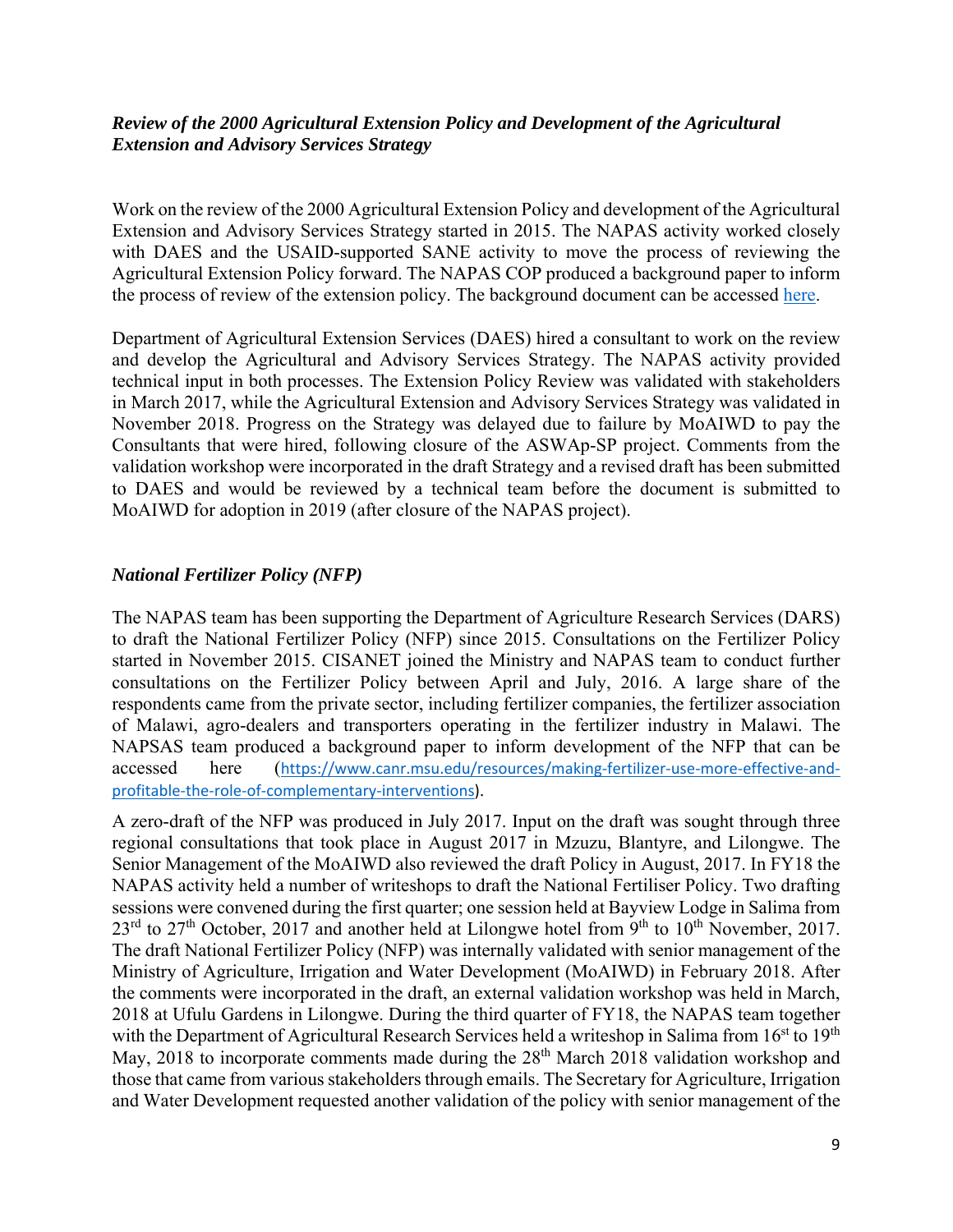Ministry. The validation took place on  $17<sup>th</sup>$  July, 2018. The draft policy was then submitted to the Secretary for Agriculture, Irrigation and Water Development on 24 July, 2018 by the Director of Agricultural Research Services.

The draft policy was submitted to the Office of President and Cabinet (OPC) by the Secretary for Agriculture in November, 2018. Following this, OPC called for a meeting on November, 29, 2018 for Principal Secretaries to provide input into the document. The meeting was postponed to  $10<sup>th</sup>$ January, 2019 by OPC, but also failed to take place due to unavailability of the PS of Agriculture. The Policy had not gone through the OPC approval process by end of the NAPAS project. A total of 629 stakeholders (112 female) provided input in the development of the NFP through consultations and drafting sessions.

## *National Fertiliser Bill (NFB)*

The NAPAS activity started working on the Fertiliser Bill in the fourth quarter of the FY18. A meeting was held with the Director of Agricultural Research Services to map the way forward for developing the Fertiliser Bill in August, 2018. Following this, the NAPAS activity organized a writeshop to align a 2014 draft Fertiliser Bill to the current National Fertiliser Policy draft in September, 2018 where 18 (2 female) stakeholders were involved.

In FY19, the NAPAS activity worked closely with the Department of Agricultural Research Services to draft regulations in the Fertilizer Bill. A writeshop was held from 30<sup>th</sup> January, 2019 to 1<sup>st</sup> February, 2019 at Kabumba Hotel in Salima but it was not sufficient to finalize the drafting. With no more funds available under the NAPAS project to complete drafting the Bill, the MoAIWD will have to use resources from other Policy projects to finalize the process of developing the NFB, including aligning it to the finalized NFP.

## *Famer Organization Development Strategy (FODS)*

The NAPAS activity supported DAES in developing the Farmer Organization Development Strategy (FODS). The work started in FY16. Initial consultations were conducted in July 2016, where over 182 (40 female) farmers and stakeholders from each district of Malawi participated. A video capturing some of the activities during the consultation can be accessed here https://www.canr.msu.edu/resources/video‐encouraging‐and‐strengthening‐cooperatives.

The following organizations worked hand in hand with DAES (MoAIWD) and the NAPAS team to develop the draft FODS: MoITT, FAO, Farmers Union of Malawi (FUM), NASFAM, Malawi Union of Savings and Credit Cooperatives (MUSCCO), and WeEFFECT (an International NGO supporting cooperative development in Malawi.

In FY2018 the NAPAS activity, in conjunction with DAES, MoITT, FAO and GIZ held a stakeholder consultation workshop on  $11<sup>th</sup>$  and  $12<sup>th</sup>$  October, 2017 to inform development of the FODS and the Cooperate Development Policy and Strategy (in MoITT). NAPAS also conducted a survey with organizations that deal with farmer organizations to solicit more input for development of the FODS. Representatives of 29 organizations participated in the survey. The input was consolidated and analyzed and a zero draft of the FODS was produced in December, 2017. Internal consultations on the zero draft (with the task force overseeing development of the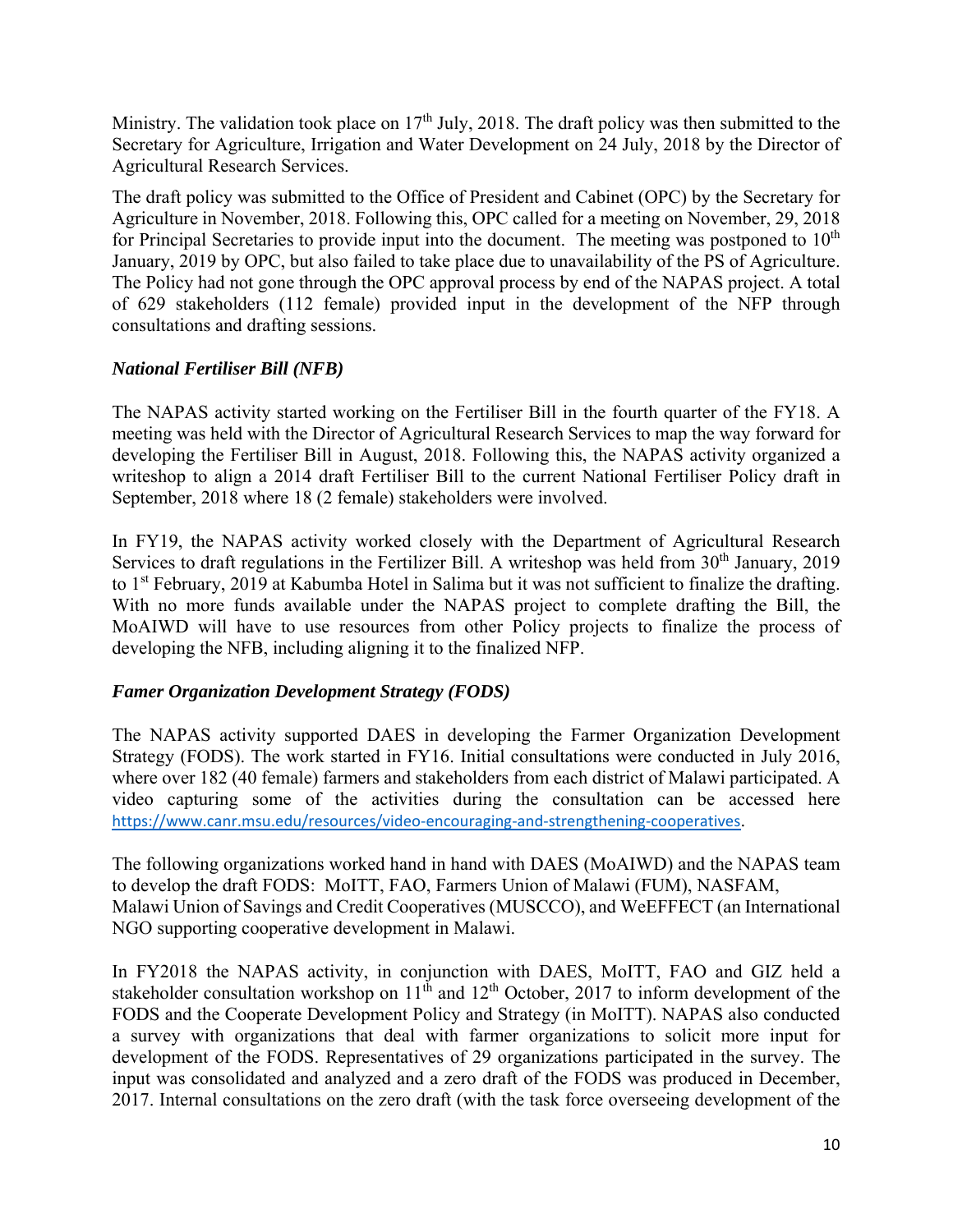FODS) were also conducted. A national consultation workshop on the FODS was held in February, 2018 at Lilongwe hotel.

Two writeshops were organized to draft the FODS; the first from  $3<sup>rd</sup>$  to  $6<sup>th</sup>$  April, 2018 and the second from  $24<sup>th</sup>$  to  $30<sup>th</sup>$  June, 2018 both at La-Riviera Hotel in Mangochi. The writeshops were attended by participants from NASFAM, MUSCO, Malawi Microfinance Network, DCAFS, DAES, and CISANET. In the fourth quarter, the Strategy was internally validated with senior management of MoAIWD and with external key stakeholder in September, 2018. A total of 318 participants (80 female) provided input into the draft FODS through consultations and drafting.

During the first quarter of FY19, the NAPAS activity further refined the FODS draft in readiness for submission to MoAIWD. The Strategy was submitted to the Director of DAES in MoAIWD in February, 2019. The Director will push for its adoption in the Ministry.

## *Agriculture Sector Food and Nutrition Strategy (ASFNS)*

The NAPAS Activity worked hand-in hand with Department of Agricultural Extension (DAES) in the MoAIWD, the SANE activity that is also funded by USAID and the Department of Nutrition and HIV/AIDS (DNHA) in Ministry of Health to develop the ASFNS. NAPAS co-financed three regional consultations on the ASFNS in FY2017: first one in Mzuzu from 2-3 February 2017; second one in Lilongwe, from 7-8 February 2017 and the third one in Blantyre from 9-10 February 2017. NAPAS also co-financed a validation workshop for the ASFNS on April 25, 2017 in Lilongwe. The other co-financers were SANE and DNHA. DNHA also funded an extra consultation meeting in July 2017. The inputs from stakeholder consultations were incorporated in the draft ASFNS at a writeshop that took place in Mponela from 11-15 September 2017. NAPAS, SANE, DAES and DAPS in MoAIWD, Ministry of Education, and Ministry of Gender were represented at the writeshop.

In FY2018, another writeshop was organized by the DAES and the SANE activity on October 10, 2017 at the Malawi Institute of Management in Lilongwe where the NAPAS team provided technical support in improving the M&E section of the strategy. Another meeting was convened on 21st and 22nd March, 2018 at NAPAS' offices where the NAPAS team and representatives from the DAES worked on several sections of the Strategy. Additional meeting were convened in April and May where the task team worked on several sections of the document. The draft document was internally validated by senior management of MoAIWD on 17th July, 2018. The draft Strategy was finalized together with costing on 16<sup>th</sup> November, 2018. The Department of Nutrition, HIV and AIDS (DNHA) in the Ministry of Health called for a meeting of nutrition specialists to have a final look at the document from February  $12<sup>th</sup>$  to  $13<sup>th</sup>$  2019 and in March 2019. After incorporating comments from the nutrition specialists, the Strategy will be finalized and submitted to MoAIWD for adoption. A total of 590 (322 female) stakeholders have provided input in the development of the ASFNS through consultations and drafting sessions.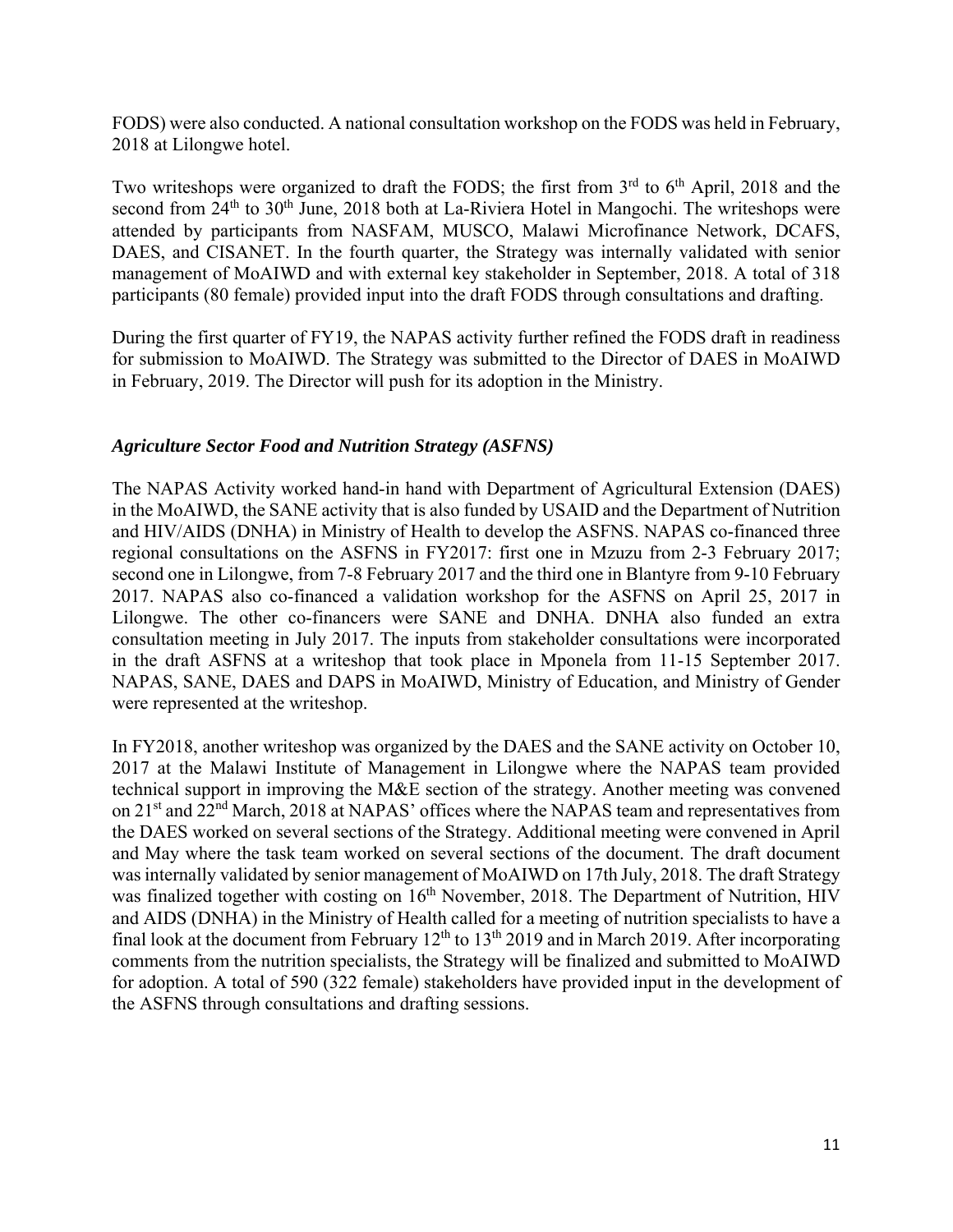#### *Strategic Plan for the MoAIWD*

During the fourth quarter of FY2015, the MoAIWD, through the Department of Agricultural Planning Services requested for technical support from the NAPAS activity in developing the Ministry's Strategic Plan. The Director of Planning in the MoAIWD (Mr Alexander Namaona) indicated that this document was a requirement from the Office of the President and Cabinet (OPC) and that it would largely spell out the role of the MoAIWD in implementing the NAP. In addition, development of the Strategic Plan was included as part of the roadmap towards developing the next National Agricultural Investment Plan (NAIP).

During FY17, the Ministry produced a zero draft of the Strategy in May 2017 and sought inputs on it through 3 regional consultations. The first consultation took place in Salima on 4<sup>th</sup> May 2017, the second consultation took place in Mzuzu on  $10<sup>th</sup>$  May and the third consultation took place in Blantyre on 18<sup>th</sup> May, 2017. The NAPAS Activity financed these consultations.

In FY2018, a drafting session was held at La-Riviera Hotel in Mangochi, from 29<sup>th</sup> May 2018 to 2<sup>nd</sup> June, 2018 to incorporate comments from the consultations. Dr. Flora Nankhuni and Mr. Joseph Kanyamuka of the NAPAS team joined officials from MoAIWD to finalize the document. Another working session was organized at La Riviera Hotel in Mangochi from 2<sup>nd</sup> to 6<sup>th</sup> July 2018. The Ministry's Strategic Plan delayed finalization because it was noted that it did not include activities from the Department of Human Resources (MoAIWD). The omission was corrected and the Strategic Plan has been finalized and submitted to the Department of Agricultural Extension Services for printing. A total of 292 (57 female) stakeholders provided input in the development of the Ministry's Strategic Plan.

## *Review of the Special Crops Act (SPA), Agriculture General Purposes Act (AGPA) and Development of Contract Farming (CF) Legislation*

The NAPAS activity was requested by the MoAIWD to review the Special Crops Act and the Agriculture General Purposes Act. The reviews also sought to explore the possibility of developing the CF legislation and drafting it in the AGPA. In relation to development of CF legislation, the NAPAS team held a meeting with the Competition and Fair Trade Commission (CFTC) in January 2018, since the CFTC had been proposed to be enforcers of a CF legislation that would be drafted into an amended Competition and Fair Trade Act (CFTA). However, in consultation with the CFTC, a decision was made to incorporate contract farming legislation in the amendment to the Agriculture General Purposes Act rather than to the CFTA. The NAPAS team including IFPRI colleagues, Todd Benson and Andrew Comstock developed an inception report that was presented to key stakeholders on 14<sup>th</sup> March, 2018 at Wamkulu Palace in Lilongwe. The NAPAS activity then hired a legal consultant and the MoAIWD asked the Ministry of Justice and Constitutional Affairs (MoJCA) to provide two legal experts that would support the review process. The NAPAS team also conducted a survey to solicit stakeholder input. The survey was conducted between April and July 2018. A draft review report was produced and externally validated with stakeholders on  $27<sup>th</sup>$  September, 2018 at Ufulu Gardens Hotel in Lilongwe. A total of 411 (113 female) stakeholders were consulted in the whole process.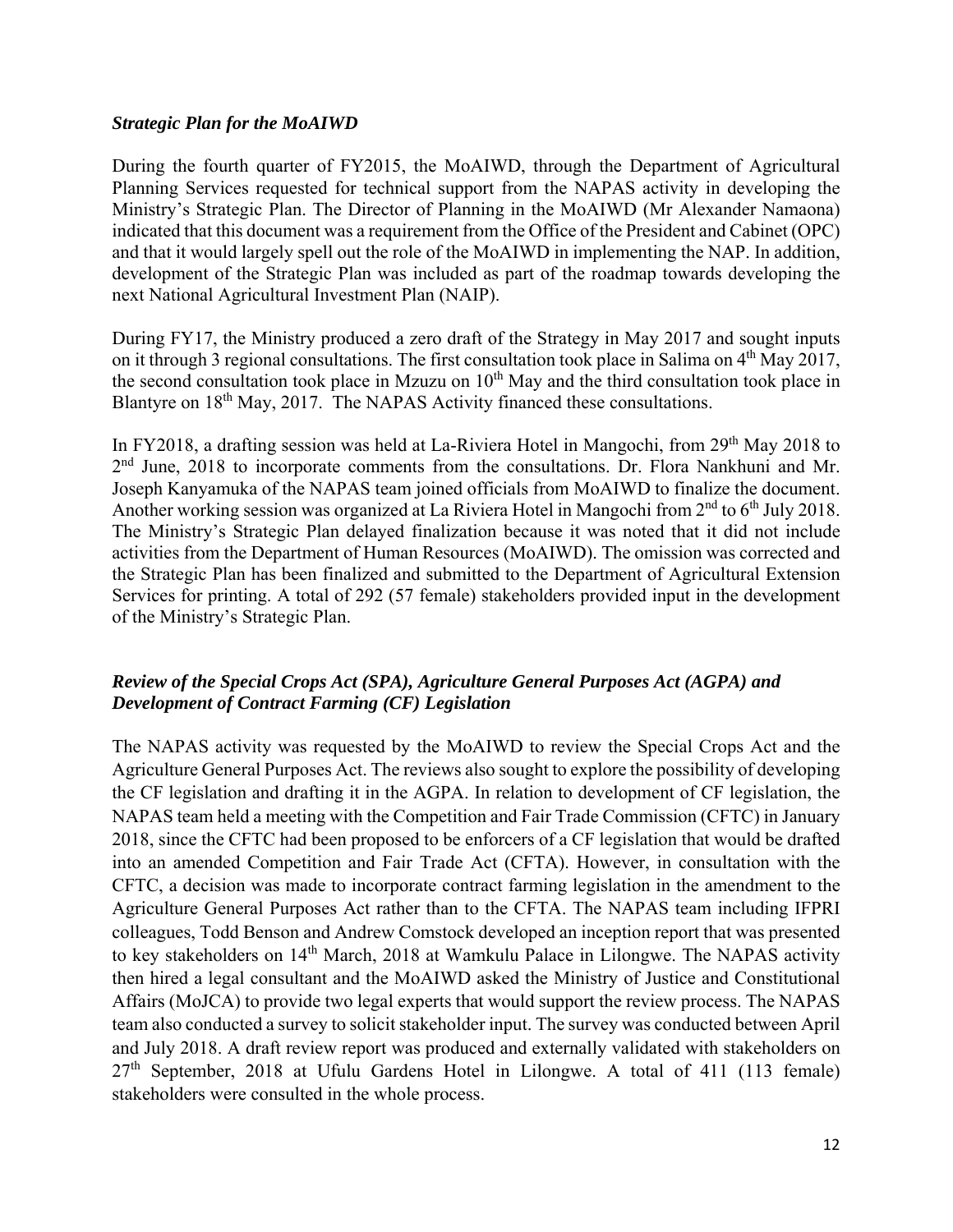Following the external validation workshop on the review the NAPAS activity produced a preliminary report that can be accessed here. However, stakeholders at the validation workshop expressed a need for further investigation into contract farming issues to better inform development of the Contract Farming Legislation. As a result, the NAPAS team conducted a Contract Farming (CF) study to inform development of CF legislation. Key informant interviews and focus group discussions were conducted in the tobacco, tea, coffee, cotton, macadamia, and sugar industries from December 2018 to February 2019 to inform the study. Results of this study were supposed to be incorporated in the final report on the Review of Special Crops Act and Agriculture General Purposes Act. The project closed in February 2019 before the final report was produced. The MoAIWD was expected to use the final review report to inform drafting of new Agriculture Legislation.

## *Horticulture Policy and Strategy*

The Ministry of Agriculture, Irrigation and Water Development requested for technical support from the NAPAS team to assist in development of a Horticulture Policy and Strategy. The Deputy Director in the Department of Crop Development (Dr. Nyalugwe) engaged the CoP of NAPAS to guide the development process. Initially, the Department engaged a consultant to produce a draft Strategy that was provided to the NAPAS team for further development. Land O' Lakes' MSIKA project that is supported by the US Department of Agriculture also had resources dedicated to development of a Horticulture Policy for Malawi. The Deputy Director of Crops organized a task force that composed of Ministry officials, the MSIKA team, the NAPAS team and several key stakeholders in the Horticulture sector to develop the Horticulture Policy and Strategy. A writeshop was then organized with financial support of the Ministry and the MSIKA project to review the draft Horticulture Strategy that was produced by the consultant. The writeshop was held at Mpatsa Lodge in Salima from  $18<sup>th</sup>$  to  $20<sup>th</sup>$  June, 2018, under the NAPAS CoP's technical guidance. Thereafter, the NAPAS activity participated in a planning meeting on development of the Horticulture Policy and Strategy that was held on 23rd August, 2018 in Dr Nyalugwe's office. The aim of the meeting was to map the way forward for developing the Policy and Strategy.

A second writeshop was held at La Riviera hotel in Mangochi from 16<sup>th</sup> to 19<sup>th</sup> October, 2018. The writeshop involved subject matter specialists from selected districts and horticulture farmers. A - 1 draft of the Horticulture Policy and Strategy was developed during the writeshop. Another writeshop was held from 19<sup>th</sup> to 21<sup>st</sup> November, 2018 at Mpatsa Lodge in Salima. A zero draft of the Horticulture Policy and Strategy was produced in February 2019 and is going through internal review with officers in DAPS. The zero draft Policy will then be validated internally in the MoAIWD and externally, across the three regions of Malawi, after closure of the project.

#### *National Resilience Plan*

The NAPAS team was requested to work on the agriculture component of the National Resilience Plan (NRP), which the MoAIWD needed to submit to the Department of Disaster Management Affairs (DoDMA) that was managed under the Vice President's Office. This work was also requested by USAID Malawi due to concerns that the agriculture component was not adequately incorporating key elements and interventions necessary to effectively enhance resilience in the agriculture and food system of Malawi to break the cycle of food insecurity. Apart from providing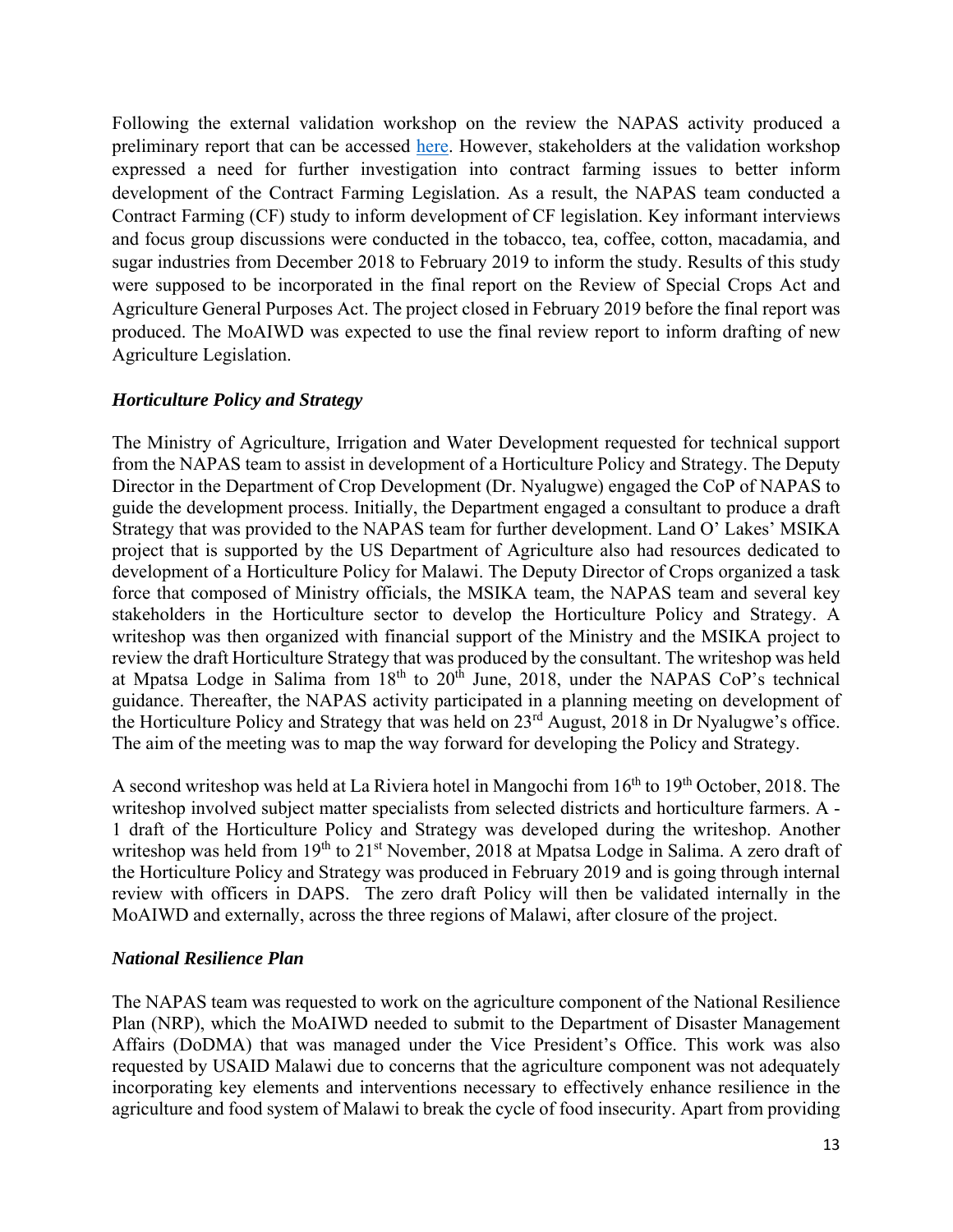technical input on the agriculture component of the NRP, the NAPAS team also provided technical input on the other sections of the document. A National Resilience Strategy was produced and is going to be a basis for an upcoming Food for Peace Development Food Security Activity (DFSA) that USAID will fund.

## *Three Political Economy Case Studies*

The NAPAS activity provided technical input to three case studies on the political economy of agriculture in Malawi in the areas of: 1) Grain output market policy, with particular focus on policy reform effecting ADMARC and NFRA; 2) FISP policy reform, and; 3) Malawi's stalled seed system policy reform. These studies were carried out at the behest of USAID/Malawi and were done by an international consultant, in collaboration with a local consultant who is an expert on the political economy of Malawi. The consultants presented the study results on April 11 2017 at the IFPRI Headquarters in Washington DC, after receiving input on the draft studies from the NAPAS team. Additional input was also provided during the seminar presentation. These studies were expected to inform the design of the next policy support efforts by USAID/Malawi in the country.

## **Component 2: Policy Communication**

In the second component of the Project, the following policy communication activities were carried out:

## *National Agriculture Policy (NAP) consultations, validation, launch and dissemination*

Eleven National Agriculture Policy consultations at district and national levels in February and March of 2015 were held in several areas including Lilongwe (twice), Karonga, Mzuzu, Kasungu, Salima, Dedza, Blantyre, Mulanje, Nsanje, and Balaka. In total, more than 2,000 stakeholders participated in the consultations, the validation workshop and the launch of the NAP document. More stakeholders were reached in extensive policy dissemination events that the NAPAS Activity conducted in FY17/18 (see section on Policy Dissemination Events).

#### *Linkages between Agriculture, Food Security and Nutrition*

The NAPAS team supported the International Food Policy Research Institute (SEBAP activity) in organizing a conference on "Linkages between Agriculture, Food Security and Nutrition" that was held on April 28, 2015. The CoP of NAPAS, Dr. Nankhuni presented on "The Agriculture, Food Security, and Nutrition Landscape in Malawi" (https://www.canr.msu.edu/profiles/nankhuni\_janet/presentations). Through this conference, NAPAS: Malawi brought to attention, issues of nutrition to policy makers in the Ministry of Agriculture Irrigation and Water Development. Following this engagement with nutrition stakeholders, NAPAS:Malawi staff members were invited to comment on the National Nutrition Policy and Strategic Plan and later to be part of the task force involved in development of the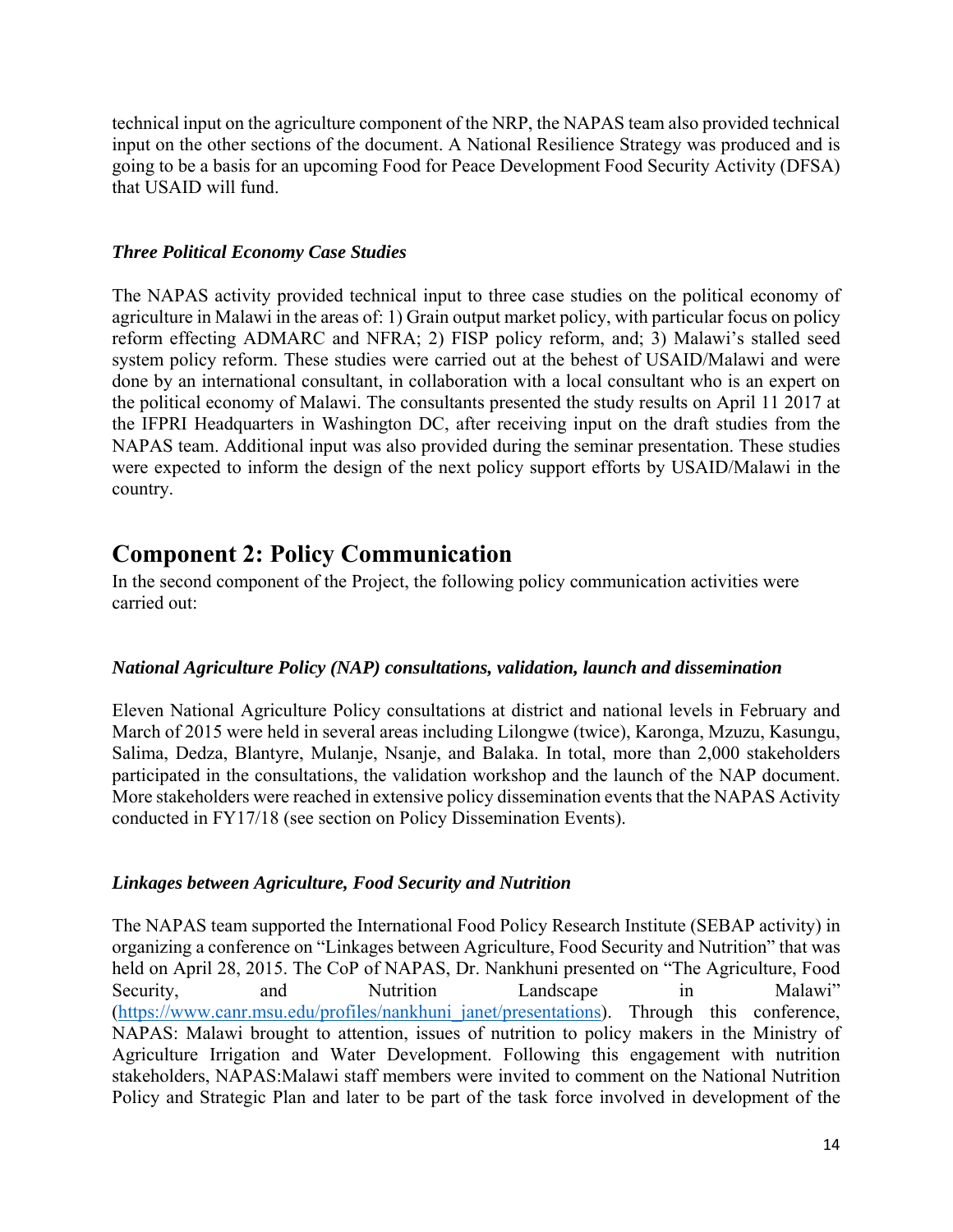Agriculture Sector Food and Nutrition Strategy. The CoP of NAPAS was also involved in development of the Micronutrient Policy in Malawi paper that has become one of the most downloaded paper in the Social Sciences Research Network (SSRN). The paper can be accessed here

## *2015 ECAMA Research Symposium*

The NAPAS Activity co-funded a panel discussion that was aired on Malawi TV prime time, 3 times and by audio on Zodiac radio (one time). The discussion was on the theme of the conference, "Agricultural transformation and value chain development for sustainable economic development".

## *Making Maize Markets Work for All Malawians*

The NAPAS team supported IFPRI in co- organizing the conference on "Making Maize Markets Work for All Malawians" that was held on October 1, 2015. One of NAPAS' analysts presented a paper at the conference. Details of the event can be accessed here: http://massp.ifpri.info/2015/10/08/research-symposium-on-making-maize-market-work-for-all/

## *1st Malawi Land Symposium*

The NAPAS Activity organized the first Malawi Land Symposium that was held on April 20, 2016 at the Bingu International Conference Centre in Lilongwe, Malawi. It was considered a milestone event in that it brought together land and agriculture stakeholders to discuss the implications of land issues on commercialization of agriculture efforts that the NAP was proposing. Over 100 participants attended the symposium. A detailed report of the symposium can be accessed on

https://www.canr.msu.edu/fsp/countries/malawi/MALAWI\_LAND\_SYMPOSIUM\_EVENT\_RE PORT(1).pdf

## *2nd Malawi Land Symposium*

NAPAS organized the Second Malawi Land Symposium in collaboration with the Ministry of Lands, Housing and Urban Development (MoLHUD) and MoAIWD on May 10, 2017. This was a follow-up to the first Malawi Land Symposium that took place in 2016. The Minister of Lands, Housing and Urban Development, Honourable Atupele Austin Muluzi, MP officially opened the symposium and stayed beyond the opening ceremony to listen to the key technical presentations. 106 participants (20 women) from various constituencies including government, private sector, civil society, academia and researchers participated. A report of the symposium's proceedings and a policy brief can be accessed on

https://www.canr.msu.edu/fsp/countries/malawi/Proceedings\_Report\_of\_2nd\_Malawi\_Land\_Sy mposium\_held\_in\_May\_2017.pdf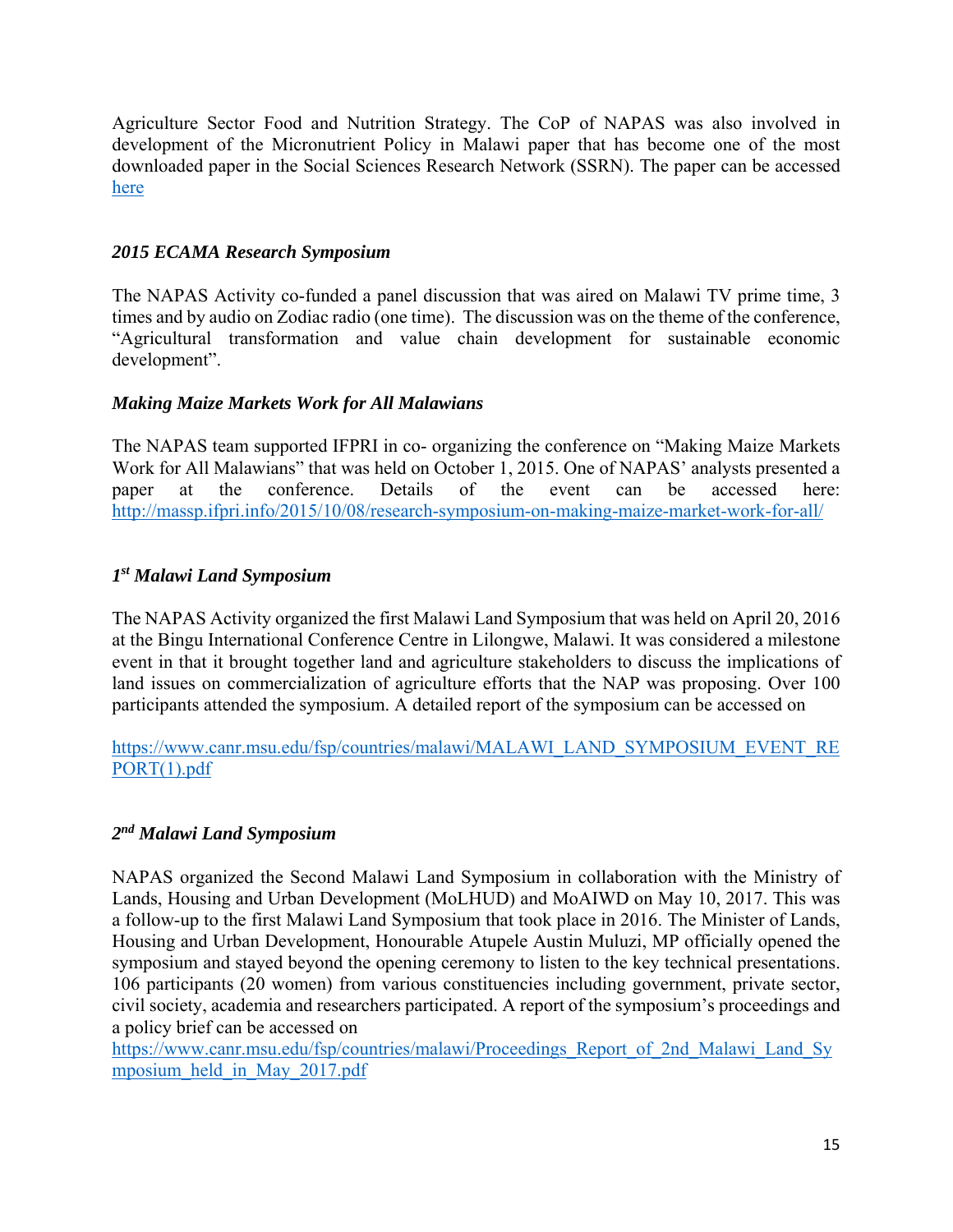

Participants at the Second Malawi Land Symposium held on May 10<sup>th</sup>, 2017 in Lilongwe, Malawi

The symposium was hailed a great success and stakeholders expressed a desire to see the symposium held yearly. A video on the symposium can be accessed on this link, https://www.canr.msu.edu/resources/malawi-land-symposium-video

## *Malawi Compact 2025 Roundtable Discussion*

On May 26th, 2016 IFPRI convened the Compact 2025 Roundtable discussion for Malawi, with support from both the NAPAS and the Strengthening Evidence-Based Agricultural Policy (SEBAP) activities. The Compact2025 is an initiative of the International Food Policy Research Institute's Washington DC office, and as part of the initiative NAPAS was asked to help facilitate the process from a government-engagement point of view. For example, the NAPAS team assisted the IFPRI-Washington team by reviewing the draft Compact2025 background document and facilitated review of the document by Ministry staff in the Department of Agricultural Planning Services. More information on the Compact2025 roundtable in Malawi can be found at: http://www.compact2025.org/2016/05/10/initiating-compact2025-in-malawi-roundtablediscussion/

## *Technical Working Group, ASWAp Review and Other Meetings*

The NAPAS team continued to actively participate in several Technical Working Group (TWG) meetings under ASWAp I, to help inform and shape various debates on agricultural policy in Malawi. Some of these TWGs were organized by the Minitry of Industry, Trade and Tourism such as on Oilseeds and Ware House Receipts legislation.

## *Agriculture Policy and Institutional Strengthening Workshop (APIS)*

In the first quarter of FY17, the NAPAS team organized a workshop on Agriculture Policy and Institutional Strengthening (APIS) on  $27<sup>th</sup>$  October, 2016 with the goal of familiarizing key stakeholders in Malawi's agriculture sector on the NAP and the institutional reforms that will be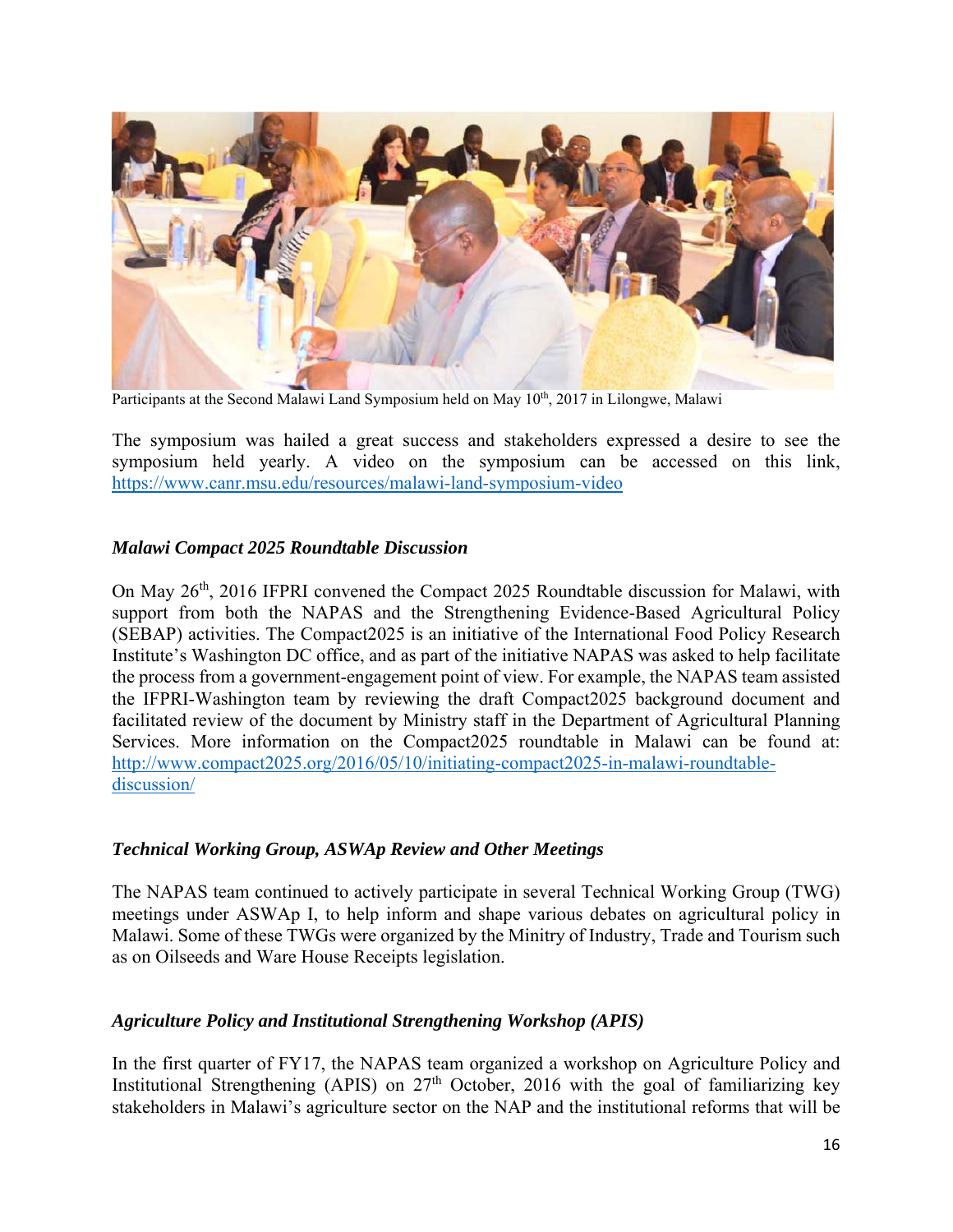necessary if the implementation of the NAP is to be effective. Information on the workshop can be found on https://www.canr.msu.edu/resources/agriculture-policy-and-institutionalstrengthening-apis-in-malawi-a-national-workshop-on-aswap-ii

One major recommendation from the workshop was a need for a policy implementation agency that spurs economic transformation as has been the case in Ethiopia (through the Agricultural Transformation Agency) or in Rwanda. Recent developments in the agriculture sector shows that such recommendations were widely accepted by Malawi stakeholders. For example, the Foundation for A Smoke Free World and AGRA have brought financing to support transformation of the Malawi agriculture sector. Both development partners engaged with the CoP of the NAPAS project before they made a decision to support the Malawi policy processes and agricultural transformation activities.

## *Improving Food Security, Diets and Nutrition through Multisectoral Actions Workshop – May 30 2017*

NAPAS collaborated with the SEBAP activity and Save the Children on a policy communication event that took place on May 30, 2017 on improving food security, diets and nutrition through multisector action. The event was organized to disseminate research evidence and case studies on multi-sectoral approaches that have worked to improve nutrition and food security with a view of informing on-going government policy efforts on nutrition, including the development of the Agriculture Sector Food and Nutrition Strategy.



Participants at the "Improving Food Security, Diets and Nutrition through Multi-sectorial Actions" Workshop – May 30, 2017

## *Presentation at the Southern Africa Trade and Investment Hub meeting on Malawi's Agricultural Market Information System (AMIS)*

The COP of NAPAS:Malawi was invited by the Southern Africa Trade and Investment Hub to lead a discussion on the status of Malawi Agricultural Marketing Information System at a meeting that was held in Cape Town on 29<sup>th</sup> November 2017 on the verge of the ReNAPRI 2017 meeting. The meeting also identified challenges and opportunities with the AMIS that could shape the Hub's interventions in supporting existing and on-going efforts that fall within the ambit of AMIS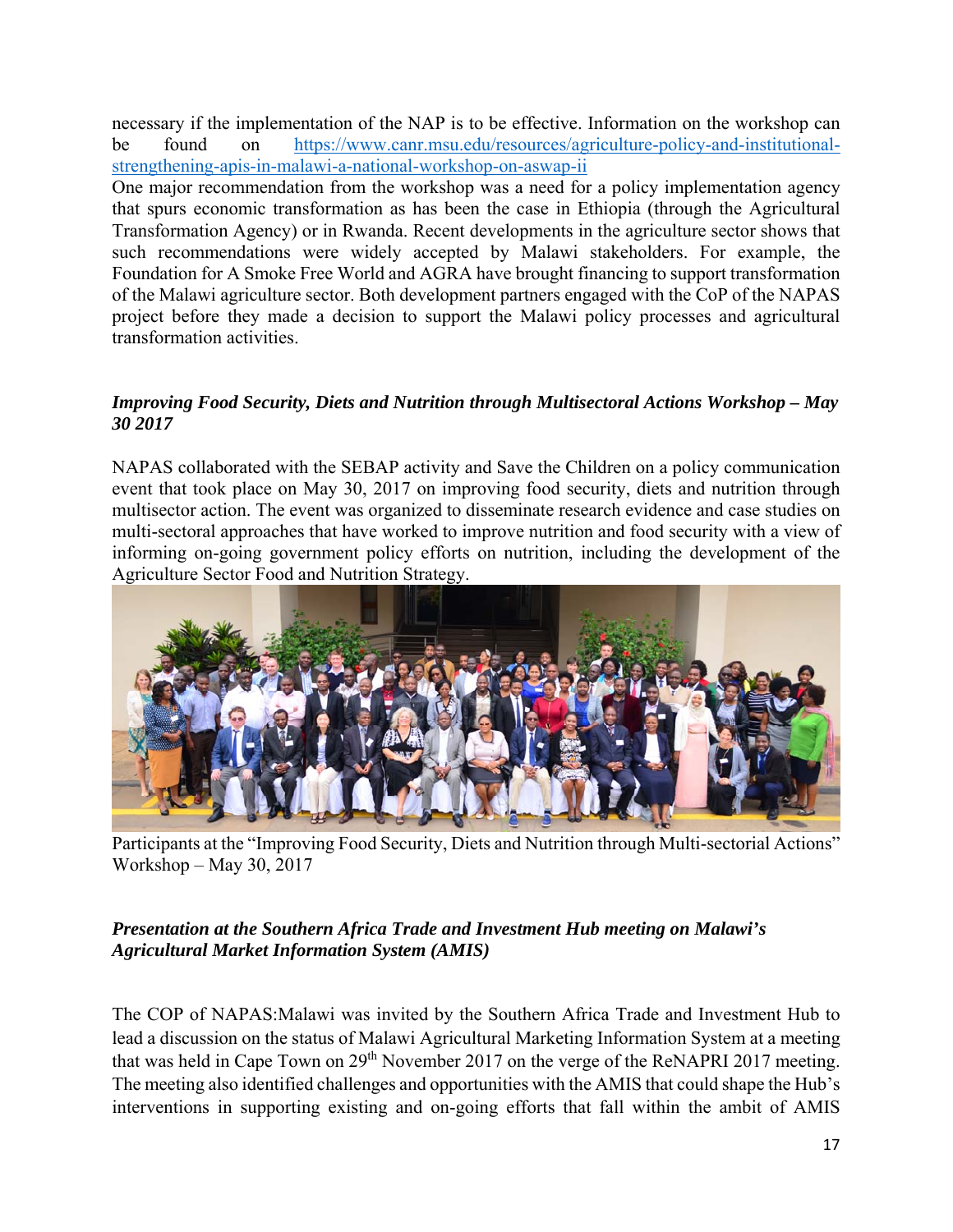activities. The potential for private-public partnerships (PPPs) in leveraging expertise and resources to strengthen the AMIS was also explored.

## *National Fertilizer Policy*

The Communications Specialist for the NAPAS Project, Ms. Paida Mpaso produced an article in the Nations Newspaper to make people aware of the process of developing the National Fertilizer Policy. The article titled "On Course to National Fertilizer Policy" was published in the Nations Newspaper of 21<sup>st</sup> March 2018. The same article was also posted as a blog on the Michigan State University Food Security Policy Innovation Lab (FSP) website: https://www.canr.msu.edu/resources/soil-health-issues-dominate-fertilizer-policy-consultations

In addition, the Zodiak Television reported about the National Fertilizer Policy Validation workshop that was held on 28<sup>th</sup> March, 2017 on their evening news. A video can be accessed on this link, https://www.canr.msu.edu/resources/fertilizer-policy-reform-in-malawi

## *National Symposium on Fertilizer*

The NAPAS team co-organized A National Symposium on the role of policies and regulations in stimulating private sector investment in the fertiliser value chain in conjunction with LUANAR, the Alliance of African Partnership at Michigan State University (MSU/AAP), the International Fertiliser Development Center (IFDC), the African Fertiliser and Agribusiness Partnership (AFAP), the Regional Network of Agricultural Policy Research Institutes (ReNAPRI) and the New Markets Lab. The symposium was held on 29<sup>th</sup> May, 2018 at Sunbird Lilongwe Hotel. The NAPAS COP presented on the National Fertiliser Policy and also facilitated the Malawi Fertiliser Company (MFC)'s participation. MFC presented on innovations that the Farmer Services Unit of the company has developed to promote soil testing, soil mapping and blending of fertilizers.

## *Presentations of the Agricultural, Food Security and Nutrition Policy Processes in Malawi*

The COP of the NAPAS Project delivered a lecture to postgraduate students pursuing Masters and PhD degrees in Aquaculture and Fisheries Sciences at the Lilongwe University of Agriculture and Natural Resources (LUANAR) on 12<sup>th</sup> February, 2018. The students were taking a course on Policy Analysis and Project Planning, taught by Professor Emmanuel Kaunda. The lecture titled, Agricultural, Nutrition and Food Security Policy Processes in Malawi was delivered to acquaint the students with knowledge on policy development processes both at national and international levels.

On 8<sup>th</sup> and 9<sup>th</sup> February, 2018 the COP also delivered two other presentations on Malawi's Policies in Agriculture, Food Security and Nutrition to the Japanese Ambassador to Malawi and her team, at the Japanese Embassy and to a group of 25 students from the United States of America (USA) that visited Malawi to learn about agricultural policy making, food security and agricultural decision making. Information on the presentations can be found in the NAPAS Newsletter accessed here https://mailchi.mp/668e57fd1cc4/napas-malawi-happenings-newsletter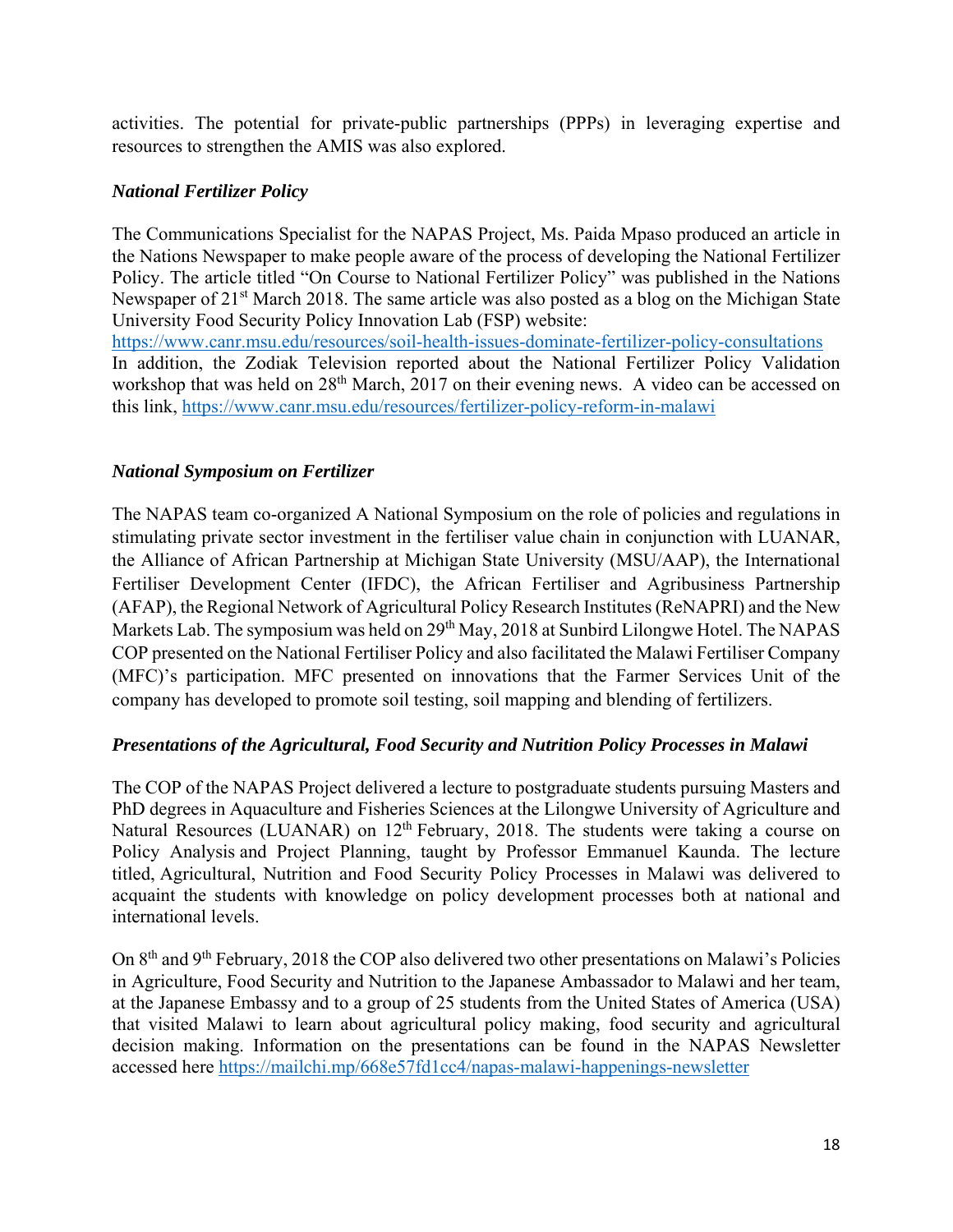#### *NAPAS: Malawi Newsletters*

The NAPAS: Malawi activity produced the first newsletter in March 2018 that was sent to 1496 stakeholders and was received by 1161 stakeholders. About half of them read the newsletter and several clicked on the links that were provided in the newsletter. The newsletter, which is accessible here (https://mailchi.mp/668e57fd1cc4/napas-malawi-happenings-newsletter) contributed to increased awareness of the Project's activities to stakeholders in Malawi and in other countries.

The second newsletter was produced in October, 2018. It covered some of the important activities that were done by the project between April and October, 2018. The newsletter can be accessed here.

## *Mainstreaming Land in the National Agricultural Investment Plan (NAIP) validation workshop*

The CoP presented a PowerPoint on "Land in the NAP and NAIP" at a stakeholder validation workshop that was organized by the Land Policy Initiative, an African Union Project that is monitoring land governance issues in several African countries. The workshop was held in Lilongwe at the Golden Peacock Hotel on 8<sup>th</sup> March 2018. NAPAS was requested to support the Ministry of Agriculture prepare this presentation because of the role that the Project played in helping the Ministry of Lands incorporate their interventions in the NAIP. This turns out to be one outcome of the Project's activities, namely the two Malawi Land Symposiums that were held in 2016 and 2017 that initiated closer working relationship between the Ministry of Lands and Ministry of Agriculture.

## *14th CAADP Partnership Platform/Policy Learning Event*

The CoP for the NAPAS activity, Dr Flora Nankhuni, the Director and Deputy Director of Agricultural Planning Services, Mr Alex Namaona and Mr Readwell Musopole and the NAPAS: Malawi AOR at USAID, Mrs Eluphy Nyirenda participated in the 14<sup>th</sup> CAADP Partnership Platform/Policy Learning event in Gabon from 24th to 28th April, 2018. The event provided an opportunity to meet with and learn from other countries on how they are performing on CAADP indicators. The work that the NAPAS: Malawi activity did in helping the Ministry to produce the CAADP Malabo Bi-ennial Report was recognized at the conference.

## *Launch of National Agriculture Investment Plan (NAIP)*

On 13th June 2018, the Government of Malawi through the Ministry of Agriculture, Irrigation and Water Development (MoAIWD) launched the National Agriculture Investment Plan (NAIP), which is the medium-term investment framework for the agricultural sector covering a five-year period (FY2017/2018 - FY2022/2023). The NAIP is the main implementation vehicle for the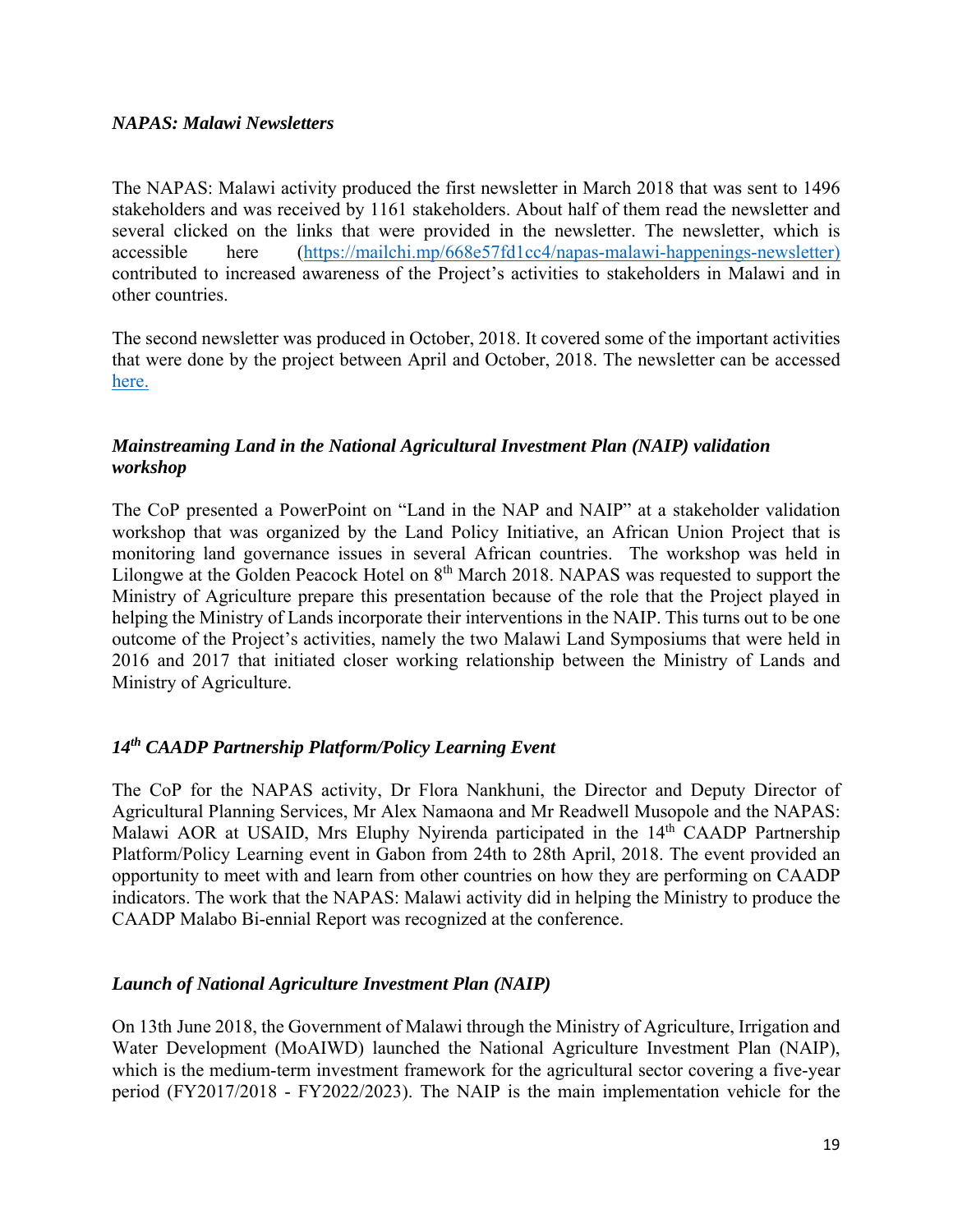National Agriculture Policy (NAP) that the NAPAS project helped develop. During the launch ceremony, the Project disseminated several policy briefs and documents. Paida Mpaso, Communications Specialist for the Project produced a blog and a video on the launch, which can be accessed on the FSP website https://www.canr.msu.edu/resources/launch-of-the-malawinational-agriculture-investment-plan and the video on http://www.opti.maeap.net/resources/video-malawi-national-agriculture-investment-plan

## *Value Chain Studies Dissemination Workshops*

The first dissemination workshop for value chain studies was conducted at a brownbag seminar at IFPRI Lilongwe office on November 21, 2017. Groundnuts, pigeon peas, roots and tubers (cassava, Irish potatoes, sweet potatoes and yams), macadamia nuts value chain studies were presented. A total of 22 (9 female) stakeholders attended the dissemination workshop.

In January 2018, seven abstracts from results of the value chain studies were submitted and all were accepted for presentation at the 2018 International Consortium on Applied Bioeconomy Research Conference on *"Disruptive Innovations, Value Chains and Rural Development"* that was held at the World Bank in Washington DC, from June 12-15, 2018. These include:

- 1) Me-Nsope, N.M., & Nankhuni, F. J., (2018). Is the future of Malawi's pigeon pea industry at the mercy of India?
- 2) Kanyamuka, J.S., Dzanja, J.K., & Nankhuni, F. J., (2018). Analysis of the Value Chains for Root and Tuber Crops in Malawi: The Case of Cassava. -- presented as a research paper.
- 3) Du Toit, J.P., Nankhuni, F. J., & Kanyamuka, J.S., (2018). Opportunities to Enhance the Competitiveness of Malawi's Tea Industry: Evidence from an Analysis of the Tea Value Chain --presented as a research paper.
- 4) Dzanja, J.K., Kanyamuka, J.S., & Nankhuni, F. J., (2018). Analysis of the Value Chains for Root and Tuber Crops in Malawi: The Case of Irish Potato. --presented as a poster.
- 5) Du Toit, J.P., Nankhuni, F. J., & Kanyamuka, J.S., (2018). Can Malawi Increase its Share of the Global Macadamia Market? Opportunities and Threats for the Expansion of Malawi's Macadamia Industry. -- presented as a poster.
- 6) Nyondo, C.J., & Nankhuni, F. J., (2018). Is there scope for commercial up scaling of the Malawian groundnut value chain? A systematic analysis of production, processing and marketing of groundnuts in Malawi. -- presented as a poster.

Furthermore, the NAPAS: Malawi team presented several value chain studies to USAID on 23rd May, 2018. The objective of the value chain presentations was to inform USAID on results coming out of the value chain studies. 6 USAID staff attended the meeting, including the Deputy Mission Director, Mr Peter Trenchard.

Demand for the value chains is coming from different stakeholders, apart from the Ministry of Agriculture that requested them. For example, the COP met with staff of the USAID supported Agricultural Diversification (Ag-Div) Project to report on preliminary findings of the value chains. The COP also discussed the value chains with a person from FAO (Ms. Alethia Cameron). The NAPAS team (Dr. Flora Nankhuni, Mr. Zephania Nyirenda, Mr. Joseph Kanyamuka and Ms. Paida Mpaso) also discussed the value chains with Vikramjeet Sharma and Sally Mansour from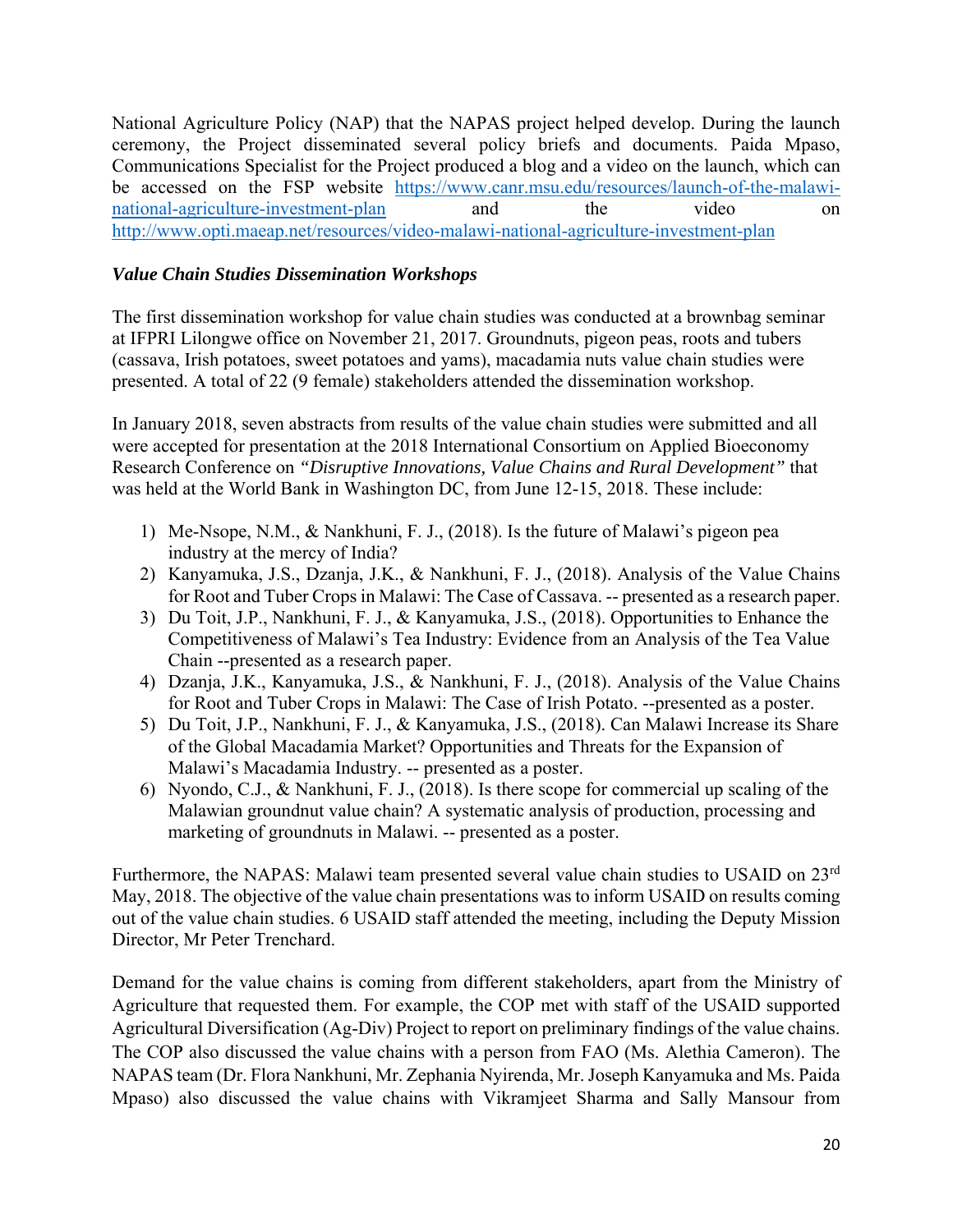Technoserve who were working on value chains promoted by MSIKA Project (a US Department of Agriculture supported project). Mr. Joseph Kanyamuka of the NAPAS project also discussed the value chains with a person from the Pride project who told him that the Pride project is conducting value chain studies and they would like to use NAPAS' value chain studies as input into their value chain studies. The COP of NAPAS also discussed the value chain studies with a consultant for the Agriculture Technology Institute of the Foundation for the Smoke Free World to inform the Institute/Foundation's value chain development strategies/activities. The NAPAS activity conducted several dissemination workshops on these value chains, including at the African Growth Opportunity Act (AGOA) Malawi strategy awareness workshops that took place to guide Malawian investors on how they can take advantage of the AGOA to export to the USA, duty free.

## *The National Rice Development Platform*

Mr. Josepha Kanyamuka of the NAPAS: Malawi activity attended the National Rice Development Platform stakeholder meeting on the  $6<sup>th</sup>$  of June, 2018 at ICCO in Lilongwe. He made a presentation on an Update on Agricultural, Nutrition and Food Security Policies in Malawi and how these are related to development of the rice sub-sector

## *Policy Dissemination Events*

The NAPAS Activity participated in four key agricultural events across the country where key policy outputs were disseminated. These were:

- 1) The 15<sup>th</sup> National Agriculture Fair, from  $12<sup>th</sup>$  to  $15<sup>th</sup>$  September 2018, in Blantyre.
- 2) The  $1<sup>st</sup> Farmers' Conference, from 18<sup>th</sup> to 19<sup>th</sup> September 2018 at LUANAR.$
- 3) The 6<sup>th</sup> International Conference of the Pan African Fish and Fisheries Association (PAFFA6) from 24th to 28th September, 2018 in Mangochi.
- 4) The 3rd International Trade Fair, October 5–7, Mzuzu

Value chain study reports and policy documents that have been developed over the years were disseminated at these events including:

- About 600 value chain study policy briefs
- 39 copies of the National Agriculture Investment Plan (NAIP)
- 35 copies of the National Agriculture Policy (NAP)
- 35 copies of the Contract Farming Strategy
- 21 copies of the Chichewa (local language) abridged version of the NAP.

Several stakeholders provided their emails requesting documents to be sent to them electronically.

## *NAPAS Baseline and Endline Survey*

A baseline survey was conducted in 2015 as a way of monitoring progress towards policy processes in agriculture and food security policy arena. Results of the baseline report can be accessed on https://www.canr.msu.edu/resources/the-quality-of-agriculture-and-food-security-policyprocesses-at-national-level-in-malawi. A policy brief can be accessed here. The endline survey was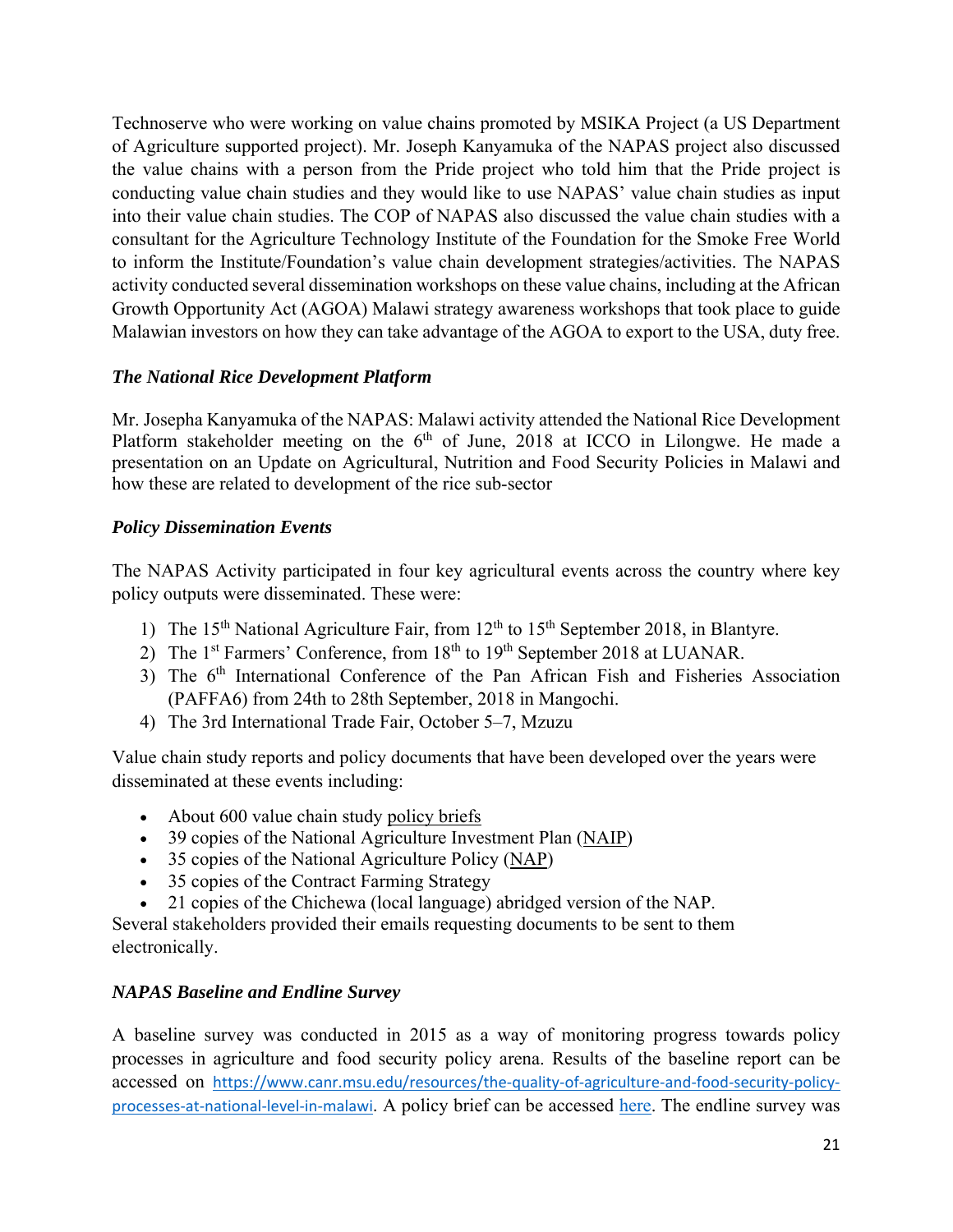conducted between October 2017 and March 2018. The report can be accessed here and the policy brief here (https://www.canr.msu.edu/resources/the-quality-of-agriculture-and-food-security-policyprocesses-at-national-level-in-malawi-results-from-the-2017-18-malawi-agriculture-and-food-securitypolicy‐processes‐endline‐survey).

## *Agricultural Commercialization Project's Value Chain Prioritization Workshop*

The NAPAS activity was approached by the Agricultural Commercialization (AgCom) Project National Coordinator Dr Teddie Nakhumwa to present value chain studies at a Value Chain Prioritization workshop for the AgCom project. The AgCom project is implemented by the Ministry of Agriculture, Irrigation and Water Development in Collaboration with the Ministry of Industry, Trade and Tourism and the Malawi Investment and Trade Centre (MITC). The project will support development of a number of value chains in the agriculture sector. The workshop was organized to facilitate prioritization and selection of value chains based on empirical evidence. It was held from  $3<sup>rd</sup>$  to  $5<sup>th</sup>$  October 2018 at La Riviera Hotel in Mangochi. The NAPAS activity presented 11 value chain studies at the workshop among which, groundnuts, banana, macadamia, were selected as some of the high priority value chains the AgCoM would consider concentrating on.

## *African Growth and Opportunity Act (AGOA) Malawi Strategy Regional Dissemination Workshops*

The NAPAS activity was requested by USAID to provide technical and financial support towards dissemination of the African Growth and Opportunity Act (AGOA) Malawi Strategy. The Strategy was developed by the Ministry of Industry Trade and Tourism with technical support from a USAID-supported Southern Africa Trade and Investment Hub implemented by DAI and the Malawi Investment and Trade Center (MITC). The regional workshops were organized to disseminate a National Response Strategy for increasing Malawian exports to the USA under the AGOA program. The first workshop took place on 29<sup>th</sup> October, 2018 at Mzuzu Hotel in Mzuzu, the second took place on 31<sup>st</sup> October, 2018 in Lilongwe and the third on 2<sup>nd</sup> November, 2018 in Blantyre. The NAPAS team presented 3 value chain studies (macadamia, tea and mangoes) that are among AGOA targeted crops. The NAPAS activity also distributed 26 policy briefs on the value chains, 4 copies of the NAP, 3 copies of the Contract Farming Strategy, one copy of the NAIP document and 8 copies of the Chichewa abridged version of the National Agriculture Policy to workshop participants that were interested.

## *Fish Value Chain Gap Identification Workshop*

The NAPAS: Malawi activity participated in a Fish Value Chain Gap Identification workshop that took place at Sun and Sand Holiday Resort in Mangochi from  $8<sup>th</sup>$  to  $9<sup>th</sup>$  October, 2018. The CoP of the NAPAS: Malawi activity made a presentation on a proposed Fish Value Chain study that NAPAS was planning to conduct. Stakeholders provided input on the direction the study should take. However, it is not clear if the follow-on to the NAPAS project will conduct the fish value chain study. It was one of the value chains that the Ministry asked the Project to conduct, considering the rest of the value chains that were conducted were on crops.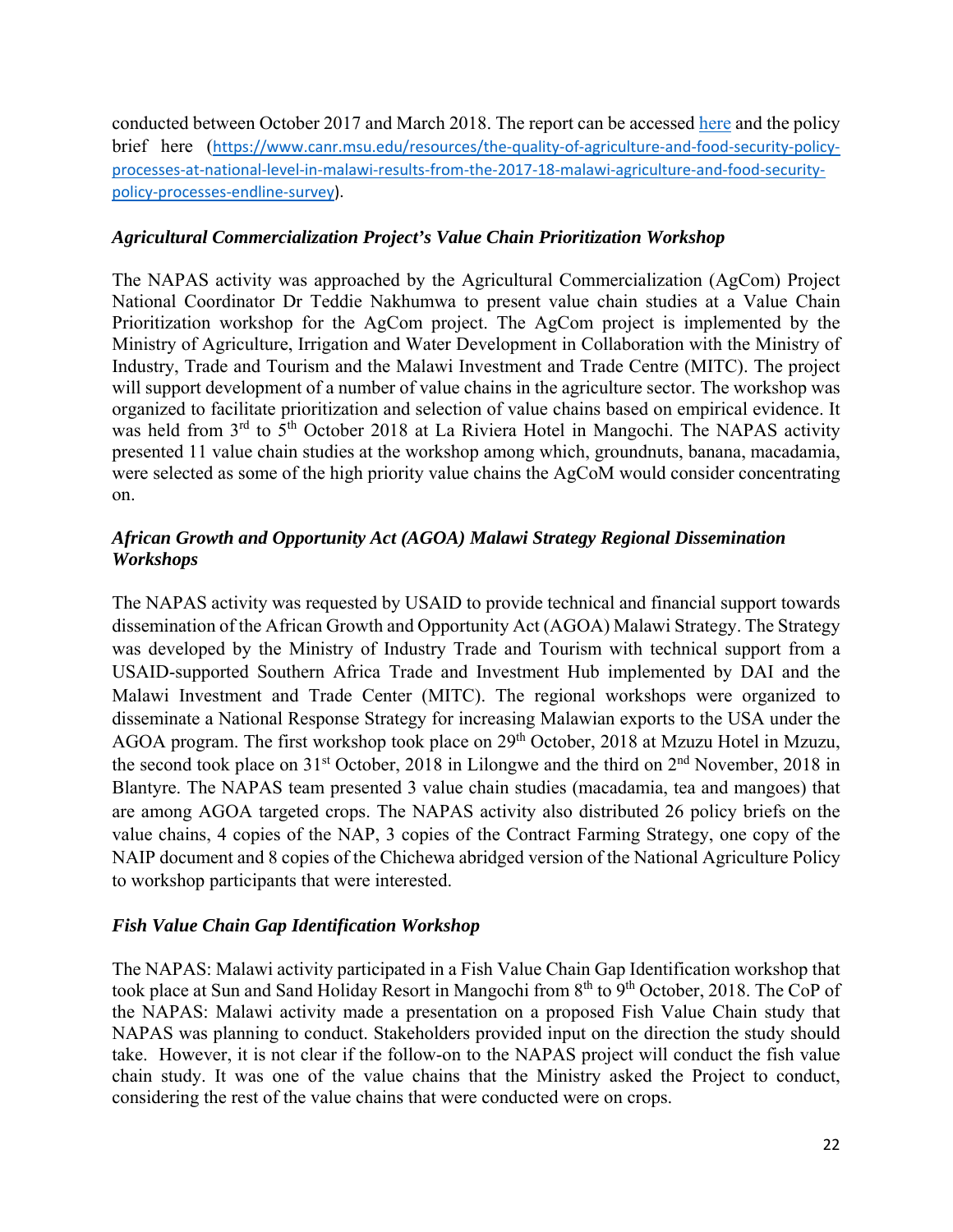# **Component 3: Capacity Strengthening**

The NAPAS activity conducted a number of short term trainings and mentorship during its lifetime. These include:

## *Policy Process and Policy Communication training, 1st April, 2015*

This was held on April 1, 2015 at Ufulu Gardens in Lilongwe. The topics included: introduction to Policy Communication, introduction to the Kaleidoscope Model, introduction to evidence-based policy communication, importance of understanding the policy process and stakeholder audience in order to effectively communicate, as well as an introduction to policy communications tools and methods.

## *Policy Communication Training 24th June 2015*

A policy communication training was held on 24th June 2015 at Crossroads Hotel in Lilongwe. The training focused on writing a policy brief based on research evidence. Group and individual exercises involved participants in developing policy briefs based on actual IFPRI research on agriculture-nutrition linkages in Malawi.

## *2nd Policy Processes and Communication Training 7-10 September, 2015*

This was held from 7 September to 10 September 2015 at Hotel Victoria in Blantyre. The training focused on policy analysis.

## *1st Journalists Training*

The first journalists training took place on February  $15<sup>th</sup>$  to  $17<sup>th</sup>$ , 2016 and was jointly organized with the Malawi Agriculture Policy Support activity (MAPS) that was being implemented by Farmers Union of Malawi. The SEBAP activity was also involved in delivering a session on agriculture and nutrition during the training workshop. Other partners involved in delivery of the training included: the Food and Agriculture Organization of the United Nations where the Country Representative made a presentation on food security and reporting; the Department of Climate Change and Meteorological Services; the Department of Agricultural Research Services, and the University of Malawi (Chancellor College and The Polytechnic).

## *2nd Journalists Training*

The training took place on April  $18<sup>th</sup>$  to  $22<sup>nd</sup>$ , 2016 and was jointly organized with the University of Pretoria and the IFPRI-Washington Capacity Strengthening team. It entailed classroom style teaching for the first two days followed by in-field practical news investigation and reporting. Journalists engaged in investigative fieldwork in Zomba district and generated stories on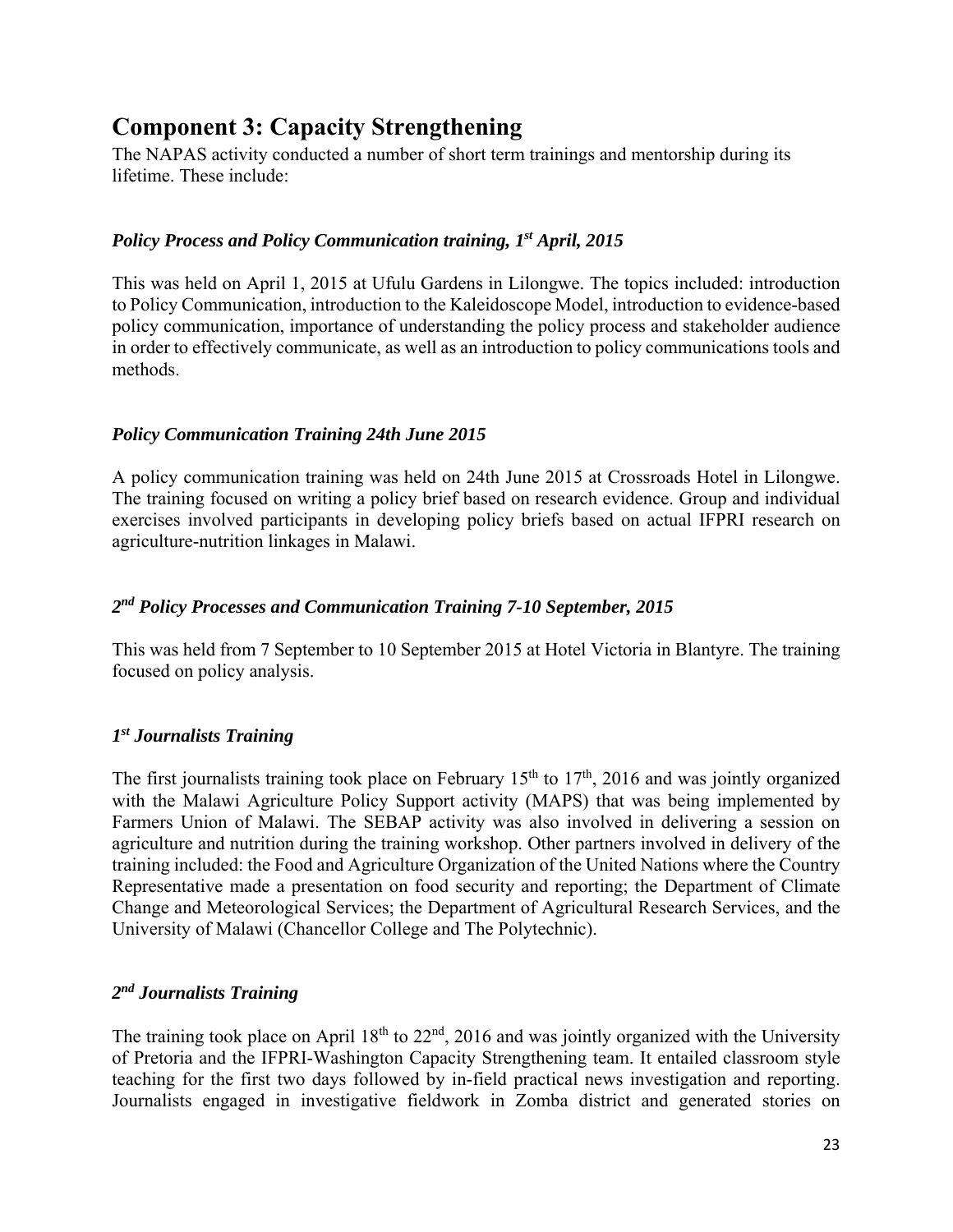agriculture, which were later published through various outlets of their respective media houses. Two mainstream television and at least four radio broadcasts were released during the training. This training also attracted international attention as a twitter hashtag, #Media tools for policy change, was set up during the training. Both journalist and trainers had the opportunity to post tweets and photographs of the week-long training workshop. Below are some of the photographs from the training that can be found on the twitter hashtag webpage.



Classroom style training on agriculture policy reporting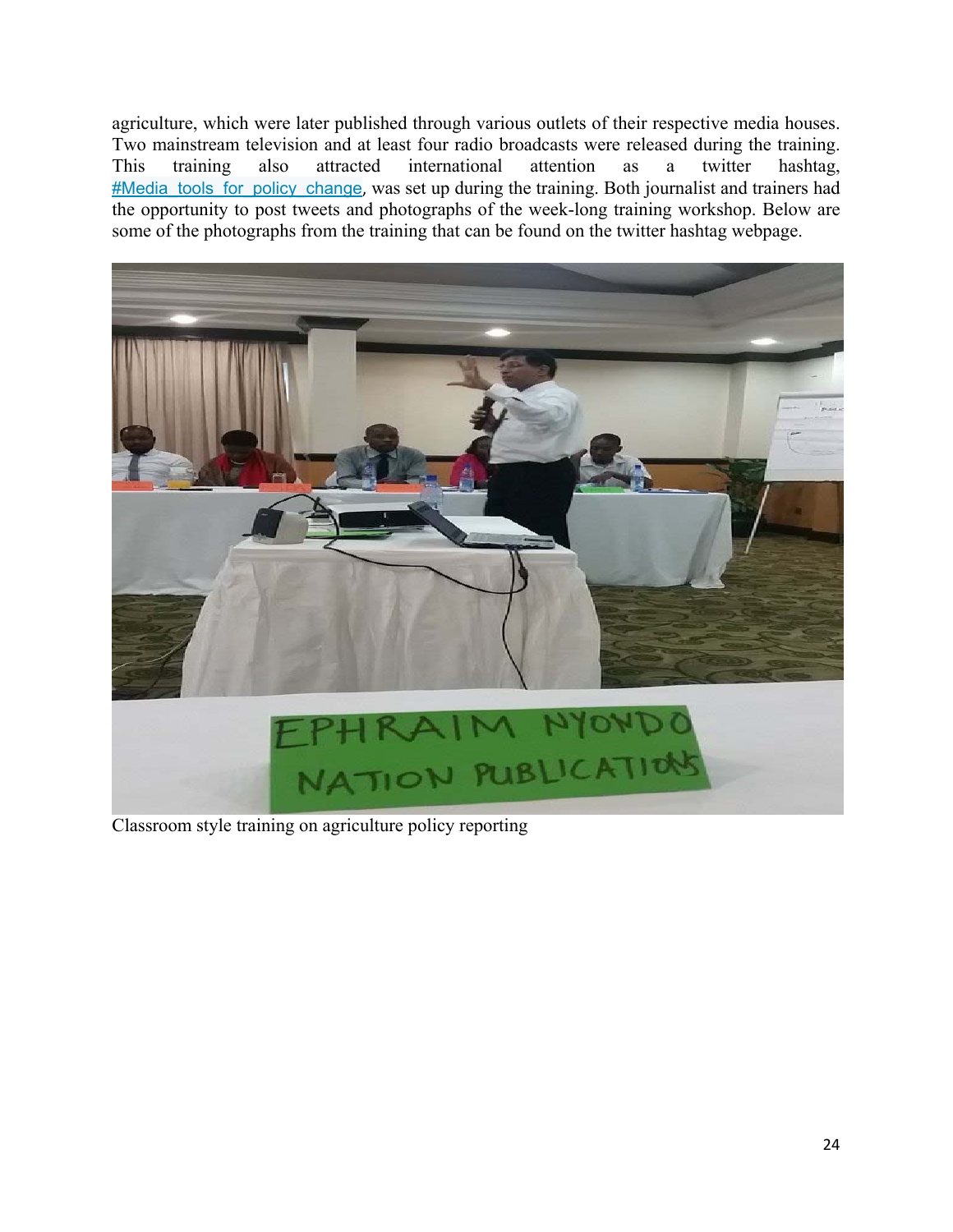

Investigative fieldwork on agriculture, as part of the journalists training conducted by NAPAS, University of Pretoria and IFPRI.

## *3rd Journalists Training*

In FY 17, the NAPAS activity organized the third journalist training workshop on journalism ethics in agriculture: avoiding fake news. The training, which took place in Salima from June  $19<sup>th</sup>$  to  $22<sup>nd</sup>$ 2017, brought together mainstream media houses and community radio stations as well as civil society organizations to be trained on issues of ethical reporting of agricultural news. In addition, government officials from MoAIWD, the Malawi Communications and Regulatory Authority (MACRA) and the Ministry of Information attended the training. See https://www.canr.msu.edu/resources/media-training-journalism-ethics-in-agriculture-avoidingfake-news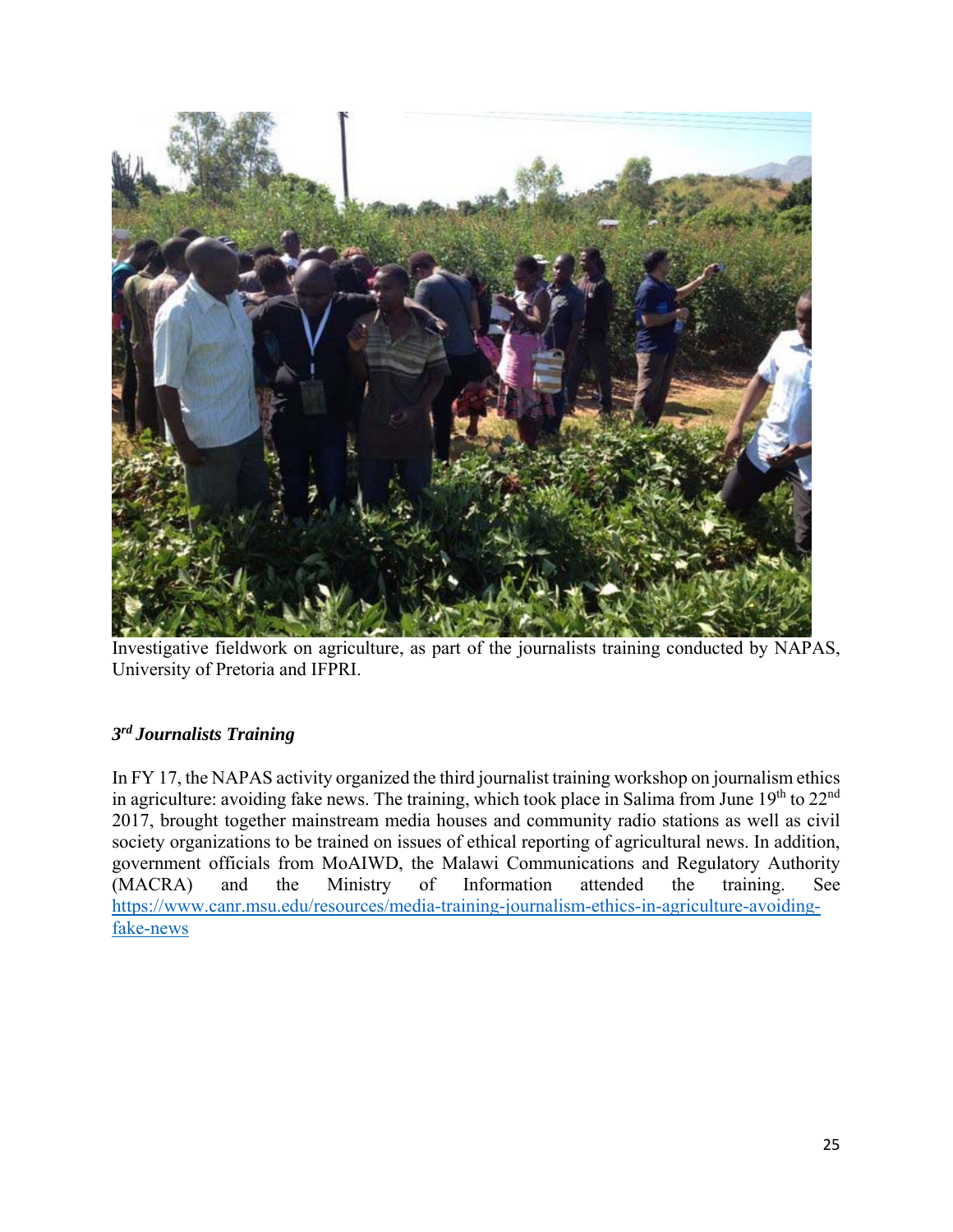

Group photo with journalists that attended the training workshop on journalism ethics in agriculture: avoiding fake news



Civil society leaders engage in a panel discussion on working with media for evidence-based advocacy at the journalists training workshop.

## *4th Journalist Training*

The fourth journalist workshop exposed media professionals to agricultural research and findings from 7-11 August, 2017. A total of 39 (11 female) participants were trained. More than five articles appeared in media outlets, reporting different aspects of the training. More information on the training can be found on:

https://www.canr.msu.edu/resources/media-workshop-communicating-agricultural-science-forimpact

## *1st Budget and Policy Analysis Training*

A crucial capacity strengthening activity was undertaken with staff from the Department of Planning in MoAIWD and in collaboration with the SEBAP activity. It centred on budget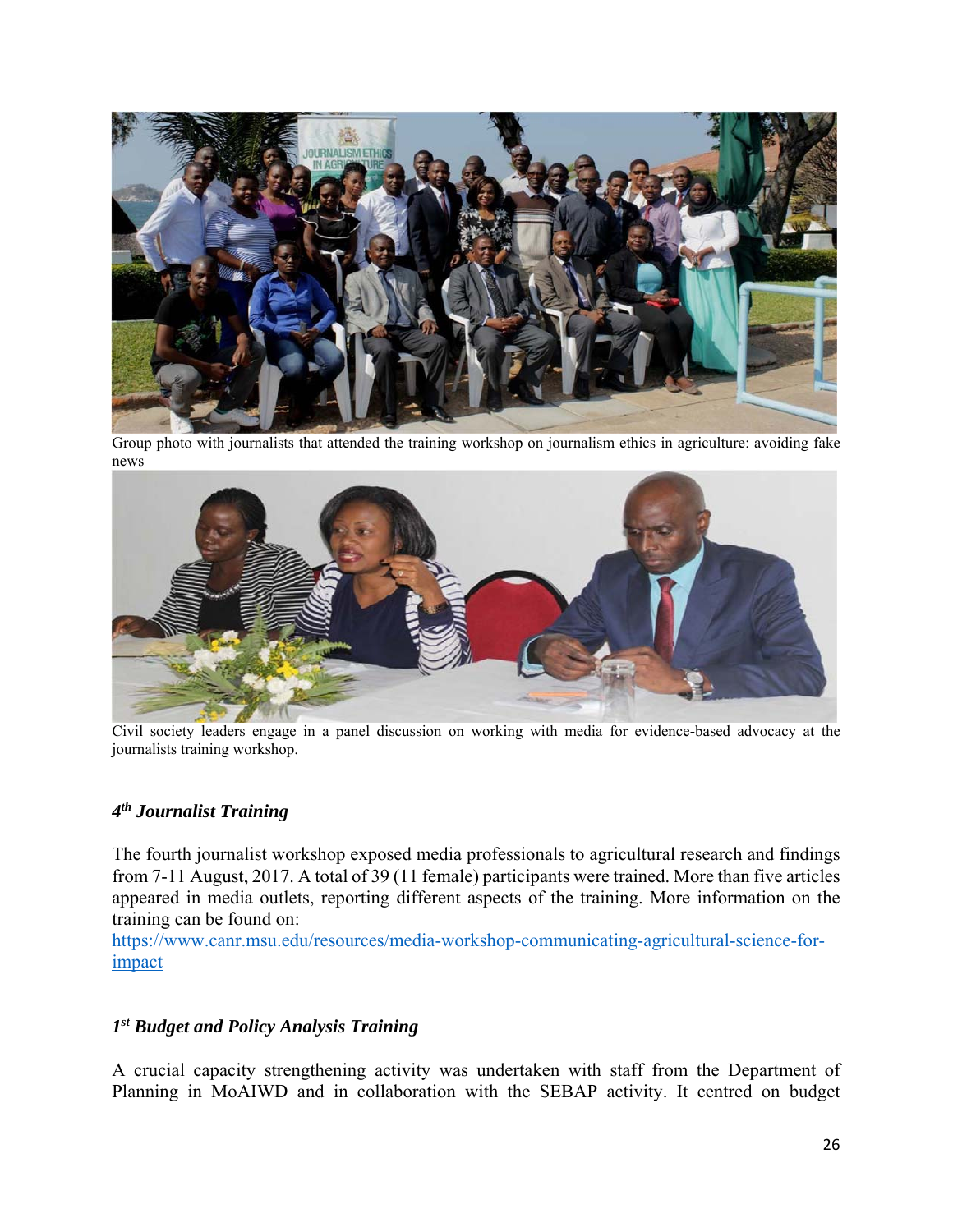developing and linking the budget of the Ministry to the National Agriculture Policy priority areas. The training took place from April 25th to April 29th, 2016 in Zomba, Malawi. Two of the budget analysts from the DAPS, MoAIWD worked closely with the SEBAP and NAPAS team to prepare and deliver training on programme-based budgeting and alignment of budgets to the ASWAp and NAP. In the process, the Ministry staff at national and district levels used the actual draft budget of the Ministry for the exercises that were conducted during the training, with the end result being the Ministry's draft budget that was eventually submitted to the Ministry of Finance, Economic Planning and Development the following week.

## *2nd Budgeting and Policy Analysis Training*

A second training on budgeting and policy analysis was conducted in Blantyre from February  $15<sup>th</sup>$ to  $17<sup>th</sup>$  2017. A total of 120 planners/budget officer (84 male and 36 female) in the Government of Malawi were trained on policy-aligned programme-based budgeting. The government participants included staff from MoAIWD, Ministry of Finance, Economic Planning and Development (MoFEPD), as well as Ministry of Local Government and Rural Development. This training also resulted in the MoAIWD submitting a NAP aligned budget to the MoFEPD. The training also involved the DCAFS Coordinator and the World Bank staff who were resource persons to train the government staff on alignment of Development Partner and project budgets to the Ministry budget.

In addition, the National Democratic Institute (NDI) as well as officers from the Ministry of Local Government participated in the training to ensure that the linkages between MoAIWD budgets and the decentralized budgets allocated through the Local Government Ministry's vote but dedicated to agriculture are coordinated. This training was well-received and the government officers (both central government and local government) requested for additional training on the same, preferably well before budgeting season when there is more time to prepare their budgets. In addition, the SEBAP team together with the NAPAS and DAPS developed a manual for government officers on programme-based budgeting and alignment to policy priorities.

## *ReNAPRI Partial Equilibrium Training at LUANAR.*

In conjunction with the Regional Network of National Agricultural Policy Research Institutes (ReNAPRI), the Bureau for Food and Agricultural Policy (BFAP), University of Pretoria & Stellenbosch, South Africa and LUANAR, the NAPAS Activity co-organized a Partial Equilibrium Analysis training at the Lilongwe University of Agriculture and Natural Resources (LUANAR) at the Center for Agricultural Development where 18 Malawians (6 female), including MoAIWD staff were trained in new analytical techniques that can enhance their policy analytical skills. The training took place from 25 to 29 September, 2017. It was intended to introduce a larger number of Malawian analysts to partial equilibrium modeling. Click on the click to access the brief; https://www.canr.msu.edu/resources/napas-presentation-at-renapri-pe-training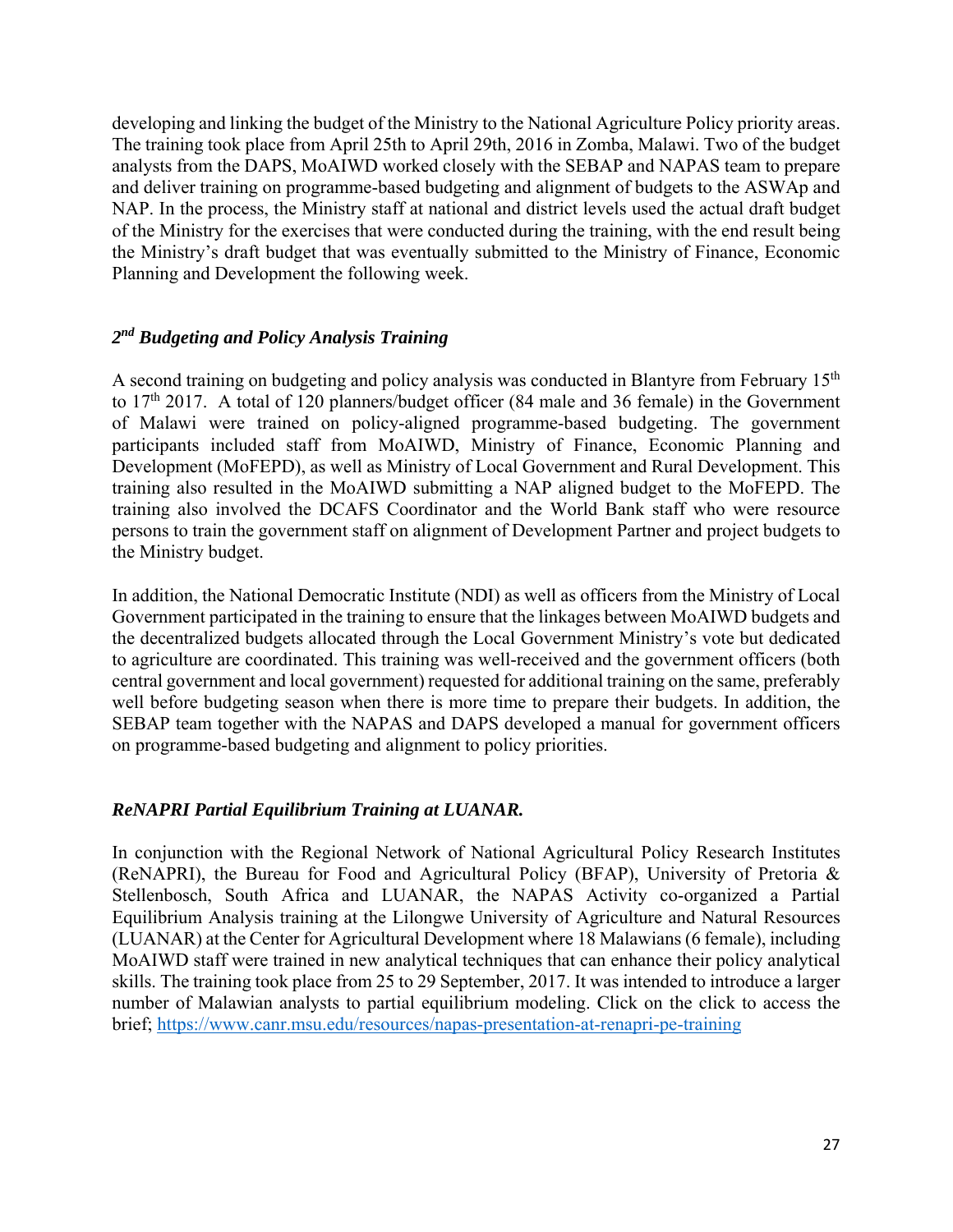## *Policy Analysis Mentorship*

Other capacity strengthening activities involved conducting joint policy analysis with policy analysts and planners in MoAIWD to fill knowledge gaps in their general understanding of and ability to do policy analysis. These efforts were done within the context of day-to-day tasks that policy analysts and planners in MoAIWD undertake in collaboration with NAPAS:Malawi staff. In that respect, NAPAS:Malawi also supported the Department of Agricultural Planning Services (DAPS) in the production of concept notes, briefs, and other government documents needed by the Ministry to engage effectively with agricultural stakeholders, including development partners as they conceptualize and develop their programs in the country. The concept notes that NAPAS:Malawi helped develop include:

- Concept note for proposed IDA Investment Operation: The Agricultural Commercialization, Rural Growth and Poverty Reduction Project (May 18, 2015)
- Climate-Smart Agriculture Project (CSAP) Initial Recommendations for Proposal (May 22, 2015)
- Agriculture Sector Bankable Projects and Proposed Areas of Investment in the Agriculture Sector brief for the Malawi Investment Forum (June 24, 2015)
- ADMARC Limited Proposed Reforms (June 5th 2015)
- A Concept Note on Development of National Agricultural and Commercial Fair Ground (August 2015)
- Maize Export Development Programme (Programme Concept Note) October 2015.

## *Student Mentorship*

The Policy Analyst of the NAPAS: Malawi activity, Dr. Athur Mabiso provided technical and mentorship support to a Master of Science student (Mr Derrik Kapolo) who was enrolled in the Agricultural Economics Masters' program at the Lilongwe University of Agriculture and Natural Resources (LUANAR). This is an activity that NAPAS had taken on in collaboration with the SEBAP activity under its Bunda Grant Scheme that provides some financial support to Masters' students at LUANAR for their research.

Dr. Mabiso also provided research guidance to a Bachelor of Science student at LUANAR (Ms Catherine Zindichoke). The support was in collaboration with the student's advisor at LUANAR, Dr. Joseph Dzanja, and Dr. Paul Demo of the International Potato Centre (CIP).

In November, 2018 the CoP, Dr. Flora Nankhuni helped the Director of Foundation for Agribusiness and Youth Empowerment (FAYE), Mr. Aubrey Mchonkhwe, prepare talking points for a United Nations conference in Lusaka Zambia where he was one of the panelists. Mr Mchonkhwe is a youth who graduated from Lilongwe University of Agriculture and Natural Resources (LUANAR) with Bachelors in Agribusiness Management in August, 2016 and established the organization to support youths to join agribusiness as a career. The CoP also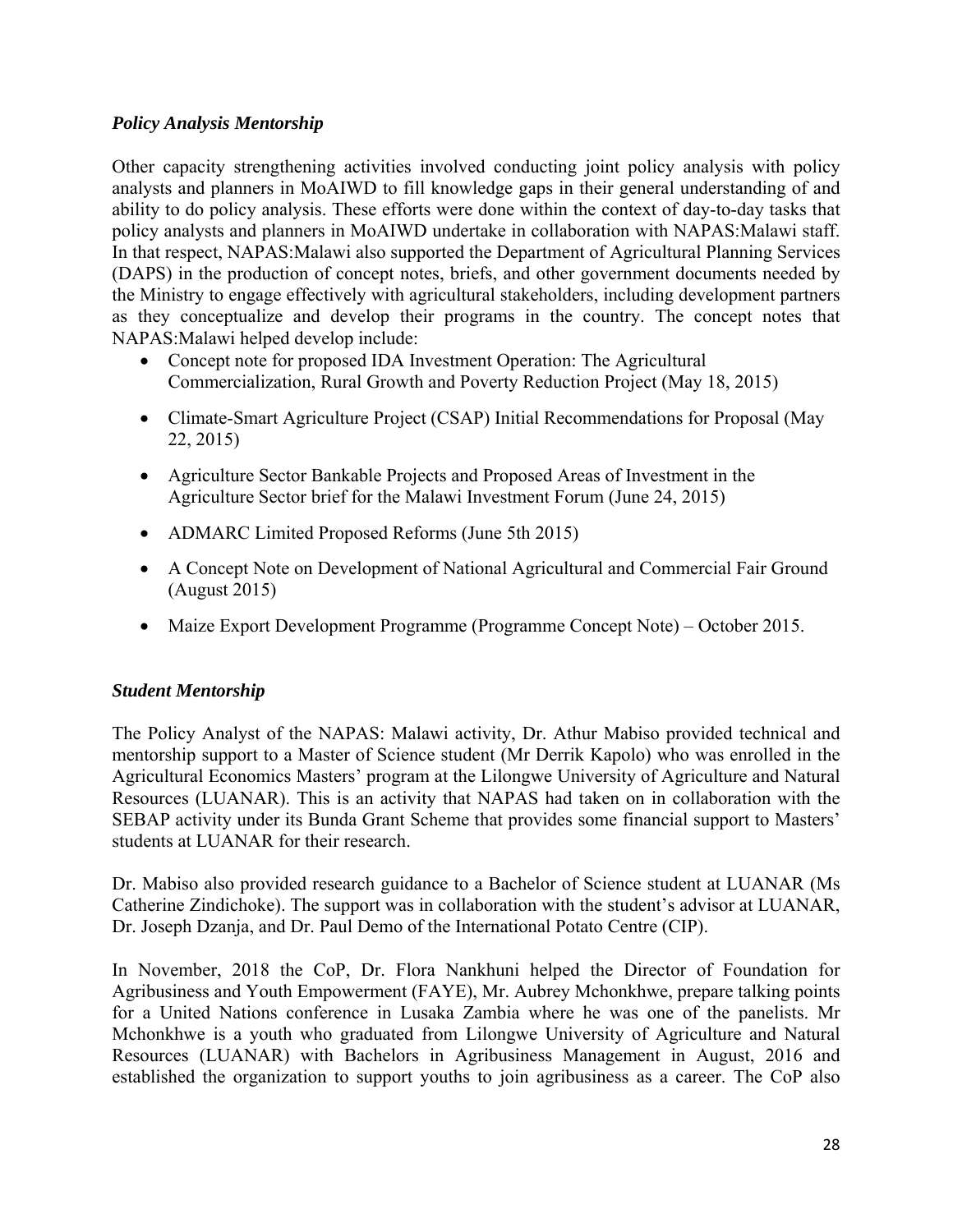introduced Mr. Mchonkhwe to key stakeholders in the agriculture sector, some of which have supported his youth organization.

## *Agriculture Policy and Institutional Strengthening Workshop*

NAPAS team organized an Agricultural Policy and Institutional Strengthening workshop from 24<sup>th</sup> to 27<sup>th</sup> October, 2017. This was a policy communication event meant to assist the Government of Malawi in prioritizing institutional reforms that were necessary for effective implementation of the NAP and NAIP if Malawi were to truly realize a transformation of its agriculture. Information on the workshop can be found on https://www.canr.msu.edu/resources/agriculture-policy-andinstitutional-strengthening-apis-in-malawi-a-national-workshop-on-aswap-ii

## *Strategic Grain Reserves Guidelines*

The NAPAS activity was requested to provide technical support on the review of Strategic Grain Reserves guidelines. The request came when the Ministry was not satisfied with the report that the Consultant that the Ministry had hired had submitted. Dr. Athur Mabiso provided the required technical input to bring the document to an acceptable level.

## *2017 African Union Malabo Bi-ennual Review Report*

During the third and fourth quarters of FY17, the NAPAS team also assisted the Ministry in compiling the Government of Malawi's biennial report on the CAADP/Malabo commitments. This effort was undertaken as part of the technical support that NAPAS provides to the technical working group on Monitoring and Evaluation (M&E) under the ASWAp framework. The NAPAS team worked very closely with the staff in the DAPS to collate data and analyse the data in order to come up with the parameters and indicators necessary to report on the Malabo commitments.

## *MaFAAS week*

The NAPAS team participated in the Malawi Forum for Agricultural Advisory Services week conference, which took place at the Bingu International Convention Centre from June  $19<sup>th</sup>$  to  $22<sup>nd</sup>$ 2017. The CoP made a presentation at the conference to show the extent to which extension issues were addressed in the National Agriculture Policy.

## *M&E Training*

NAPAS organized a Monitoring and Evaluation workshop at Linde Motel in Mponela from 3<sup>rd</sup> to  $6<sup>th</sup> October, 2017. 16 (3 female) stakeholders attended the training representing government and$ the civil society organizations. The aim of the training was to equip participants with knowledge on developing a comprehensive monitoring system for the agriculture sector. Several reports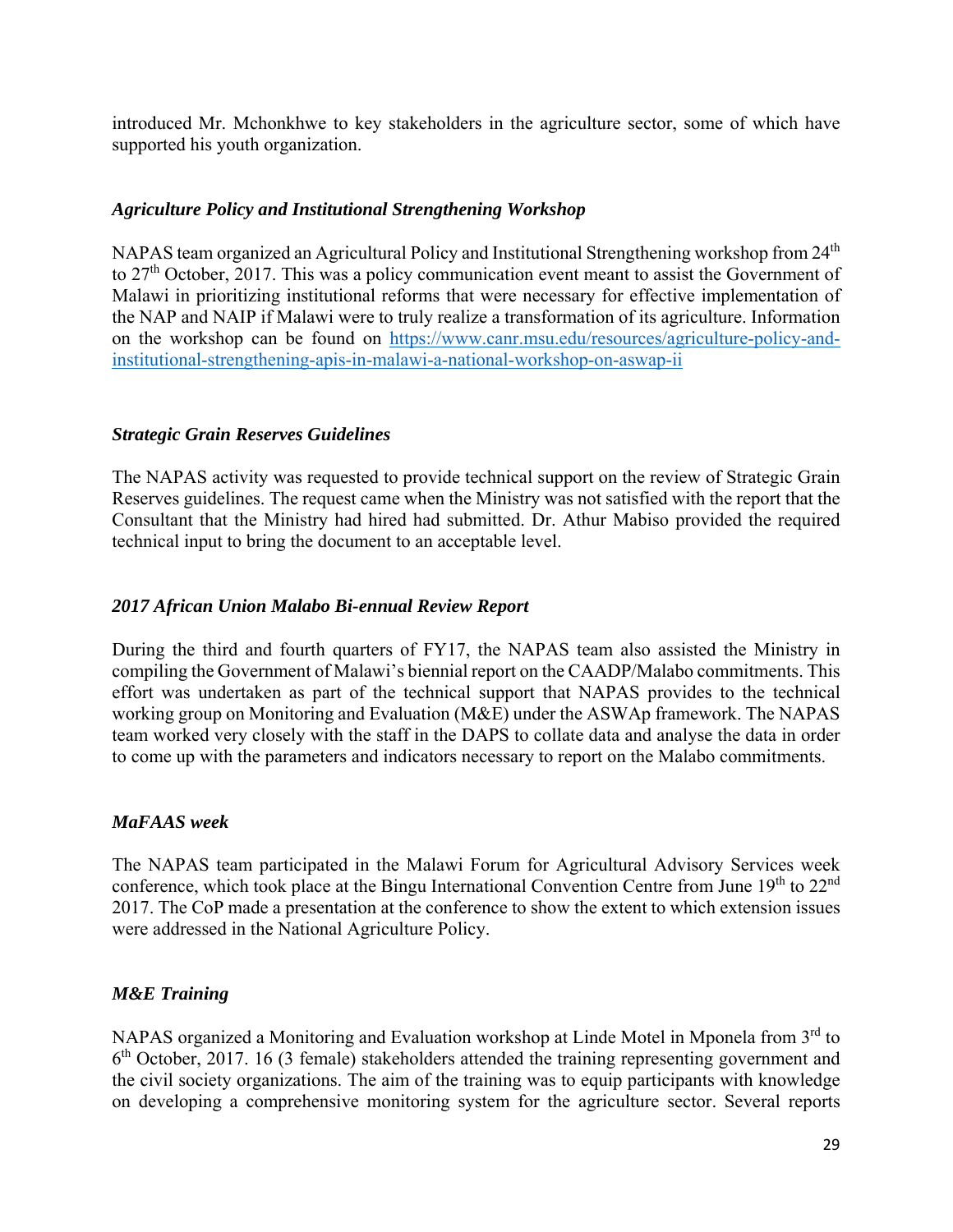including review of the ASWAp and development of the AU-Malabo Bi-annual review for Malawi exposed gaps in the sector data systems. It was noted that the ministry spends a lot of time preparing various reports at the national and local level but data was a challenge. To address these challenges, the ministry proposed developing a comprehensive management information system which would encompass all data that are required for the various reports and various levels. The training aimed at kick-starting the process by allowing stakeholders to brainstorm the data needs and identifying data that is readily available and data that is important but not readily available, and finding means of capturing such data.

An outcome of the training was development of the Ministry's National Agriculture Management Information System (NAMIS) that has attracted funding in the tune of US\$1millon (as of December 2017) to enable the Ministry develop and implement the system.

## *2016/17 and 2017/18 Agriculture Sector Performance Report*

Production of the 2016/17 Agriculture Sector Performance Report was done at the sidelines of the M&E training that was held in Mponela from  $3<sup>rd</sup>$  to  $6<sup>th</sup>$  October, 2017. The training gave participants hands-on-experience in developing the 2016/17 agriculture sector performance report. It was noted that most of the times, sector performance reports are developed by consultants and the quality is at times questionable. It was therefore necessary to transfer technical writing skills to the stakeholders that participated in the training, the majority of which were officers in the Department of Agricultural Planning Services. The draft sector performance report that the Ministry produced after the workshop was presented during the Agriculture Joint Sector Review meeting that was held on 15 November 2017 at Ufulu Gardens in Lilongwe. The report was relatively more analytical than previous reports.

The NAPAS: Malawi team was also involved in preparation of the 2018 Agriculture Sector Performance Report that was organized by the Ministry of Agriculture, Irrigation and Water Development at Palm Haven Lodge in Mponela. The 2018 Joint Agriculture Sector Review (JSR) report has, however, not yet been produced by the Ministry due to Ministry capacity constraints.

# **II. International Travel**

During FY2016, the COP travelled to Washington DC and to East Lansing, MI for planning and update meetings with IFPRI and MSU staff respectively.

The Policy Analyst of NAPAS, Dr. Athur Mabiso also travelled to Arusha, Tanzania in May 2016 at the invitation of the International Fertilizer Development Center (IFDC) to train participants (mainly government officers from various African countries) at an IFDC training workshop on Farm Input Subsidy Programmes in Africa. Other officers from the MoAIWD, including the FISP coordinator and FISP assistant coordinator attended the training workshop.

The COP and Policy Analyst also travelled to Nairobi, Kenya in the first week of September 2016 to attend the African Green Revolution Forum (AGRF) annual meeting.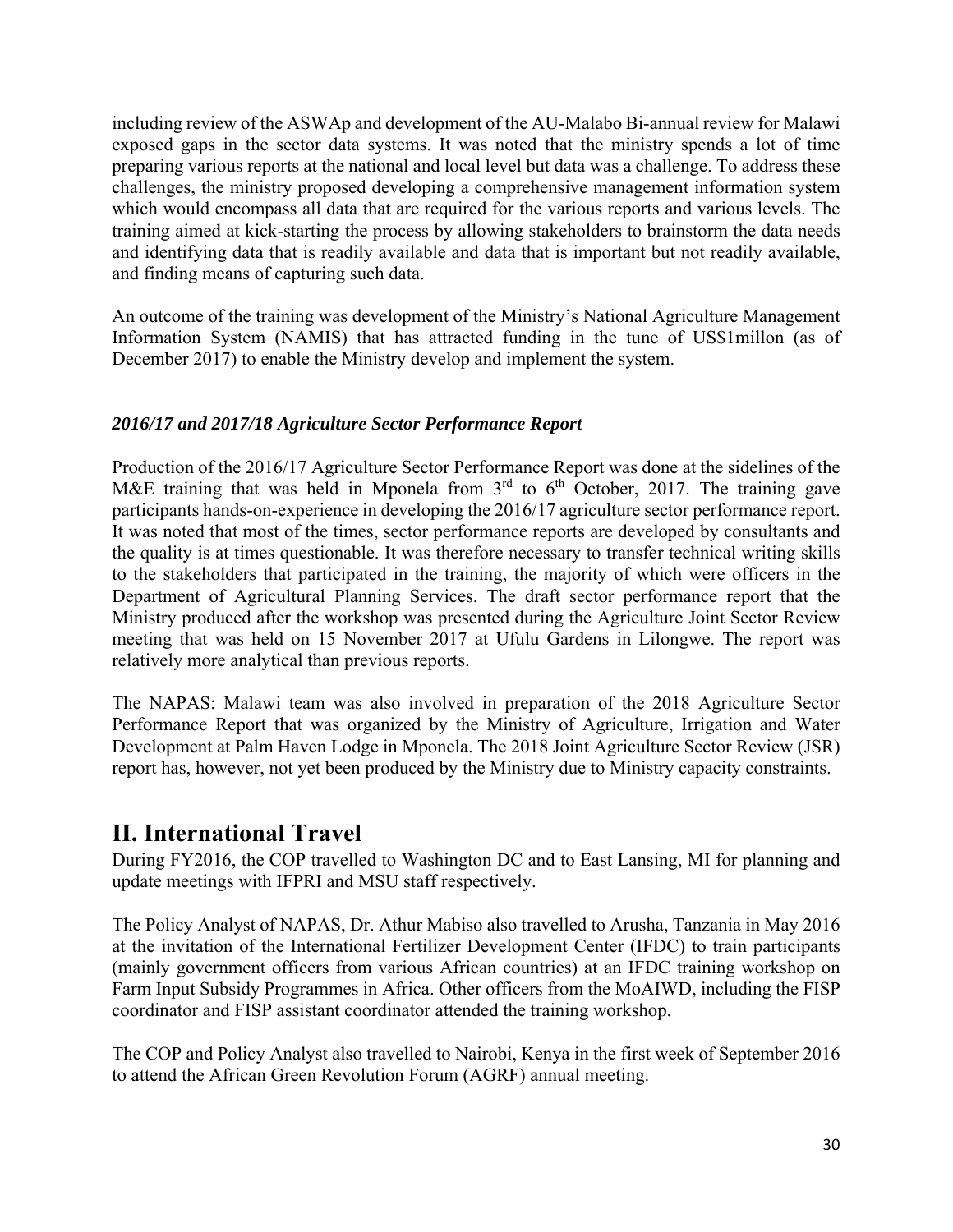The COP also travelled to Pretoria, South Africa in third week of September 2016 where she attended a workshop organized under MSU's Food Security Policy Innovation Lab and co-hosted by the University of Pretoria. During this workshop, the CoP shared experiences on the CAADP process in Malawi to inform an FSP study that used the Kaleidescope model to reflect on the first generation CAADP policy and implementation processes. The study meant to identifying and recommend improvements in the CAADP design process to improve the likelihood of the second generation investment plans and their institutional architecture delivering on the Malabo commitments.

The Senior Policy Analyst, Dr. Athur Mabiso left the Project in November 2018 to join his family in the Washington DC area where his spouse found a new job.

The CoP travelled to Michigan State University in December 2017 to report on the Project's costed extension that USAID had granted MSU and to discuss the draft FY 2018 workplan. During the visit, the CoP presented 7 value chain studies that were also presented at the IFPRI Malawi brown bag seminar in November 2017.

In FY2018, Dr Christone Nyondo, Mr Joseph Kanyamuka, Dr. Joseph Dzanja of LUANAR, and Mr Justin Du Toit (from South Africa) travelled to Washington DC to present value chain studies at the World Bank's ICABR Conference from June 10-16, 2018. The CoP of NAPAS was proactive in getting them sponsored to attend the conference. They were sponsored by organizers of the conference and made positive impressions to the organizers, to the extent that the organizers decided to include several African researchers in the plenary sessions of their next conference, as a way of encouraging African researcher at this forum.

The COP for NAPAS travelled to Vancover, Canada where she attended the 30<sup>th</sup> International Conference of Agricultural Economists from July 28 to August 2, 2018. She was one of the keynote speakers of the conference. The COP also travelled to Washington DC where she held a meeting with IFPRI colleagues regarding the legislative reviews that NAPAS was carrying out in Malawi (in conjunction with the IFPRI colleagues). The CoP also held a meeting with the Foundation for a Smoke Free World -FFSW (together with other MSU colleagues) on August 6, 2018 to negotiate for a grant to support a follow-on activity to the NAPAS: Malawi project.

On 3rd September, 2018 the COP of NAPAS travelled to Kigali Rwanda where she attended the 2018 African Green Revolution Forum (AGRF) that took place from  $4<sup>th</sup>$  to  $7<sup>th</sup>$  September, 2018 and also met with the FFSW colleague, together with other MSU colleagues.

# **III. Challenges, Solutions and Actions Taken**

During FY2015 the NAPAS activity faced a challenge of lack of a Memorandum of Understanding (MOU) between IFPRI and the government of Malawi that necessitated IFPRI, the sub-contractor managing the project in Malawi, to use the International Institute of Tropical Agriculture (IITA) for hiring local staff and managing various administrative tasks. As a result of this arrangement, that NAPAS activity failed to hire a full-time Finance and Administration Officer because IITA Human Resource Manager was unwilling to hire people at a rate that is higher than the IITA salary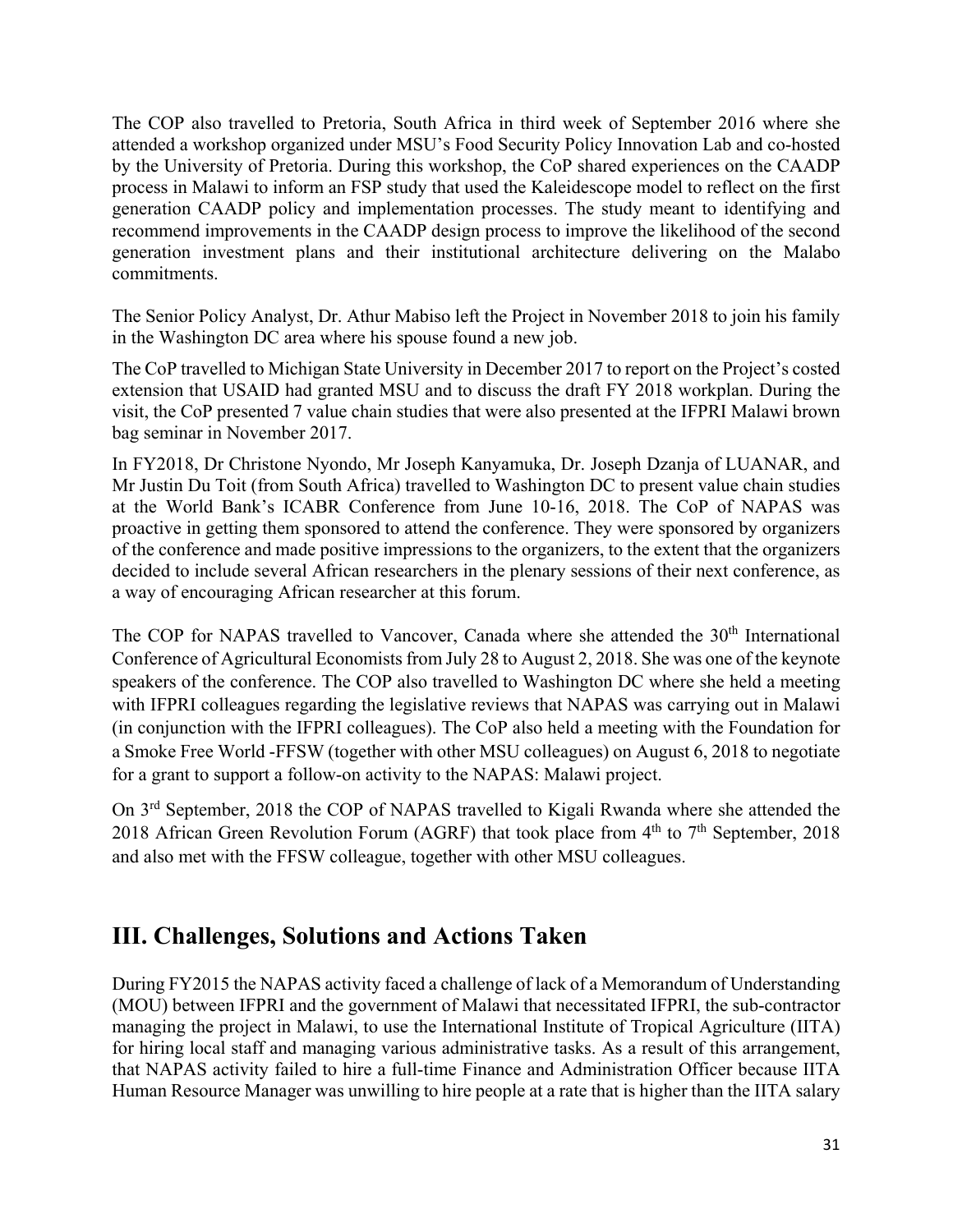scale. Consequently, an IFPRI consultancy contract was put in place to hire the NAPAS:Malawi Finance and Administration Officer from January 2015 to October 2015, after which he had to be hired as a consultant by Michigan State University because IFPRI's policies do not allow longterm consultancy arrangements.

In FY2016 MSU moved forward with the alternative option of hiring of local staff through a consulting firm AMG Global, which is an international company that have experience offering labor services of this kind. Consequently, the Finance and Administration Officer, 2 Policy and Research Analysts and a Communications Specialist were hired through an AMG global contract. The hiring of a Communications' Specialist helped a challenge of limited capability to effectively communicate some of the work being achieved under the NAPAS activity to stakeholders.

Another challenge in FY2015 was related to delivering results according to a predetermined timeline. For example, the NAP was supposed to have been validated and submitted to OPC by July 2015 according to FY2015 work plan. However, the document took longer to be submitted. This was mainly due to MoAIWD's way of operation that does not appreciate planning ahead of time or pay attention to deadlines. Moreover, government protocol for communicating with senior government officials such as the Principal Secretary and the Minister, does not recognise communication. These caused unnecessary delays and cancelations of planned workshops and meetings. It was therefore frustrating for NAPAS:Malawi staff to continuously push things through the government system in an effort to accomplish planned deliverables on time. At times NAPAS:Malawi bypassed government protocol or bureaucratic procedures in an effort to accelerate the processes, which was not taken very well by some MoAIWD staff, particularly the Director of Planning in the DAPS. Despite this, the approach taken by NAPAS:Malawi resulted in some progress of activities that needed to be delivered.

There has also been slow progress on MoAIWD's part on several policy efforts including development of the Farmer Organizations Development Strategy and Agricultural Extension Strategy. In large part, the delay on development of the Farmers Organizations Development Strategy was due to the fact that MoAIWD saw this as the mandate of the Ministry of Industry, Trade and Tourism, which is responsible for development of cooperatives in the country. Therefore, CoP of NAPAS adopted a new approach to advancing the work on the FODS by approaching and working with MoITT while still collaborating with the Department of Agricultural Extension Services. This collaboration brought on board a number of stakeholders including GIZ, FUM, NASFAM, MUSCO, WeEFFECT and the FAO who were supporting review and development of the Cooperative Development Policy and Strategy alongside the FODS. The delay with regards development of the Agricultural Extension Strategy was as a result of closure of the ASWAp-SP project. Closure of the ASWAp led to the Ministry's failure to pay consultants that were hired to develop the Strategy. As a result, the consultants were holding the documents that have been developed and the Ministry was waiting for resumption of ASWAp (or NAIP) to finish the policy processes. The NAIP, a successor to the ASWAp was approved in May, 2017 and the consultants have since been paid. The Strategy was also validated in November 2018 and is expected to be adopted by the Ministry in early 2019.

There has also been slow progress on the part of government to fast track approval of the National Fertiliser Policy. As mentioned earlier, the policy was officially submitted to the Secretary for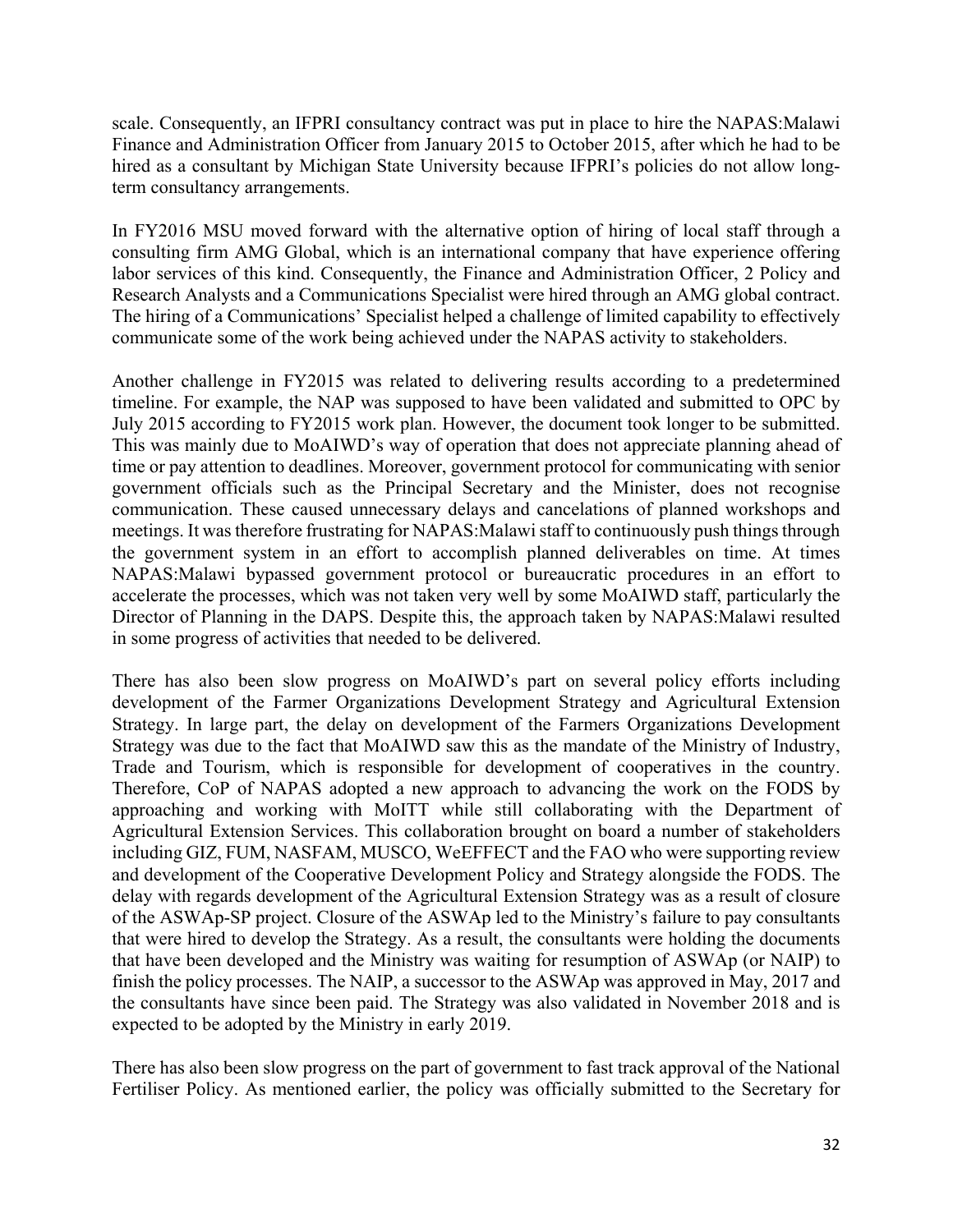Agriculture, Irrigation and Water Development in July 2018. The Policy was submitted to OPC in November, 2018 and a PS' committee validation workshop that was scheduled for  $27<sup>th</sup>$  November,  $2018$  was postponed to  $10<sup>th</sup>$  January, 2019. The January date was also postponed. By project end date the PS meeting had not taken place.

A major challenge that the NAPAS team has had to deal with in FY2016 was the sudden request by the Ministry to assist in finalizing several documents, including the Strategic Grain Reserves guidelines as well as the Contract Farming Strategy, which were supposed to be finalized by the Ministry. In addition, the Ministry made requests for financial support for the development of the Ministry's Strategic Plan, something which was not in the New Alliance Policy commitments. However, because these were seen as important in enabling the Ministry to deliver on the National Agriculture Policy as well as National Agriculture Investment Plan, the NAPAS team provided the requested support. Fulfilling such requests was also seen as a means of maintaining good working relationship with the Ministry. However, by the end of the project, the Ministry had still not finalized their Strategic Plan.

After development of the NAP that was directly being supervised by the Director of Planning Services (DAPS), the NAPAS team worked with other departments of the Ministry: the Department of Agricultural Research Services on the National Fertilizer Policy and Bill; the Department of Crop Development for the Horticulture Policy and Strategy and the review of the Special Crops Act and the Agriculture General Purposes Act; the Department of Agricultural Extension on the review of the Extension Policy and development of the Extension Strategy, the FODS, and the Agriculture Sector Food and Nutrition Strategy. It was difficult for the NAPAS team to manage a product under one director who does not necessarily report to the DAPS, who was the custodian of the Project. Although DAPS staff were invited to every policy meeting (consultations and validation workshops) there are cases where absence of the DAPS indicated lack of ownership of a particular policy. For example, at the internal validation workshop of the National Fertilizer Policy and ASFNS (17<sup>th</sup> July 2018), there was no representative from the department of planning when all other departments were in attendance.

During the FY2017, the NAPAS team had to deal with the tension between Michigan State University and International Food Policy Research Institute regarding reporting of financial expenditures and the delays by IFPRI in providing MSU with invoices. This led to delays in charges being billed to USAID resulting in a poor reflection of the rate at which NAPAS finances were being expended by the NAPAS activity. Several meetings with IFPRI helped solve the problem as IFPRI started submitting their invoices to MSU more regularly. In the final year, which was also the year that USAID granted MSU a costed extension, this issue did not arise because MSU handled its own finances through an imprest account that was managed by the CoP.

## **IV. Lessons, Best Practices and Recommendations**

While there are many demands in the MoAIWD that end up at the desks of the NAPAS team, the ability to manage these demands and ensure they are aligned to the mandate and objectives of the NAPAS activity is crucial. At the same time building capacity of the DAPS staff is a critical component towards managing the levels of demands coming to the NAPAS team. More and more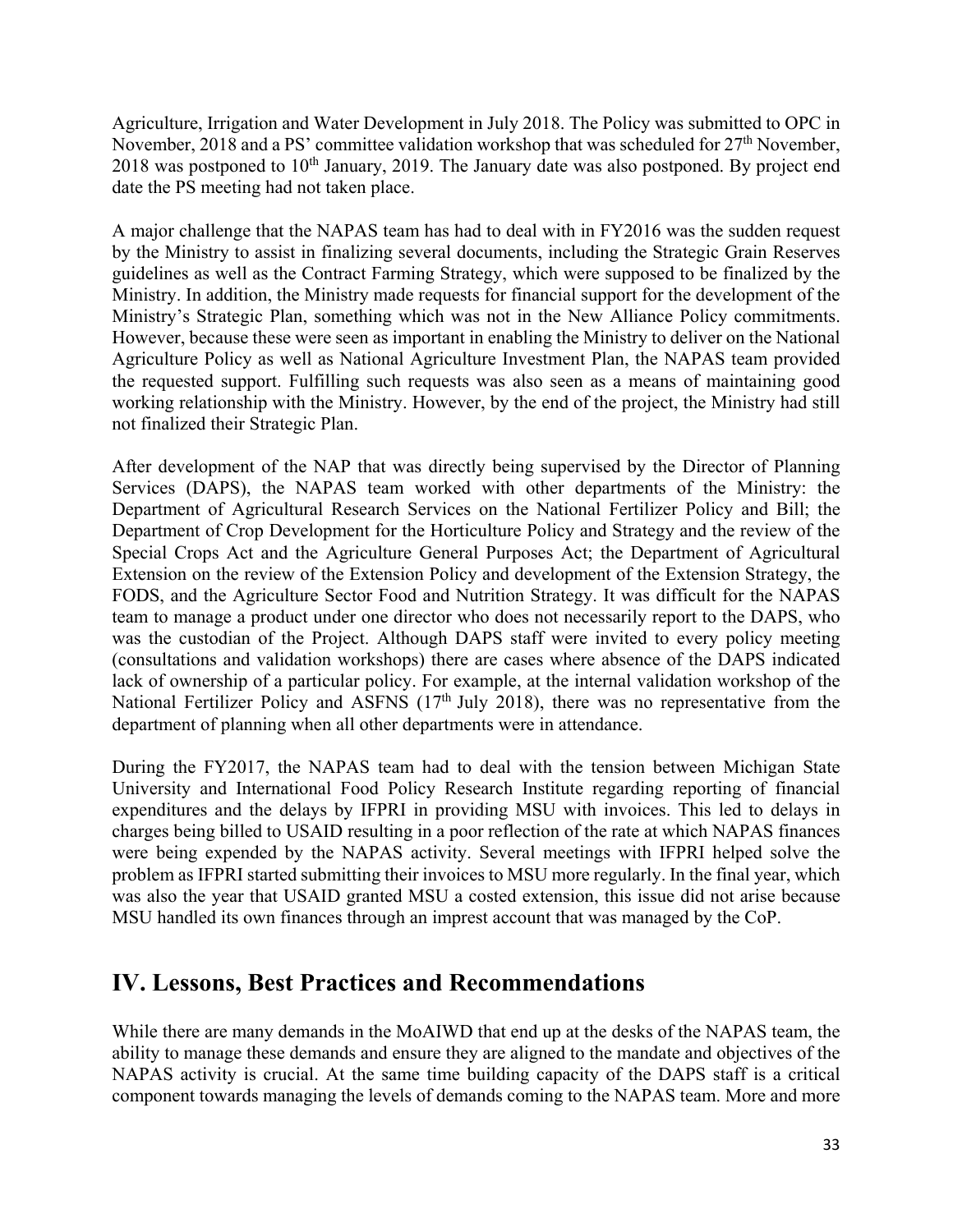demands for technical assistance were coming to the NAPAS team, which in some sense is a good sign that the DAPS staff see the NAPAS team as resourceful expertise they can turn to when in need. However, this showed the importance of building capacity among the DAPS staff to ensure that they are not continuously asking for assistance from the NAPAS team for every task at hand. As such striking a balance between simply performing a task versus working closely with the DAPS staff and building capacity on-the-job, despite it taking more time, proved to be critical during the lifetime of the project.

Given the new demands for NAPAS's support to the DAPS in FY2016, including working on value chains studies to inform the National Agriculture Investment Plan, working on the Strategic Plan for the MoAIWD, working on the Strategic Grain Reserves Guidelines and the AU Malabo biennial report, the NAPAS CoP decided to recruit new staff while engaging consultants. This enabled the NAPAS team to effectively respond to the dynamic demands of the MoAIWD in an effective manner and ensure that the Ministry is satisfied with the support from the NAPAS team. In addition, the ability for the NAPAS team to collaborate closely with several other activities and Ministries, including the SANE and SEBAP activities, and MoITT led to significant progress on several fronts, including the work on the Farmer Organization Development Strategy and the Agriculture Sector, Food and Nutrition Strategy. This shows the importance of strategically partnering with other activities and stakeholders as well as the importance of being able to bring on board consultants and other capable stakeholders to accelerate policy design and reform.

The NAPAS team also learned the importance of continued collaboration with journalists in organizing the training on journalism ethics in agriculture. Owing to continued collaboration, the NAPAS team was able to continue building the capacities of the mainstream media houses in Malawi on issues of agriculture, food and nutrition policy while at the same time adding to the list of trainee participants from community radios. In addition, through collaborative efforts of the NAPAS team, a policy communication event on the new Land Laws of Malawi was successfully organized and as a result of working well with other organizations and projects, the NAPAS team was able to deliver a high-quality policy communication event in the form of the Second Land Symposium.

During FY2017 the COP was involved in applying for a costed extension of the Project that ended up being awarded. In the process, the Project learned that the Ministry actually appreciated the support that the Project had been providing since November 2014 and would appreciate such support being continued. This was expressed by the then Principal Secretary Mrs Erica Maganga in a letter to the USAID Mission Director in July 2017 and in the consultations that the COP had with several Directors of different departments.

During FY2018, the COP of the NAPAS activity also noted that sometimes it is easy to push things quickly if she directly meets the Secretary for Agriculture, Irrigation and Water Development (PS) than having to go through Directors. This was noticed during preparations for the validation workshop of the National Fertilizer Policy in that the Director was taking time to request the PS to put internal validation of the policy on the Senior Management meeting agenda. The COP went directly to the PS' office on February 16, 2018 to figure out what the issue was, and the PS organized that the internal validation take place three days later, on February 19 2018. Because of this, the Project was able to conduct an external validation in March 2018. This suggests that for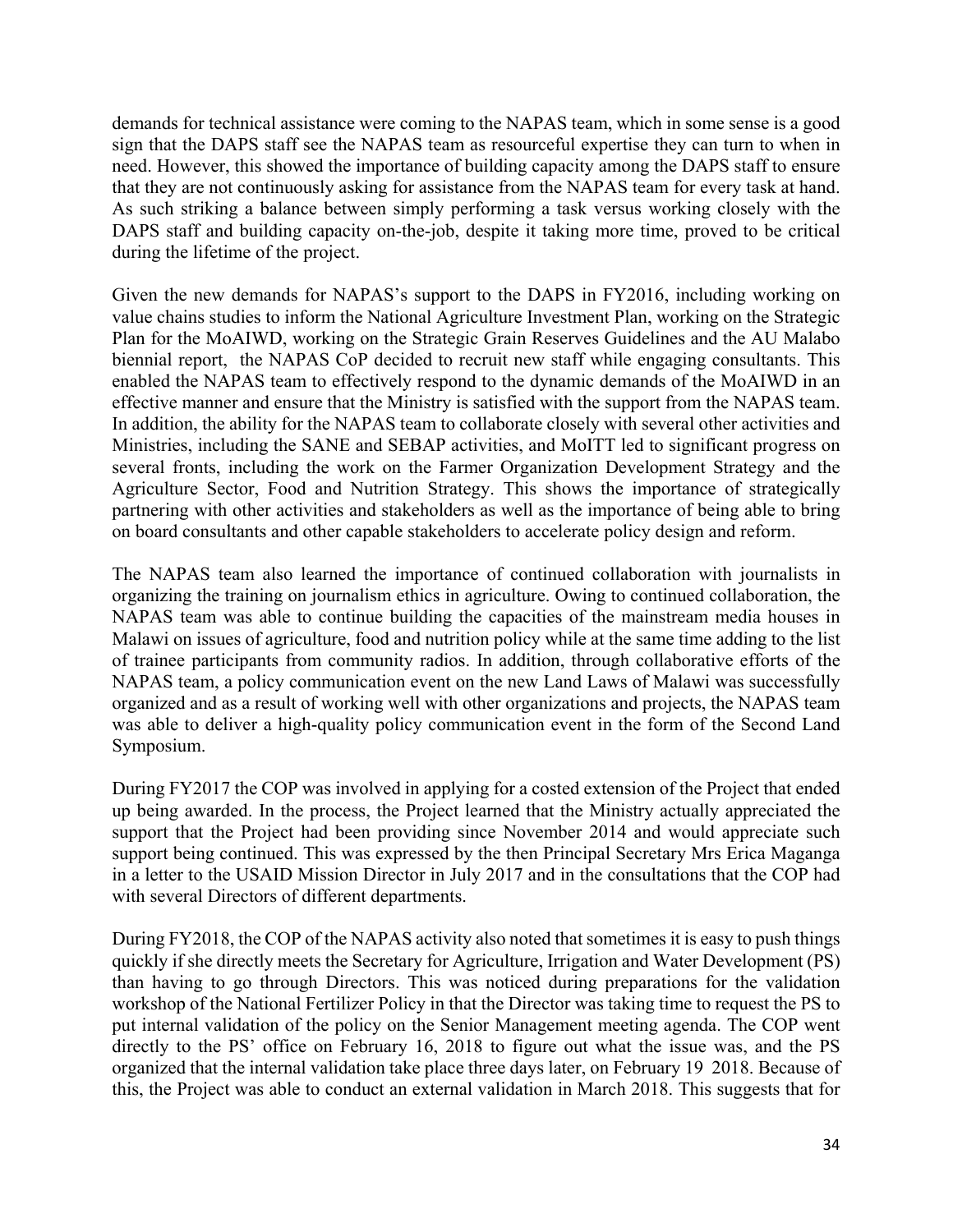any future policy project, having the CoP interact and relate to the PS (and report to the PS) rather than to the Director of Planning or any Director, may increase the efficiency of the Project. Since Directors are usually at the same level and they all report to the PS, it has also been difficult, in the past, for the COP to work with other Directors in the Ministry when she is reporting to/working hand in hand with the Director of Planning. Removing this layer of bureaucracy could improve efficiency of project implementation. Alternatively the CoP could report to the Controller of Agricultural Services who oversees all technical departments of the Ministry.

The NAPAS: Malawi activity has learned that many times, policy formulation can be swift and delivered within the timeframe. However, once the policy leaves the hands of technical people involved in the formulation process, there is limited room to influence the pace at which the policy is approved. There is need for policy projects to be structured in such a way that the Project Chief of Party also works more closely with other key stakeholders in the policy process (such as OPC staff) and political figures like the Minister and the PS and the Chief Secretary (who convenes all PS committee meetings).

# **V. Success stories**

Reforms to the FISP started with efforts of the NAPAS activity, particularly production of the FISP brief that was requested by the Minister of Agriculture, Irrigation and Water Development, after a long period of about 10 years during which such reforms were not considered a possibility. During FY2015, government for the first time raised the contribution of farmers to the FISP package from about 3% to about 20% of the commercial price of the package. In addition, the private sector started distributing about 27% of the total fertilizer distributed under the FISP program to 12 of the 28 districts in Malawi, as a pilot to engaging the private sector in importation and distribution of fertilizer to smallholder farmers. These reforms have been sustained and expanded over time. The private sector contribution has now reached 60% of all fertilizers distributed.

In FY2016, the NAPAS activity was applauded for the consultative policy reform approach that it had embraced. NAPAS was able to involve a wide range of stakeholders (842 individuals, of which 22% were women) to be part of the National Agriculture Policy (NAP) formulation. NAPAS also brought together staff from several line Ministries to be part of the NAP drafting team the camped out in Mangochi to move the process of developing a NAP forward. The sentiments from various stakeholders suggested that previously, drafting of policies did not consult that widely and did not include a wide range of experts. Similarly, the collaboration between NAPAS: Malawi, FUM, CISANET, IFPRI-SEBAP and ECAMA in putting together a televised policy discussion at the 2015 ECAMA conference was considered a success as it brought together several non-state actors as well as representatives from the MoAIWD and MoIT to discuss policy issues in the Agriculture Sector in a public forum. Several stakeholders have expressed gratitude that government through the project consults them on policy reform processes. During consultations on the review of the Special Crops Act and Agriculture General Purposes Act, most stakeholders were happy that there is now a channel through which their views can be taken on-board to inform policy decision making.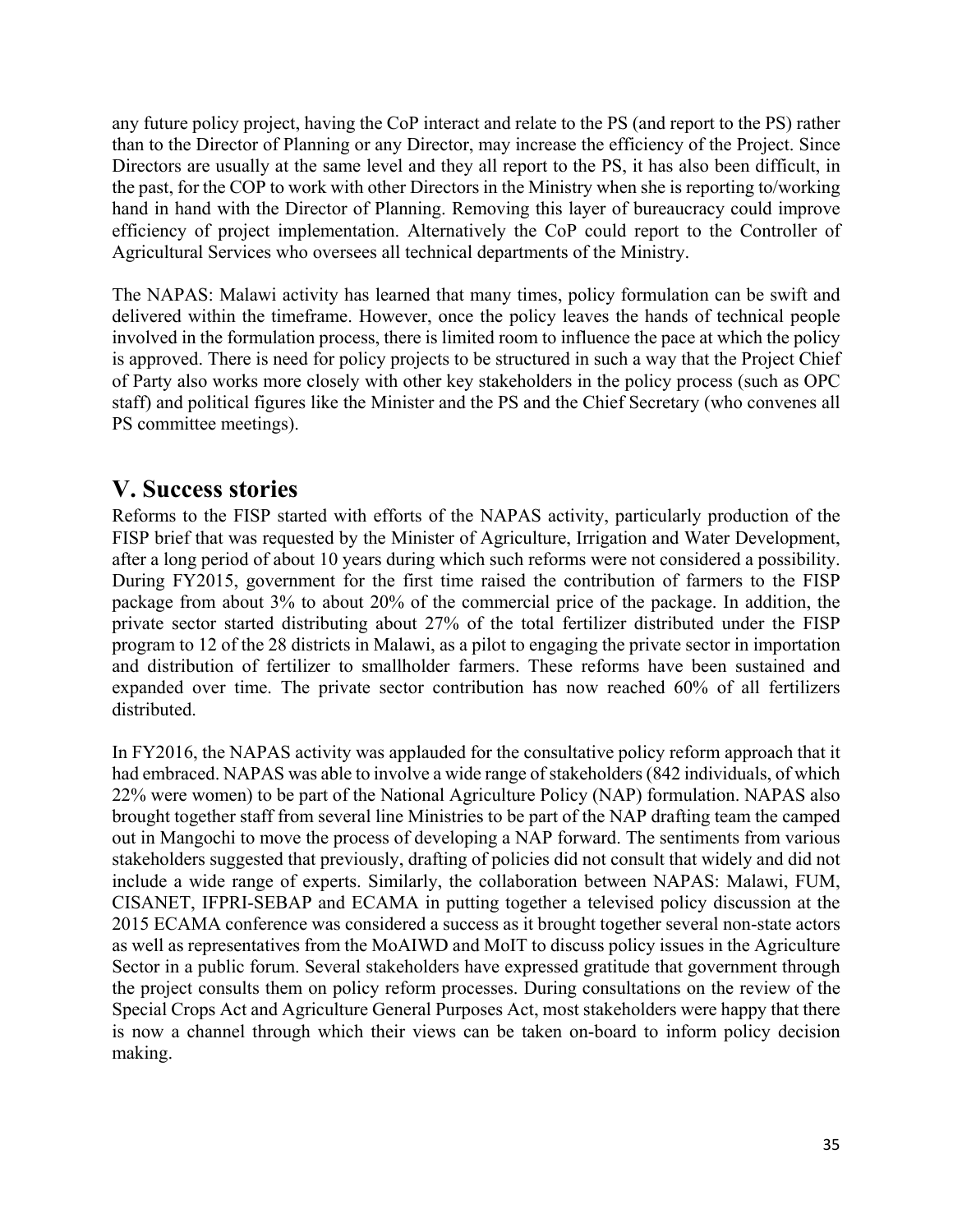Furthermore, the day-to-day capacity strengthening activities of the NAPAS in the DAPS have led to improvements in the quality of outputs by the DAPS staff, including presentations, policy analysis reports, memos and speeches. Email comments from participants of the formal training workshops that NAPAS conducted also suggest the use and appreciation of the capacity strengthening efforts that the NAPAS team has provided.

NAPAS: Malawi successfully supported the Ministry of Lands, Housing and Urban Development as well as the MoAIWD to jointly host the Second Malawi Land Symposium, which drew over 100 participants from various groups of stakeholders and experts on land research (in Malawi and abroad). A large part of the success was attributed to concerted efforts by the NAPAS team to coordinate a wide range of stakeholders in preparation for the event. The EU delegation to Malawi co-financed the event after having realized the potential synergies of working together with the NAPAS team.

One of the outcomes of the Land Symposiums is the progress Malawi Mangoes (a private company) made with regard to land conflicts that it used to have. During the first Land symposium, one of the directors of Malawi Mangoes, who was on panel discussion, mentioned that they had issues acquiring land for investment in Salima. They also reported that because of such conflicts, the communities around used to steal their bananas and mangoes meant for factory production. However, the NAPAS activity visited Malawi Mangoes in FY18 where it learnt that government acted swift to solve land conflicts that Malawi Mangoes was facing.

Flexibility of the NAPAS project to respond to demands from the government has improved working relationships with line ministries and departments. In particular, the NAPAS project was requested by the Deputy Director responsible for Monitoring and Evaluation in the Department of Agricultural Planning Services to help the ministry produce an Agriculture Sector Performance Report. This emanated from the support that NAPAS provided to MoAIWD in preparation of the AU-Malabo Bi-annual review report for Malawi. As a result, the NAPAS project organized a training session that was also meant to transfer technical skills to officers working in the Department of Agricultural Planning Services in preparation of such reports. The report was developed to reflect the priorities in the NAP and NAIP and has formed a baseline for future reporting on the NAP and NAIP progress. The training also resulted in one of the trainees developing the Ministry's National Agriculture Management Information System (NAMIS) which has now been adopted by the Ministry and has attracted at least US\$1million from development partners, including the World Bank.

The NAPAS activity also received recognition at the World Bank's International Consortium on Applied Bioeconomy Research (ICABR) conference. The conference organizers highlighted the value chain presentation made by Dr. Nyondo on the groundnut value chain indicating that it was very well received and provided huge visibility at the poster sessions. The organisers hope that more African researchers will contribute substantially to future ICABR conferences.

The NAPAS activity was also recognized at the 14<sup>th</sup> CAADP Partnership Platform/Policy Learning Event in Gabon for the work it did in supporting MoAIWD to produce the Malawi CAADP Malabo Bi-ennial report.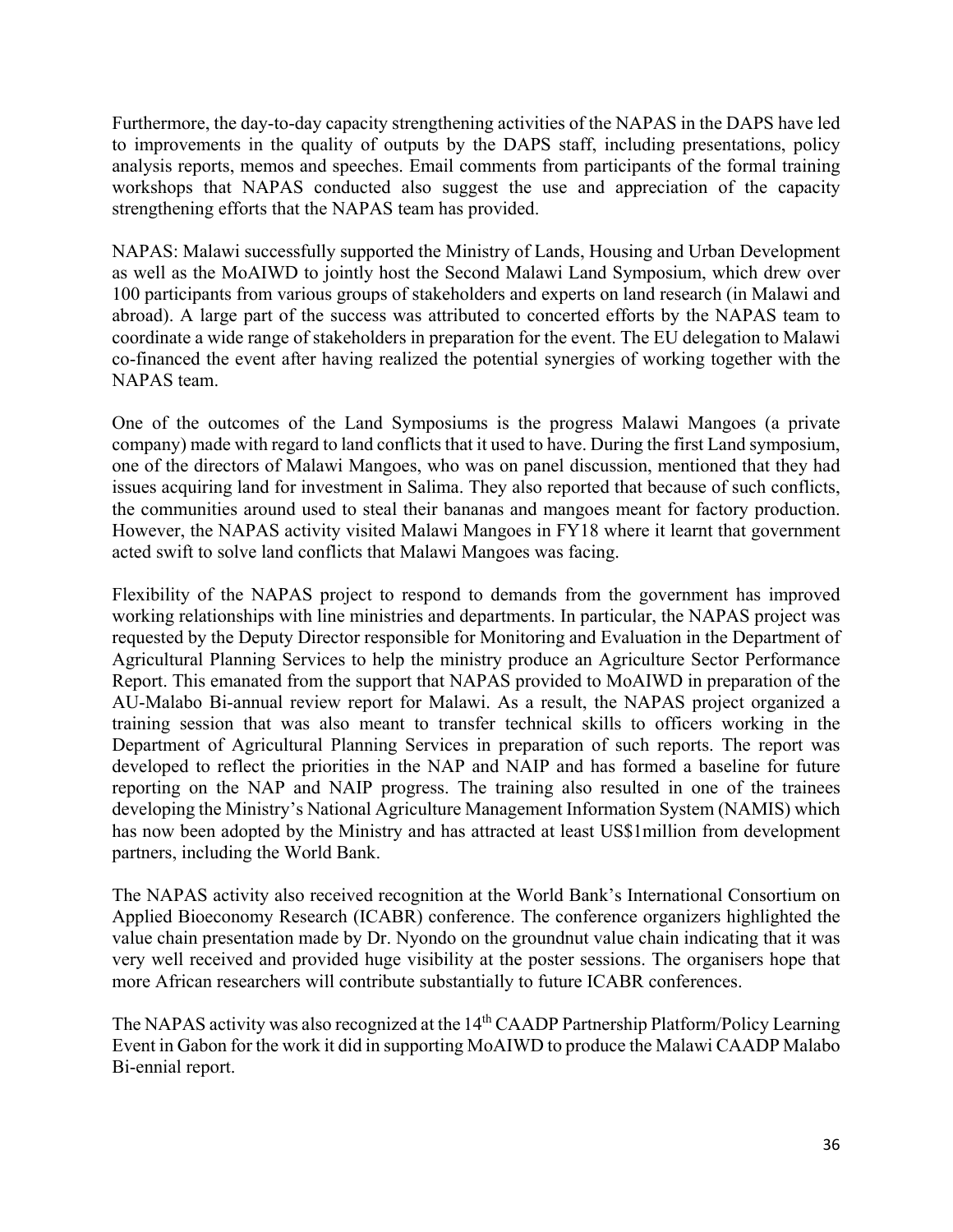In capacity strengthening, one of the journalists that was trained by the NAPAS activity Ms. Eunice Ndhlovu, who is also the President of the Association of Agricultural Journalists (an association formed at the NAPAS: Malawi Journalist Training in June 2017) was awarded a Scholarship to the 2018 International Federation of Agricultural Journalists (IFAJ)/Corteva Agriscience Master Class. Eunice was awarded the scholarship after she had submitted an article that she developed during a journalist training that the Project organized. Development of the Association and excellence from the trained journalist are some of the positive outcomes/success stories of the Project.

## **VI. Management Issues**

During FY2015, the NAPAS activity hired a Finance and Administrative Assistant on a short-term consultancy basis through MSU instead of IFPRI as planned through the sub-award. This was due to challenges outlined earlier. This problem was solved when the NAPAS activity started hiring staff through AMG Global.

The NAPAS activity lost the services of the Senior Policy Analyst (Dr Athur Mabiso) whose contract ended with the International Food Policy Research Institute in September, 2017. Besides him, the Project also lost the strong collaboration it had with Dr Chance Mwabutwa, a Budget and Policy Analyst for the Malawi Strategy Support Program of the International Food Policy Research Institute in the same month, following non-renewal of his contract. In addition, the NAPAS team transitioned from using the IFPRI financial system for managing its resources due to reduced IFPRI role on the project. Subsequently, an IMPREST account was established. Three bank accounts were opened, one in the USA where resources were deposited when they were needed, and two in Malawi: a dollar-dominated account where the Project's resources were transferred to, from the US bank account, and a Malawi kwacha account where day to day financial activities of the Project took place.

Mr Charles Mwenda who was working as Finance and Administration Officer resigned from the project in April 2018. The person who was assisting him with administration duties, Ms Doris Eliza Likwenga took over his responsibilities, with increased supervision of Dr Christone Nyondo. Since this was a costed extension phase of the project, there were no plans to hire another Finance and Administration Officer, until a future donor is identified to support continuation of the NAPAS-type of activities.

# **VII. Update of the PMP**

Indicators tracked to measure progress of the NAPAS: Malawi activity are presented in the Table below. In general the NAPAS activity made progress on 21 policy reforms throughout the project lifetme. Although the New Alliance policy reform commitments that were identified to be fulfilled by the Ministry of Agriculture in 2015 were eight, the Project ended up working on more policies, strategies and reviews following requests by the Ministry. In addition, the Project also conducted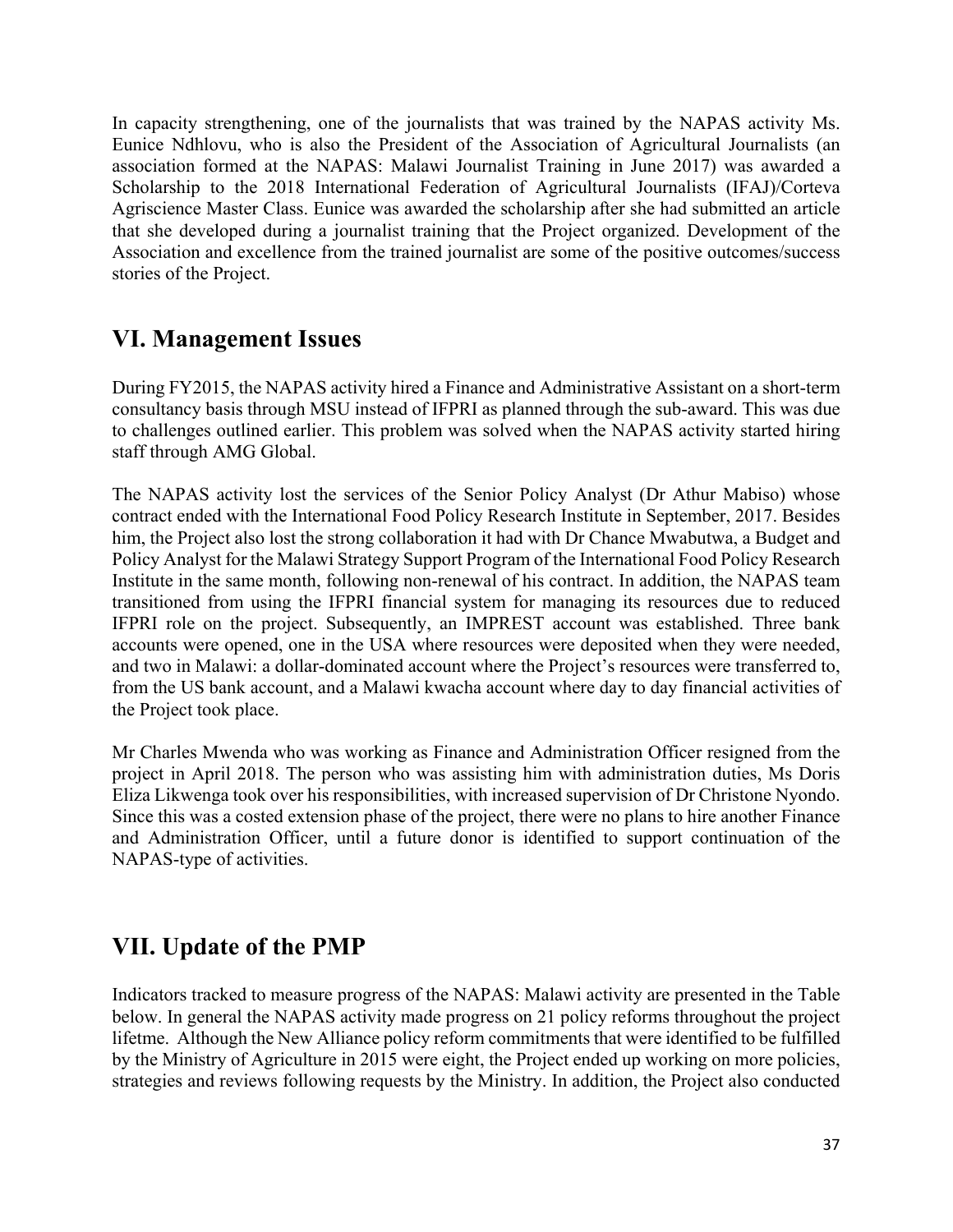12 value chain studies to support development and implementation of the NAIP, following the Ministry's request. These were not part of the deliverables in the project's original work plan.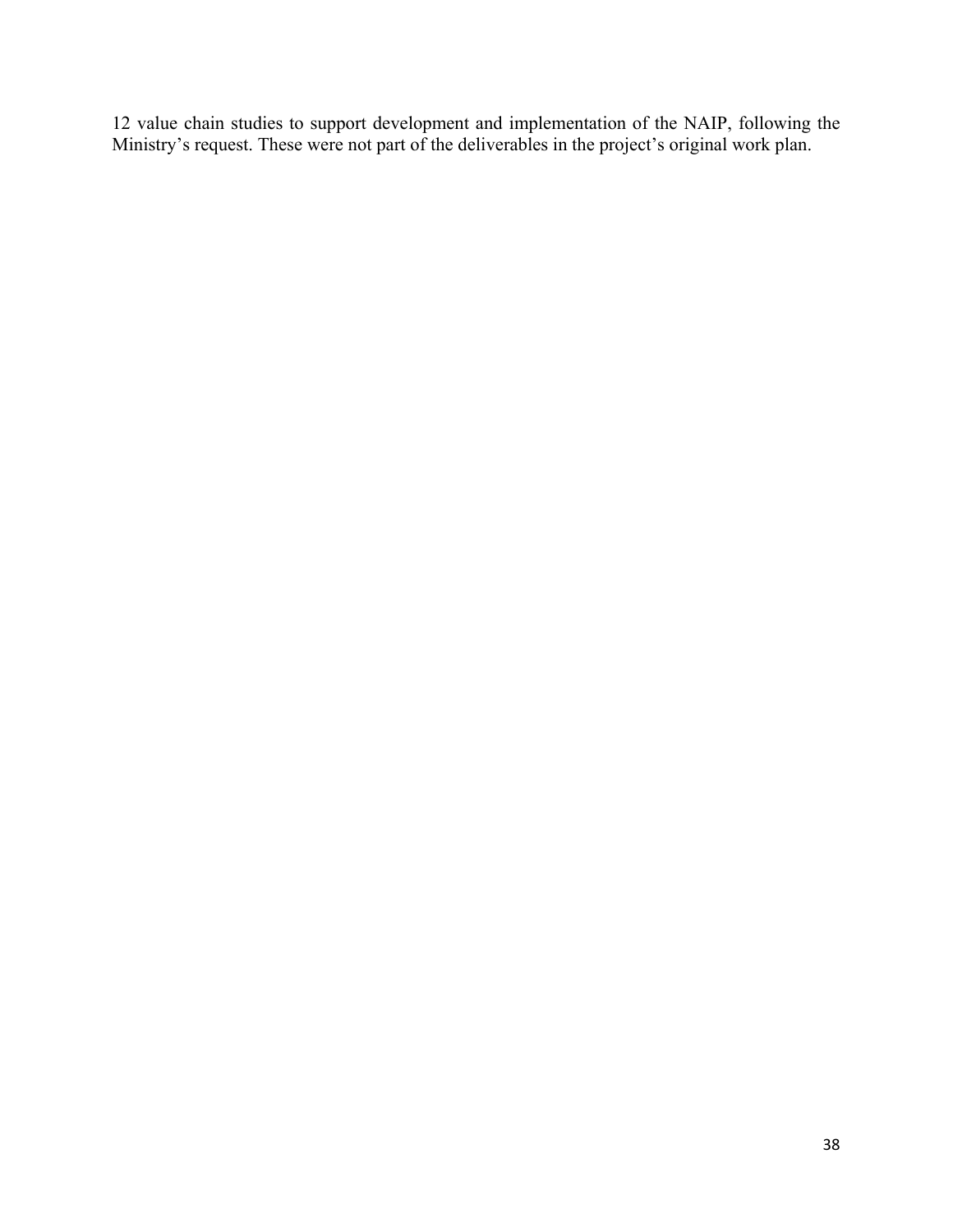| <b>Result</b><br>Area | <b>Indicator</b>                                                                                                                                                                                                                                                                              | Unit of<br><b>Measure</b>                                 | <b>Data Source</b>                                                                                                                                                                                                                                                                                                                                                                                                                                                                                                                                                                                | <b>Method</b><br>of Data<br>Collectio<br>$\mathbf n$                                               | Frequenc<br>y of Data<br>Collectio<br>$\mathbf n$ | <b>Result &amp; Description</b>                                                                                                                                                                                                                                                                                                                                                                                                                                                                                                                                                                                                                                                                                                                                                                                                                                                                                        |
|-----------------------|-----------------------------------------------------------------------------------------------------------------------------------------------------------------------------------------------------------------------------------------------------------------------------------------------|-----------------------------------------------------------|---------------------------------------------------------------------------------------------------------------------------------------------------------------------------------------------------------------------------------------------------------------------------------------------------------------------------------------------------------------------------------------------------------------------------------------------------------------------------------------------------------------------------------------------------------------------------------------------------|----------------------------------------------------------------------------------------------------|---------------------------------------------------|------------------------------------------------------------------------------------------------------------------------------------------------------------------------------------------------------------------------------------------------------------------------------------------------------------------------------------------------------------------------------------------------------------------------------------------------------------------------------------------------------------------------------------------------------------------------------------------------------------------------------------------------------------------------------------------------------------------------------------------------------------------------------------------------------------------------------------------------------------------------------------------------------------------------|
| $\overline{2}$        | Number of policy reform<br>commitments the<br>government of Malawi<br>made under the Country<br>Cooperation Framework<br>to support the New<br>Alliance for Food<br>Security and Nutrition in<br>Malawi for which<br>MoAIWD is responsible<br>that have been completed<br>or are in progress. | Number of<br>New Alliance<br>policy reform<br>commitments | Twenty-six policy reforms<br>were made in the New<br><b>Alliance Country</b><br>Cooperation Framework<br>for Malawi that are the<br>responsibility of MoAIWD<br>to implement. In<br>December 2015, the<br>government of Malawi<br>approved a revised set of<br>policy commitments under<br>the New Alliance, with the<br>number of policy<br>commitments being<br>reduced to 15 and those<br>under the purview of the<br>Ministry of Agriculture<br>being reduced to eight.<br>Records on progress on<br>these policy reforms will<br>be updated on a regular<br>basis by NAPAS: Malawi<br>staff. | <b>NAPAS:</b><br>Malawi<br>record<br>keeping;<br>contact:<br><b>New</b><br>Alliance<br>secretariat | Quarterly<br>and<br>annually                      | 21 Cumulative: 1) National Agriculture Policy (NAP); 2) Seed<br>Policy; 3) Contract Farming Strategy; 4) National Nutrition Policy<br>and Strategy, 5) Farm Input Subsidy Program (FISP); 6)<br>Agriculture zoning, Agriculture Sector Food and Nutrition<br>Strategy; 7) Agriculture Extension Policy Review and Strategy; 8)<br>Farmer Organization Development Strategy; 9) Irrigation<br>investment concept note; 10) MoAIWD Strategic Plan; 11)<br>National Agricultural Investment Plan; 12) National Irrigation<br>Policy; 13) National Fertilizer Policy; 14) National Resilience<br>Plan; 15) Strategic Grain Reserves Guidelines; 16) Value Chain<br>analyses to support effective implementation of the NAP and<br>NAIP; 17) Review of Special Crops Act; 18) Review of Agriculture<br>General Purposes Act; 19) Contract Farming Legislation; 20)<br>Horticulture Policy and Strategy; 21) Fertiliser Bill |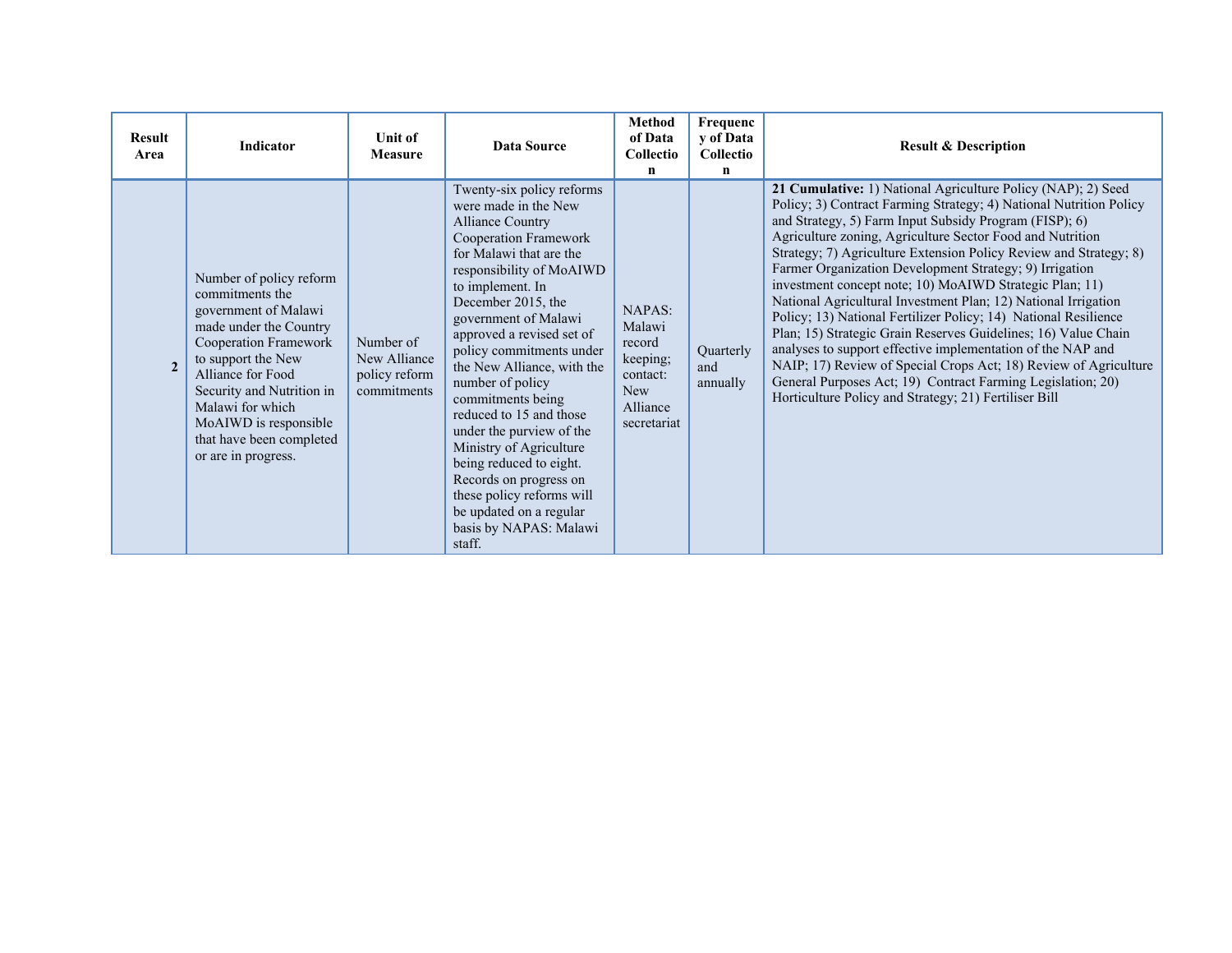| 3 | Number of demonstrated<br>uses by policy makers of<br>evidence (analyses and<br>policy papers) generated<br>or presented through<br>NAPAS:Malawi. | Number of<br>demonstrated<br>uses | Annual NAPAS: Malawi<br>records will be used.<br>NAPAS: Malawi will<br>maintain records of use by<br>policy makers of evidence<br>supplied by the project | NAPAS:<br>Malawi<br>record<br>keeping | Quarterly<br>and<br>annually. | 44 Cumulative:-1) FISP brief; 2) Refocusing Agriculture paper; 3)<br>ADMARC Reforms paper; 4) Climate Smart Agriculture<br>Presentation; 5)Commercial Agriculture Discussion Paper; 6)<br>Agricultural Zoning Paper; 7)Presentations on the NAP<br>Consultation/Results; 8)More Food Brazil for mechanization of<br>Agriculture Concept Note; 9) Robust Value Chains Concept Note;<br>10) Youth Employment and Financing Concept Note; 11) Irrigation<br>Investments for Food Production Concept Note; 12) Input into the<br>Contract Farming Strategy document; Input into the Fertilizer<br>Policy development; 13) Use of the NAP in guiding development<br>of the second generation NAIP (ASWAp II) for Malawi; 14) Use of<br>the NAP in informing the extension policy review process; 15)<br>NAPAS team providing TA in the ASWAp Review processes; 16)<br>NAPAS team being asked by DCAFS to provide progress on their<br>activities (presumably to help guide/inform their investment plans<br>and collaboration efforts; 17) Irrigation Investments for Food<br>Production Concept Note (the piloting of private sector to produce<br>irrigated maize for the SGR used this concept note); 18) Review of<br>the SGR Guidelines; 19) Budget Development for the Ministry; 20)<br>New AfDB project for Malawi (based on a concept note that<br>NAPAS helped produce); 21)MoITT use of the agricultural<br>zonation scheme; 22) National Agriculture Policy is being used for<br>the development of the Fertilizer Policy and Bill; 23) NAPAS's<br>analysis of input from stakeholder consultations used to inform the<br>drafting of the National Fertilizer Policy of Malawi; 24) NAP used<br>to inform the design of the Strategic Plan for the MoAIWD; 25)<br>Winter Cropping Concept Note; 26) Legume Promotion Concept<br>Note; 27) Presentation of the value chains studies during the Public<br>Private Dialogue Forum (PPDF); 28) the NAIP used the<br>IFPRI/IFAD GE model on "Prioritizing value chains in Malawi";<br>29) Concept notes on bankable projects to be submitted to the 2018<br>Malawi Investment Forum used results of the value chains that<br>NAPAS has produced; 30) background paper on Farmer<br>Organization development Strategy; 31) Production of the<br>Agriculture Sector Joint Performance Report directly used the skills<br>that were taught in the M&E training that NAPAS conducted for<br>MoAIWD staff in October 2017; 32) Land in NAP and NAIP PPT<br>presentation informed the Land Policy Initiative (An African Union<br>Project) on extent of mainstreaming land governance issues in the<br>agriculture sector; 33) PPT presentations on Agriculture, Food<br>Security and Nutrition Policy Processes to the Japanese Embassy<br>helped them design their Agriculture AID to Malawi strategy; 34)<br>Presentations to students at LUANAR and visiting students from<br>the USA also helped them understand the policy environment and<br>its role in agriculture development in Malawi; 35) Several value |
|---|---------------------------------------------------------------------------------------------------------------------------------------------------|-----------------------------------|-----------------------------------------------------------------------------------------------------------------------------------------------------------|---------------------------------------|-------------------------------|-----------------------------------------------------------------------------------------------------------------------------------------------------------------------------------------------------------------------------------------------------------------------------------------------------------------------------------------------------------------------------------------------------------------------------------------------------------------------------------------------------------------------------------------------------------------------------------------------------------------------------------------------------------------------------------------------------------------------------------------------------------------------------------------------------------------------------------------------------------------------------------------------------------------------------------------------------------------------------------------------------------------------------------------------------------------------------------------------------------------------------------------------------------------------------------------------------------------------------------------------------------------------------------------------------------------------------------------------------------------------------------------------------------------------------------------------------------------------------------------------------------------------------------------------------------------------------------------------------------------------------------------------------------------------------------------------------------------------------------------------------------------------------------------------------------------------------------------------------------------------------------------------------------------------------------------------------------------------------------------------------------------------------------------------------------------------------------------------------------------------------------------------------------------------------------------------------------------------------------------------------------------------------------------------------------------------------------------------------------------------------------------------------------------------------------------------------------------------------------------------------------------------------------------------------------------------------------------------------------------------------------------------------------------------------------------------------------------------------------------------------------------------------------------------------------------------------------------------------------------------------------------------------------------------------------------------------------------------------------------------------------------------------------------------------------------|
|---|---------------------------------------------------------------------------------------------------------------------------------------------------|-----------------------------------|-----------------------------------------------------------------------------------------------------------------------------------------------------------|---------------------------------------|-------------------------------|-----------------------------------------------------------------------------------------------------------------------------------------------------------------------------------------------------------------------------------------------------------------------------------------------------------------------------------------------------------------------------------------------------------------------------------------------------------------------------------------------------------------------------------------------------------------------------------------------------------------------------------------------------------------------------------------------------------------------------------------------------------------------------------------------------------------------------------------------------------------------------------------------------------------------------------------------------------------------------------------------------------------------------------------------------------------------------------------------------------------------------------------------------------------------------------------------------------------------------------------------------------------------------------------------------------------------------------------------------------------------------------------------------------------------------------------------------------------------------------------------------------------------------------------------------------------------------------------------------------------------------------------------------------------------------------------------------------------------------------------------------------------------------------------------------------------------------------------------------------------------------------------------------------------------------------------------------------------------------------------------------------------------------------------------------------------------------------------------------------------------------------------------------------------------------------------------------------------------------------------------------------------------------------------------------------------------------------------------------------------------------------------------------------------------------------------------------------------------------------------------------------------------------------------------------------------------------------------------------------------------------------------------------------------------------------------------------------------------------------------------------------------------------------------------------------------------------------------------------------------------------------------------------------------------------------------------------------------------------------------------------------------------------------------------------------------|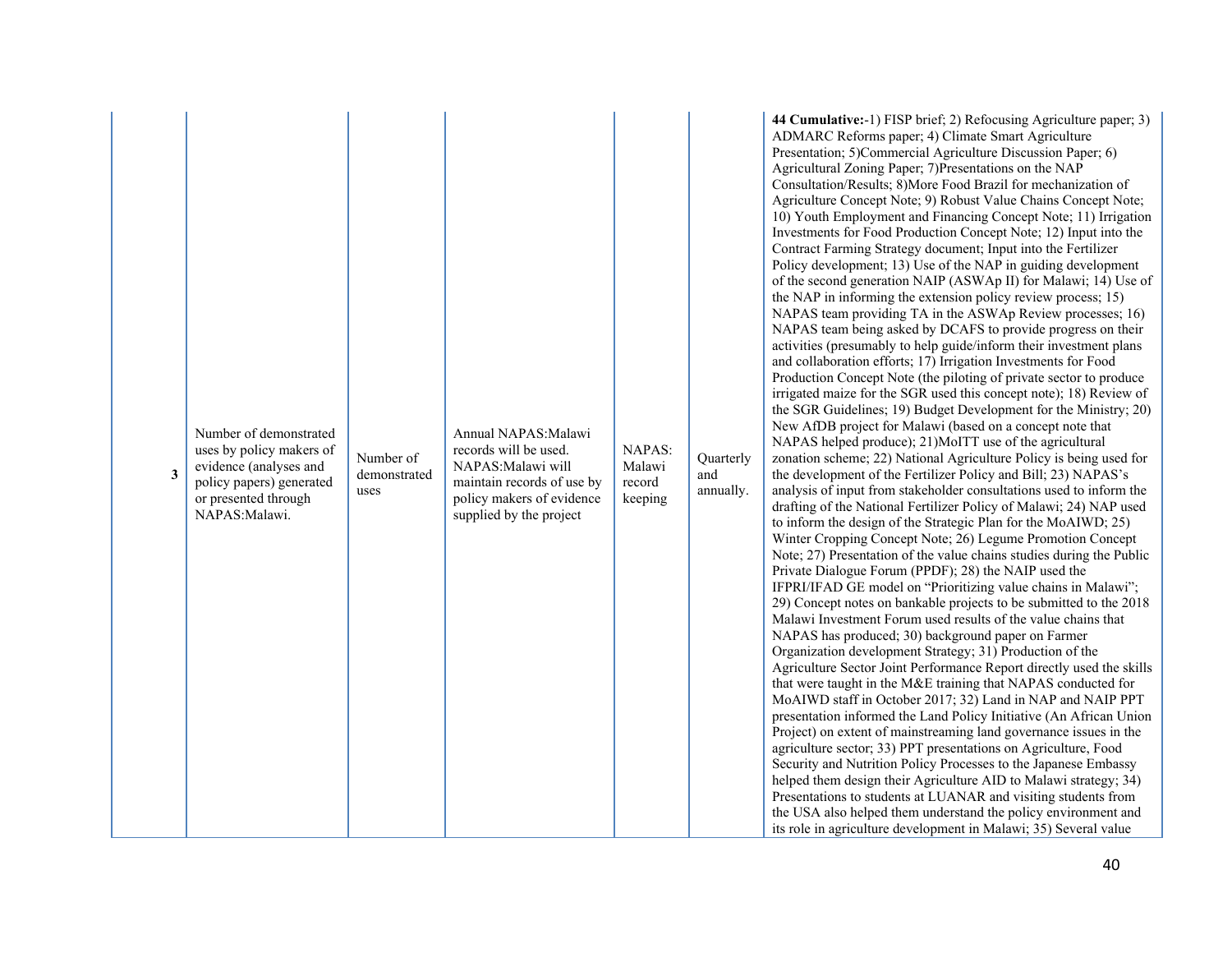|                         |                                                                                                                                               |                                                         |                                                                                                                                                                                    |                                                              |                                  | chain researchers (Ms. Alethia Cameron from FAO, MAFAP<br>Project; Vikramjeet Sharma and Sally Mansour from Technoserve<br>who are working on the value chains promoted by MSIKA Project<br>(a US Department of Agriculture supported project); and Carl<br>Larkins and Elizabeth Sibale of Ag-Div Project also supported by<br>USAID, among others, all benefited from interviews with the<br>NAPAS team, to understand the status of some of the value chains<br>that NAPAS conducted; 36) the 2018 International Consortium on<br>Applied Bioeconomy Research Conference on "Disruptive<br>Innovations, Value Chains and Rural Development" that was held<br>at the World Bank in Washington DC, from June 12-15, 2018 used<br>7 of the value chains that the Project conducted as research papers<br>and posters presented at the conference—providing/contributing to<br>global knowledge in international development field; 37)<br>presentation on the draft National Fertiliser Policy at the National<br>Fertiliser Symposium; 38) Presentation on Agriculture, Food<br>Security and Nutrition policies at the Rice Development Platform<br>conference; 39)) draft National Fertiliser Policy used to inform<br>development of Fertiliser Bill; 40) Results of value chain studies<br>informing prioritization of value chains to be developed under the<br>World-Bank funded AgCom Project; 41) NAPAS presentation on<br>policies affecting the rice subsector at the National Rice<br>Development Platform; 42) NAPAS presentation at the 2018<br>National Agriculture Fair; 43) NAPAS CoP's participation as one<br>of the keynote speakers at the 2018 International Conference on<br>Agricultural Economists (ICAE) and as one of the discussants of a<br>session on Farm Input Subsidy Programs in SSA -- in Vancouver,<br>Canada; 44) Results of value chain studies informing dissemination<br>of the AGOA Strategy. |
|-------------------------|-----------------------------------------------------------------------------------------------------------------------------------------------|---------------------------------------------------------|------------------------------------------------------------------------------------------------------------------------------------------------------------------------------------|--------------------------------------------------------------|----------------------------------|---------------------------------------------------------------------------------------------------------------------------------------------------------------------------------------------------------------------------------------------------------------------------------------------------------------------------------------------------------------------------------------------------------------------------------------------------------------------------------------------------------------------------------------------------------------------------------------------------------------------------------------------------------------------------------------------------------------------------------------------------------------------------------------------------------------------------------------------------------------------------------------------------------------------------------------------------------------------------------------------------------------------------------------------------------------------------------------------------------------------------------------------------------------------------------------------------------------------------------------------------------------------------------------------------------------------------------------------------------------------------------------------------------------------------------------------------------------------------------------------------------------------------------------------------------------------------------------------------------------------------------------------------------------------------------------------------------------------------------------------------------------------------------------------------------------------------------------------------------------------------------------------------------------------------------------|
| $\overline{\mathbf{4}}$ | Index (or scorecard) of<br>quality of the<br>institutional architecture<br>for agriculture and food<br>security policy processes<br>in Malawi | Index of<br>quality of<br>institutional<br>architecture | Measured by stakeholder<br>evaluation survey to<br>capture level of<br>satisfaction and<br>confidence. Baseline<br>survey in April 2015;<br>endline survey in end<br>November-2017 | Stakehold<br>er survey<br>implemen<br>tation and<br>analysis | Twice<br>over life<br>of project | 1.8 baseline, 1.0 Endline<br>http://www.canr.msu.edu/resources/the-quality-of-agriculture-<br>and-food-security-policy-processes<br>See also Baseline report and policy brief                                                                                                                                                                                                                                                                                                                                                                                                                                                                                                                                                                                                                                                                                                                                                                                                                                                                                                                                                                                                                                                                                                                                                                                                                                                                                                                                                                                                                                                                                                                                                                                                                                                                                                                                                         |
| 5                       | Index (or scorecard) of<br>quality of agriculture and<br>food security policy<br>processes in Malawi.                                         | Index of<br>quality of<br>policy<br>processes           | Measured by stakeholder<br>evaluation survey to<br>capture level of<br>satisfaction and<br>confidence. Baseline                                                                    | Stakehold<br>er survey<br>implemen<br>tation and<br>analysis | Twice<br>over life<br>of project | 1.8 baseline; 1.3 Endline<br>http://www.canr.msu.edu/resources/the-quality-of-agriculture-<br>and-food-security-policy-processes                                                                                                                                                                                                                                                                                                                                                                                                                                                                                                                                                                                                                                                                                                                                                                                                                                                                                                                                                                                                                                                                                                                                                                                                                                                                                                                                                                                                                                                                                                                                                                                                                                                                                                                                                                                                      |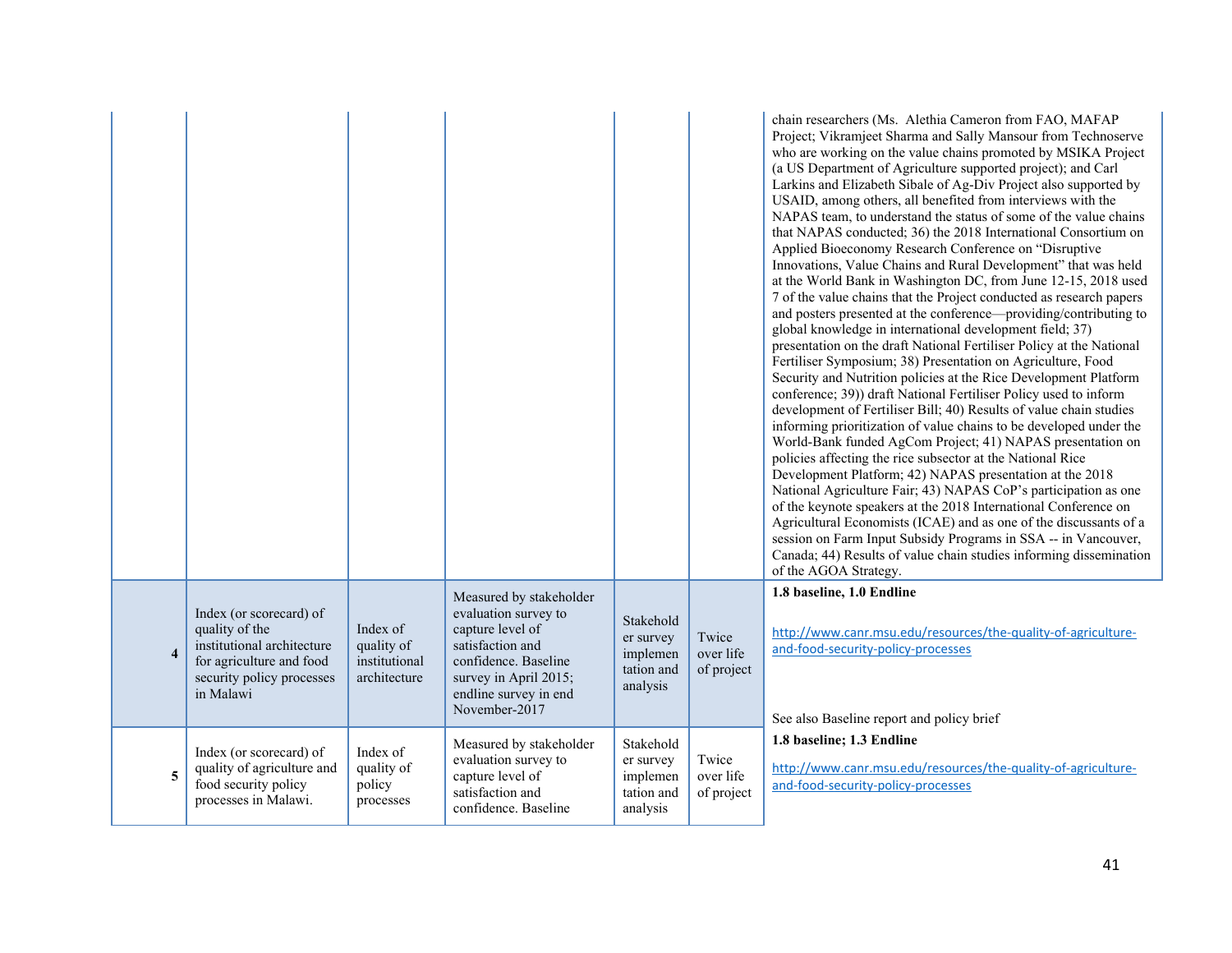|         |                                                                               |                                 | survey in April 2015;<br>endline survey in end<br>November-2017                                                                                                                                                                                                                                                                                                                                                                                               |                                       |                              | See also Baseline report and policy brief                                                                                                                                                                                                                                                                                                                                                                                                                                                                                                                                                                                                                                                                                                                                                                                                                                                                                                                                                                                                                                                                                                                                                                                                                                                                                                                                                                                                                                                                                                                                                                                                                                                                                                                                                                                                                                                                                                                                                                                                                                                                                                                                                                                                                                                                                                                                                                                                                                                                                                                                                                                              |
|---------|-------------------------------------------------------------------------------|---------------------------------|---------------------------------------------------------------------------------------------------------------------------------------------------------------------------------------------------------------------------------------------------------------------------------------------------------------------------------------------------------------------------------------------------------------------------------------------------------------|---------------------------------------|------------------------------|----------------------------------------------------------------------------------------------------------------------------------------------------------------------------------------------------------------------------------------------------------------------------------------------------------------------------------------------------------------------------------------------------------------------------------------------------------------------------------------------------------------------------------------------------------------------------------------------------------------------------------------------------------------------------------------------------------------------------------------------------------------------------------------------------------------------------------------------------------------------------------------------------------------------------------------------------------------------------------------------------------------------------------------------------------------------------------------------------------------------------------------------------------------------------------------------------------------------------------------------------------------------------------------------------------------------------------------------------------------------------------------------------------------------------------------------------------------------------------------------------------------------------------------------------------------------------------------------------------------------------------------------------------------------------------------------------------------------------------------------------------------------------------------------------------------------------------------------------------------------------------------------------------------------------------------------------------------------------------------------------------------------------------------------------------------------------------------------------------------------------------------------------------------------------------------------------------------------------------------------------------------------------------------------------------------------------------------------------------------------------------------------------------------------------------------------------------------------------------------------------------------------------------------------------------------------------------------------------------------------------------------|
| Output: |                                                                               |                                 |                                                                                                                                                                                                                                                                                                                                                                                                                                                               |                                       |                              |                                                                                                                                                                                                                                                                                                                                                                                                                                                                                                                                                                                                                                                                                                                                                                                                                                                                                                                                                                                                                                                                                                                                                                                                                                                                                                                                                                                                                                                                                                                                                                                                                                                                                                                                                                                                                                                                                                                                                                                                                                                                                                                                                                                                                                                                                                                                                                                                                                                                                                                                                                                                                                        |
| 1       | Number of policy<br>research and best policy<br>practice papers<br>generated. | Number of<br>papers<br>produced | NAPAS: Malawi records<br>will be used. Activity staff<br>will maintain records on<br>all policy research and best<br>policy practice papers<br>generated; all training<br>sessions held, with sex-and<br>sector-disaggregated<br>information on<br>participants; and all<br>engagements with private<br>sector and civil society<br>organizations to work with<br>them on how their<br>engagement in policy<br>formulation processes<br>might be strengthened | NAPAS:<br>Malawi<br>record<br>keeping | Annually<br>and<br>quarterly | 37 Cumulative:-1) FISP brief; 2) NAP background paper; 3) NAP<br>Draft; 4) Contract Farming Strategy Draft; 4) Brief on quality of<br>agriculture and food security policy processes at national level in<br>Malawi; 5) Report on quality of agriculture and food security<br>policy processes at national level in Malawi; 6) Constraints to<br>Commercial Maize Production in Malawi policy note; 7) Crop<br>suitability map/atlas; 8) Background paper on Agriculture<br>Extension and Advisory Services in Malawi; 9) Micronutrient<br>policy process in Malawi (IFPRI Discussion Paper 1568); 10)<br>Agriculture Policy and Institutional Strengthening Workshop report<br>(and summary); 11) Brief on strengthening policy systems:<br>enhancing media's capacity to report on food and nutrition security<br>- http://www.afre.msu.edu/uploads/resources/Policy Brief 35.pdf;<br>12) Background paper on initial inputs from the Farmer<br>Organizations Development Strategy consultations; 13) Land<br>Symposium Proceedings Report<br>(http://foodsecuritypolicy.msu.edu/uploads/files/Malawi/Proceedin<br>gs Report of 2nd Malawi Land Symposium held in May 2017<br>.pdf.); 14) the National Agriculture Policy in Malawi: Farmers on<br>the Move, from Subsistence to Commercialization".<br>(http://foodsecuritypolicy.msu.edu/news/malawis national agricult<br>ure policy how a policy reform comes about); 15) FODS<br>National Consultation Workshop; 16) National Fertilizer Policy<br>Internal Validation; 17) National Fertilizer Policy External<br>Validation; 18) Mainstreaming Land Governance in the NAIP;19<br>presentations on Agriculture, Food Security and Nutrition Policy<br>Processes in Malawi -- to the Japanese Embassy staff, LUANAR<br>students and USA students visiting Malawi); 20) Me-Nsope, N.M.,<br>& Nankhuni, F. J., (2018). Is the future of Malawi's pigeon pea<br>industry at the mercy of India?<br>http://foodsecuritypolicy.msu.edu/resources/is the future of mala<br>wis pigeon pea industry at the mercy of india; 21) Kanyamuka,<br>J.S., Dzanja, J.K., & Nankhuni, F. J., (2018). Analysis of the Value<br>Chains for Root and Tuber Crops in Malawi: The Case of Cassava.<br>http://foodsecuritypolicy.msu.edu/resources/analysis of the value<br>chains for root and tuber crops in malawi the case of; 22)<br>Du Toit, J.P., Nankhuni, F. J., & Kanyamuka, J.S., (2018).<br>Opportunities to Enhance the Competitiveness of Malawi's Tea<br>Industry: Evidence from an Analysis of the Tea Value Chain.<br>http://foodsecuritypolicy.msu.edu/S=2f8e5fa3f0abe1f6b370a7385b |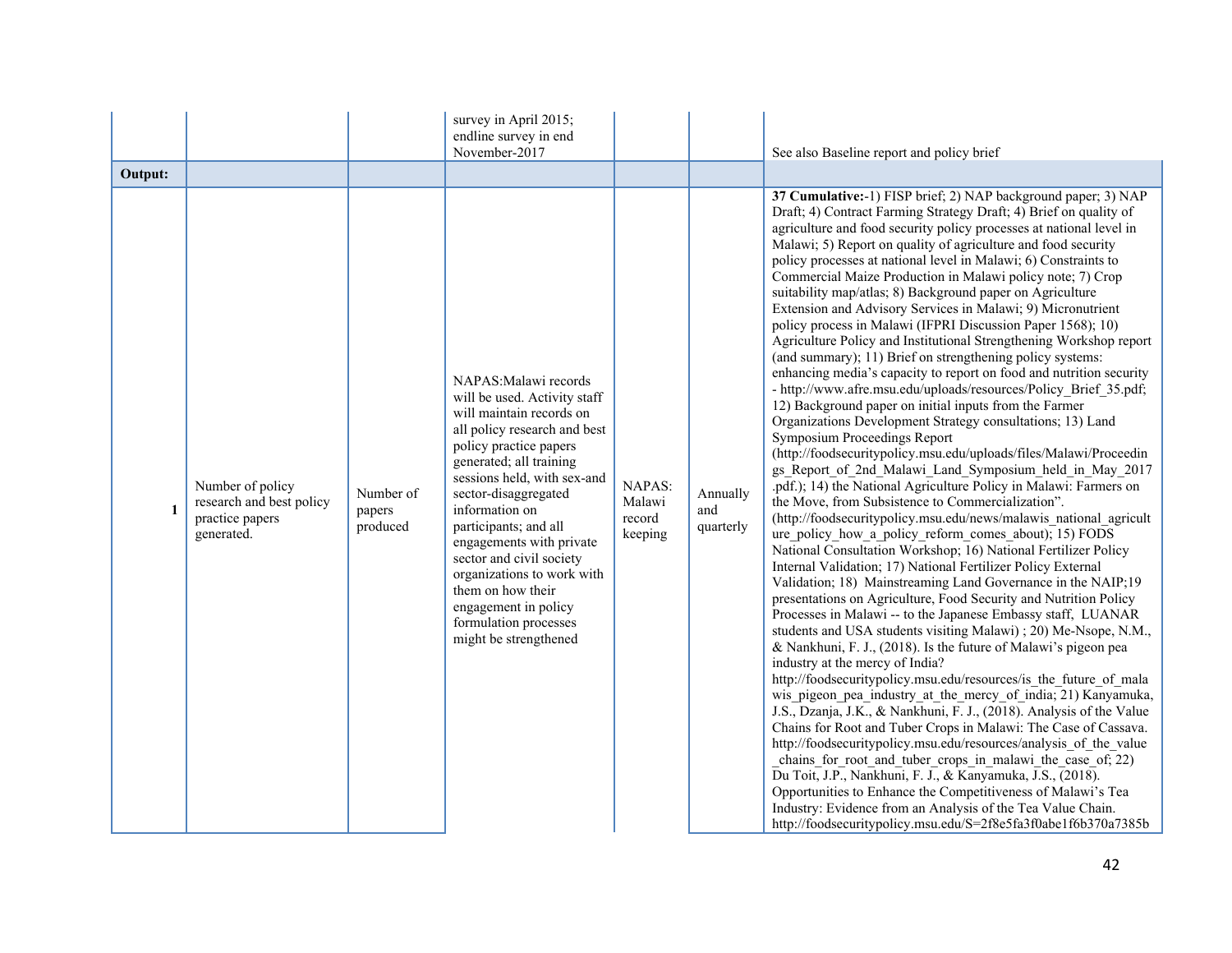a86a42c9cc854b/resources/opportunities to enhance the competit iveness of malawis tea industry 23) Dzanja, J.K., Kanyamuka, J.S., & Nankhuni, F. J., (2018). Analysis of the Value Chains for Root and Tuber Crops in Malawi: The Case of Irish Potato. http://foodsecuritypolicy.msu.edu/S=2f8e5fa3f0abe1f6b370a7385b a86a42c9cc854b/resources/malawi\_potato\_value\_chain\_poster; 24) Du Toit, J.P., Nankhuni, F. J., & Kanyamuka, J.S., (2018). Can Malawi Increase its Share of the Global Macadamia Market? Opportunities and Threats for the Expansion of Malawi's Macadamia Industry.

http://foodsecuritypolicy.msu.edu/S=2f8e5fa3f0abe1f6b370a7385b a86a42c9cc854b/resources/can\_malawi\_increase\_its\_share\_of\_the \_global\_macadamia\_market; 25) Nyondo, C.J., & Nankhuni, F. J., (2018). Is there scope for commercial upscaling of the Malawian groundnut value chain? A systematic analysis of production, processing and marketing of groundnuts in Malawi.

http://foodsecuritypolicy.msu.edu/resources/systematic\_analysis\_of groundnut production processing and marketing in mal; 26) Me-Nsope, N.M., Nankhuni, F.J. (2018). An Analysis of Malawi's Pigeon Pea Value Chain, Feed the Future Innovation Lab for Food Security Policy Research Paper 98.

http://foodsecuritypolicy.msu.edu/uploads/resources/FSP\_Research Paper 98.pdf; 27) Kanyamuka, J.S., Nankhuni, F.J., Jayne, T.S., Moses W. Munthali, M.W. (2018). Making Fertilizer Use More Effective and Profitable: The Role of Complementary Interventions, Feed the Future Innovation Lab for Food Security Policy Research Brief 60.

http://foodsecuritypolicy.msu.edu/resources/making fertilizer use more effective and profitable the role of complementa; 28) Tea value chain study

(http://www.canr.msu.edu/resources/opportunities-to-enhance-thecompetitiveness-of-malawi-s-tea-industry-policy-brief ; 29) NAPAS Endline Survey report

(http://www.canr.msu.edu/resources/the-quality-of-agriculture-andfood-security-policy-processes; 30) Sweet potato value chain policy brief http://www.canr.msu.edu/resources/analysis-of-the-valuechains-for-root-and-tuber-crops-in-malawi; 31) Tea value chain study http://www.canr.msu.edu/resources/opportunities-to-enhancethe-competitiveness-of-malawi-s-tea-industry-policy-brief ); 32) NAPAS Endline Survey report

http://www.canr.msu.edu/resources/the-quality-of-agriculture-andfood-security-policy-processes; 33) A review of the SCA and AGPA; 34) Banana value chain policy brief; 35) Mango value chain policy brief; 36) Macadamia value chain policy brief; 37) Tomato value chain policy brief.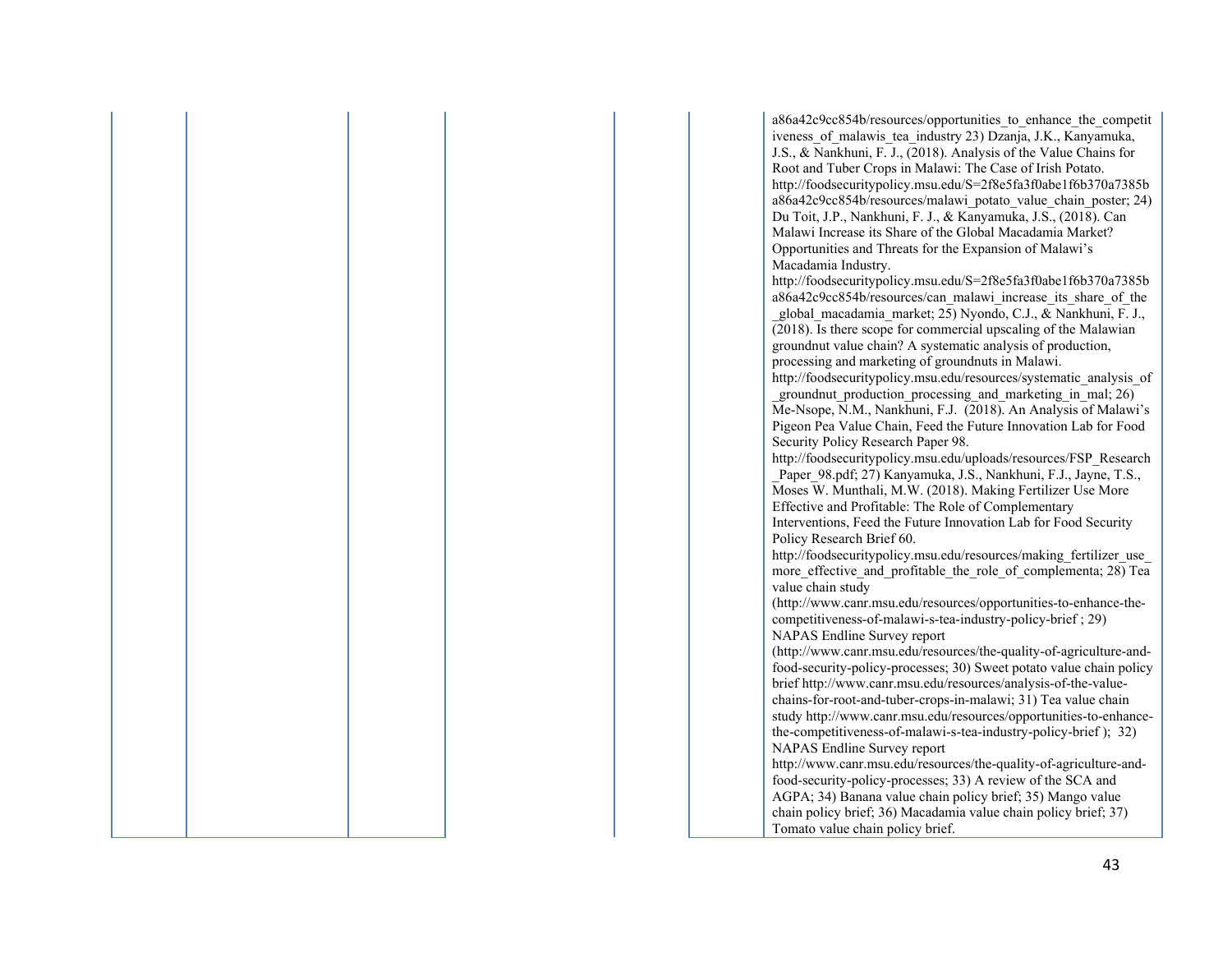| $\overline{2}$ | Number of stakeholder<br>learning forums on<br>agriculture and food<br>security policy issues<br>supported. | Number of<br>learning<br>forums |
|----------------|-------------------------------------------------------------------------------------------------------------|---------------------------------|
|----------------|-------------------------------------------------------------------------------------------------------------|---------------------------------|

Annually and quarterly **44 Cumulative :**-1) Beating famine; 2) ECAMA Research Symposium; 3) Climate Smart Agriculture; 4) Linkages between Agriculture, Food Security and Nutrition; 5) 2015 ECAMA Research Symposium; 6) Internal Government Seminar on Maize Markets in Malawi; 7) The 11 NAP Consultations; 8) Making Maize Markets Work for all Malawians; 9) Media Interface Meeting; 10) Media Training on Food Security and Agriculture Policy; 11) 1st Malawi Land Symposium; 12) 2016 Compact2025 Roundtable Discussions; 13) Dissemination Workshop on Export bans and minimum farm gate prices study; 14) Agriculture Policy and Institutional Strengthening Workshop; 15) National Agriculture Investment Plan design workshop/meetings; 16) NAP launch; 17) Agriculture Budgeting Training for MoAIWD and other related Government Ministries, Departments and Agencies; 18) Contract Farming dissemination workshops (in Mzuzu, Lilongwe and Blantyre); 19) 3 Strategic Plan Consultation workshops in Blantyre, Lilongwe and Mzuzu; 20) Agriculture and Nutrition Strategy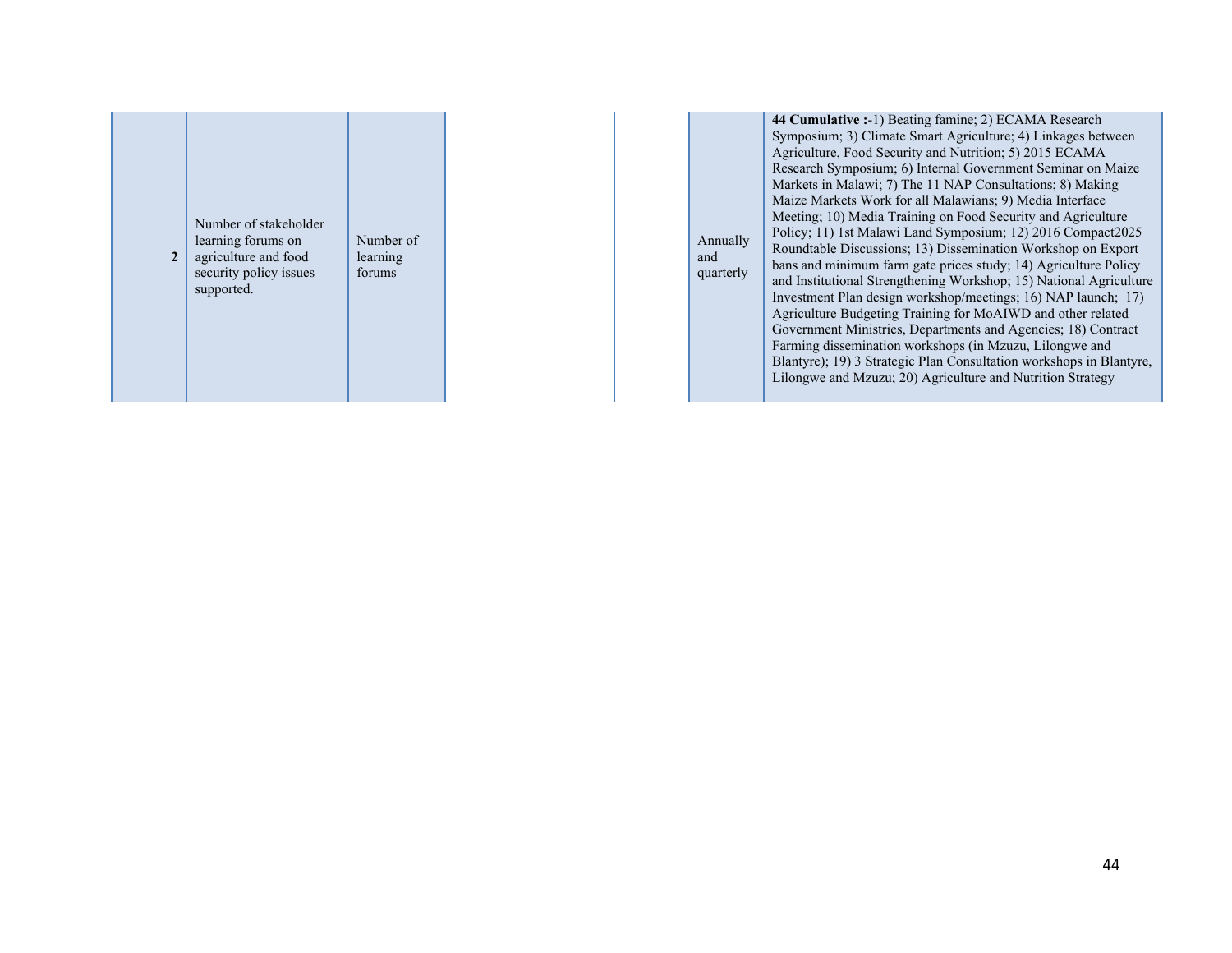Validation workshop; 21) 2nd Malawi Land symposium; 22) Fertiliser Policy consultation meeting with senior management of MoAIWD; 23) Cooperative/Farmer Organization Scoping Study Report Stakeholders Consultative Meeting; 24) National Fertilizer Policy Drafting Writeshop 1: 23-27 October, 2017; 25) National Fertilizer Policy Drafting Writeshop, 10 November, 2017; 26) Value Chains dissemination Workshop-29 November, 2017) ; 27) Strategic Plan Finalization Workshop from 2nd to 6th July 2018; 28) Senior Management Validation workshop of Fertilizer Policy and Agriculture Sector Food and Nutrition Strategy on 17th July 2018; 29) Fertilizer Bill Writeshop from 10th to 12th September, 2018; 30) FODS Internal Validation Workshop on 3rd September, 2018; 31) FODS External Validation Workshop on 6th September, 2018; 32) Validation Workshop on Review of SCA, AGPA and Contract Farming Legislation on 27th September, 2018 33) First Horticulture Policy and Strategy Writeshop from 18th to 20th June, 2018; 34) Second Horticulture Policy and Strategy Writeshop from 16th to 19th October, 2018; 35) Policy documents dissemination/exhibition at the 2018 Agriculture Fair in Blantyre – from 12th to 15th September 2018; 36) Policy documents dissemination/exhibition at the first Farmers' conference at LUANAR from18th to 19th September 2018; 37) Policy documents dissemination/exhibition at the Mzuzu Trade Fair from 5th to 7th October, 2018; 38) Policy documents dissemination/exhibition at the PAFFA6 in Mangochi from 24th to 28th September, 2018; 39) NAPAS presentation at the Stakeholders' workshop to inform design of a an upcoming FAO/MSU/LUANAR/MoAIWD value chain project; 40) policy documents dissemination/exhibition at the Mzuzu Trade Fair from 5th to 7th October, 2018; 41) NAPAS presentation at the Stakeholders' workshop to inform design of a an upcoming FAO/MSU/LUANAR/MoAIWD Fish value chain project; 42) NAPAS value chain study presentations at the Value Chain Prioritization Workshop held in Mangochi (3rd to 5th October 2018); 43) NAPAS value chain presentations at the AGOA Strategy Dissemination Workshop in Mzuzu (October 29, 2018); 44) NAPAS value chain presentations at the AGOA Strategy Dissemination Workshops in Mzuzu, Lilongwe and Blantyre in October and November, 2018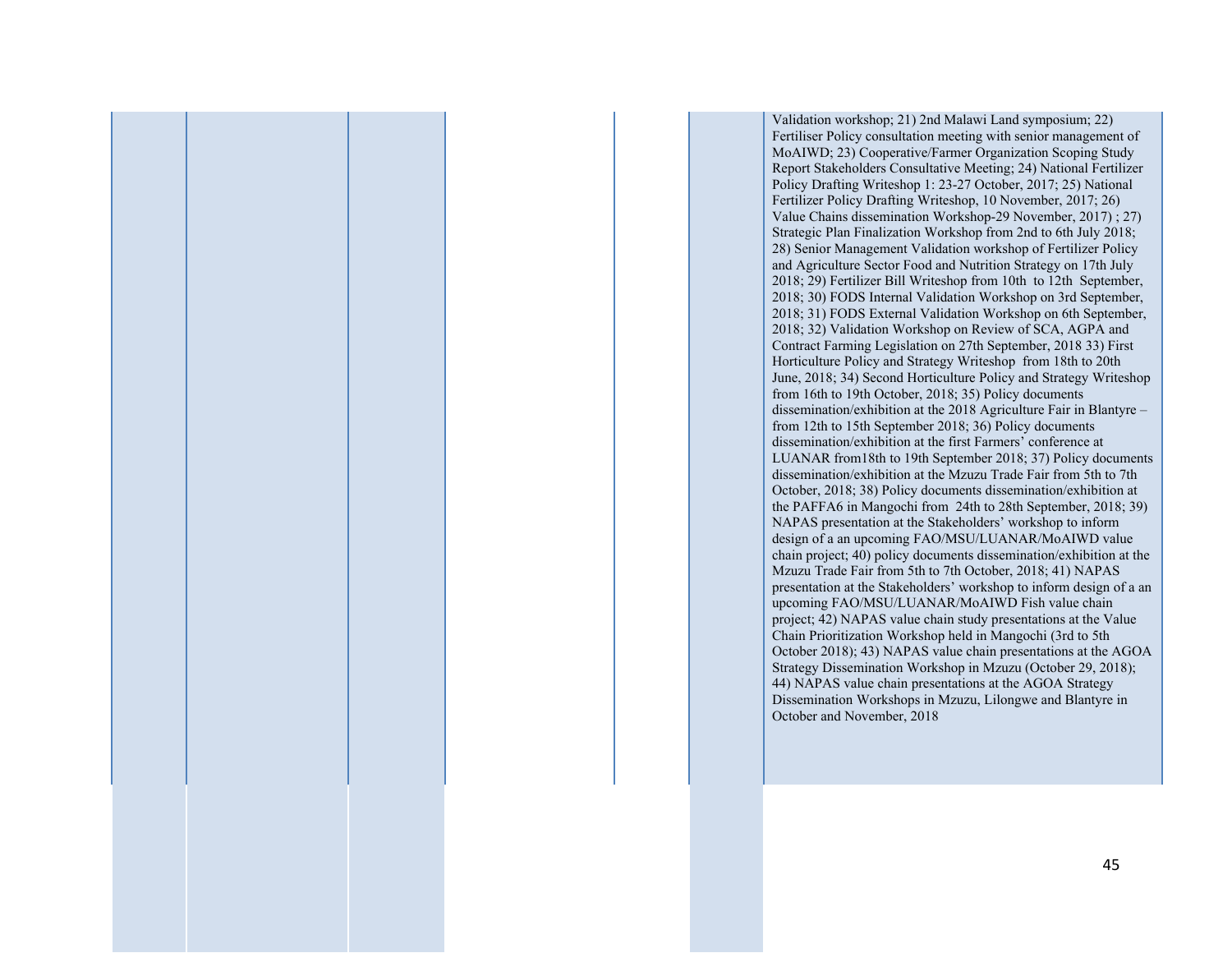| 3                       | Number of people<br>receiving short-term<br>training in policy<br>analysis, planning,<br>formulation, advocacy,<br>monitoring, and<br>evaluation. | Number of<br>trainees                       |                                                                   |                         | Annually<br>and<br>quarterly | 424 Cumulative (129 female) from the following trainings: Budget<br>and Policy Analysis Training 1 that took place from 25 to 29 April,<br>2016; Budget and Policy Analysis Training 2 that took place from<br>13 <sup>th</sup> to 17 <sup>th</sup> February, 2017; 1 <sup>st</sup> Journalist training that took place<br>from 15 <sup>th</sup> to 18 <sup>th</sup> February, 2016; Second Journalist training that<br>took place from 18 <sup>th</sup> to 22 <sup>nd</sup> April, 2016; 3 <sup>rd</sup> Journalist training that<br>took place from 19 <sup>th</sup> to 22 <sup>nd</sup> June, 2017; fourth journalist training<br>that took place from 7 <sup>th</sup> to 11 <sup>th</sup> August, 2017; Monitoring and<br>Evaluation training that took place from 3rd to 6 <sup>th</sup> October, 2017;<br>Policy communication training that took place on 24 <sup>th</sup> June, 2015;<br>1st Policy processes and policy communication training that took<br>place on 1 <sup>st</sup> April, 2015; second policy processes and policy<br>communication training that took place from 7 <sup>th</sup> to 10 <sup>th</sup><br>September, 2015 and a Partial Equilibrium training from 25-29<br>September, 2017. One training was one-on-one training on<br>proposal writing with the Executive Director of FAYE Mr.<br>Mchonkhwe. |
|-------------------------|---------------------------------------------------------------------------------------------------------------------------------------------------|---------------------------------------------|-------------------------------------------------------------------|-------------------------|------------------------------|-----------------------------------------------------------------------------------------------------------------------------------------------------------------------------------------------------------------------------------------------------------------------------------------------------------------------------------------------------------------------------------------------------------------------------------------------------------------------------------------------------------------------------------------------------------------------------------------------------------------------------------------------------------------------------------------------------------------------------------------------------------------------------------------------------------------------------------------------------------------------------------------------------------------------------------------------------------------------------------------------------------------------------------------------------------------------------------------------------------------------------------------------------------------------------------------------------------------------------------------------------------------------------------------------------------------------------------------|
| $\overline{\mathbf{4}}$ | Number of institutions<br>where trained individuals<br>are applying new<br>practices                                                              | Number of<br>institutions                   |                                                                   |                         | Annually<br>and<br>quarterly | 114 Cumulative                                                                                                                                                                                                                                                                                                                                                                                                                                                                                                                                                                                                                                                                                                                                                                                                                                                                                                                                                                                                                                                                                                                                                                                                                                                                                                                          |
| 5                       | Number of private sector<br>and civil society<br>organizations assisted to<br>participate in policy<br>formulation processes.                     | Number of<br>firms $\&$<br>CSOs<br>assisted |                                                                   |                         | Annually<br>and<br>quarterly | 573 Cumulative from (NAP consultations; Fertilizer Policy<br>Meeting; Survey on Constraints to Maize Commercialization;<br>Respondents to the Fertilizer Policy Survey; APIS workshop;<br>Update presentation on the Fertilizer Policy; Agriculture Sector<br>Food and Nutrition Strategy Validation workshop; 2nd Land<br>Malawi Land Symposium; National Fertilizer Policy Consultations;<br>FODS consultations and the National Fertilizer Policy writeshops;<br>FODS National consultations; National Fertilizer Policy validation<br>workshop; Value chain studies; Review of Special Crops Act and<br>Agriculture General Purposes Act Inception report presentation;<br>FODS writeshops, National Fertilizer Policy writeshop; Fertiliser<br>Bill Writeshop; FODS External Validation Workshop;<br>consultations on Review of SCA, AGPA and Contract Farming<br>Legislation, and Validation Workshop on Review of SCA, AGPA<br>and Contract Farming Legislation; Contract Farming Study                                                                                                                                                                                                                                                                                                                                          |
| Input:                  |                                                                                                                                                   |                                             |                                                                   |                         |                              |                                                                                                                                                                                                                                                                                                                                                                                                                                                                                                                                                                                                                                                                                                                                                                                                                                                                                                                                                                                                                                                                                                                                                                                                                                                                                                                                         |
| 1                       | Labor allocations to<br>activity, disaggregated by<br>level of expertise and                                                                      | Person-weeks<br>allocated                   | Annual and quarterly<br>NAPAS: Malawi reports to<br>USAID/Malawi- | <b>NAPAS:</b><br>Malawi | Annually<br>and<br>quarterly | 779.5 man weeks cumulative                                                                                                                                                                                                                                                                                                                                                                                                                                                                                                                                                                                                                                                                                                                                                                                                                                                                                                                                                                                                                                                                                                                                                                                                                                                                                                              |